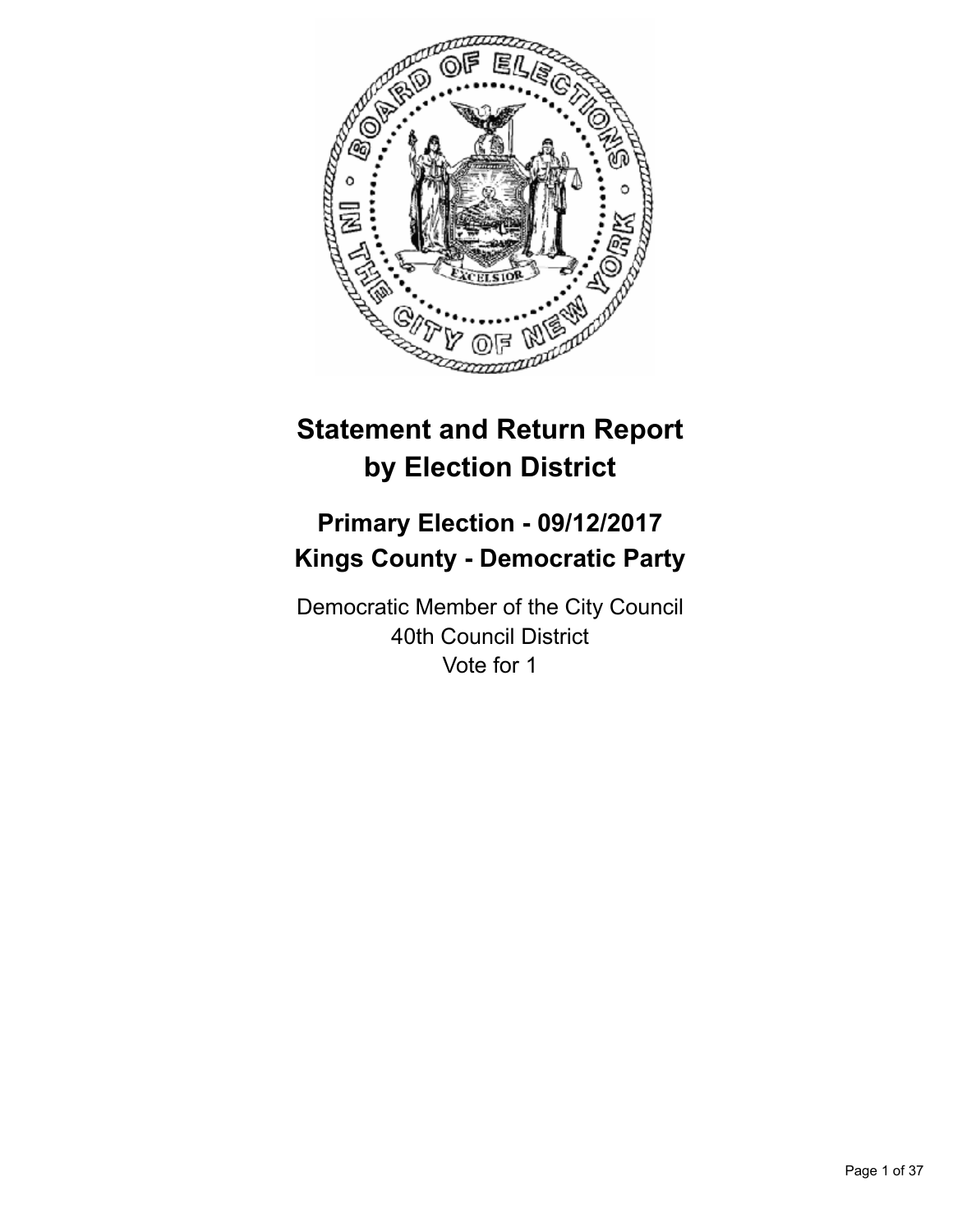

| <b>PUBLIC COUNTER</b>                                    | 109            |
|----------------------------------------------------------|----------------|
| MANUALLY COUNTED EMERGENCY                               | 0              |
| ABSENTEE / MILITARY                                      | $\overline{2}$ |
| AFFIDAVIT                                                | 1              |
| <b>Total Ballots</b>                                     | 112            |
| Less - Inapplicable Federal/Special Presidential Ballots | 0              |
| <b>Total Applicable Ballots</b>                          | 112            |
| <b>PIA RAYMOND</b>                                       | 17             |
| BRIAN-CHRISTOPHER A. CUNNINGHAM                          | 34             |
| <b>MATHIEU EUGENE</b>                                    | 40             |
| <b>JENNIFER M. BERKLEY</b>                               | 14             |
| ROY MITCHELL (WRITE-IN)                                  |                |
| UNCOUNTED WRITE-IN PER STATUTE (WRITE-IN)                | 1              |
| <b>Total Votes</b>                                       | 107            |
| Unrecorded                                               | 5              |

## **003/42**

| PUBLIC COUNTER                                           | 122 |
|----------------------------------------------------------|-----|
| <b>MANUALLY COUNTED EMERGENCY</b>                        | 0   |
| ABSENTEE / MILITARY                                      | 4   |
| AFFIDAVIT                                                | 2   |
| <b>Total Ballots</b>                                     | 128 |
| Less - Inapplicable Federal/Special Presidential Ballots | 0   |
| <b>Total Applicable Ballots</b>                          | 128 |
| <b>PIA RAYMOND</b>                                       | 19  |
| BRIAN-CHRISTOPHER A. CUNNINGHAM                          | 47  |
| <b>MATHIEU EUGENE</b>                                    | 49  |
| <b>JENNIFER M. BERKLEY</b>                               | 10  |
| <b>Total Votes</b>                                       | 125 |
| Unrecorded                                               | 3   |

| <b>PUBLIC COUNTER</b>                                    | 131            |
|----------------------------------------------------------|----------------|
| <b>MANUALLY COUNTED EMERGENCY</b>                        | 0              |
| ABSENTEE / MILITARY                                      | 1              |
| AFFIDAVIT                                                | $\overline{2}$ |
| <b>Total Ballots</b>                                     | 134            |
| Less - Inapplicable Federal/Special Presidential Ballots | 0              |
| <b>Total Applicable Ballots</b>                          | 134            |
| <b>PIA RAYMOND</b>                                       | 11             |
| BRIAN-CHRISTOPHER A. CUNNINGHAM                          | 32             |
| <b>MATHIEU EUGENE</b>                                    | 78             |
| <b>JENNIFER M. BERKLEY</b>                               | 10             |
| <b>Total Votes</b>                                       | 131            |
| Unrecorded                                               | 3              |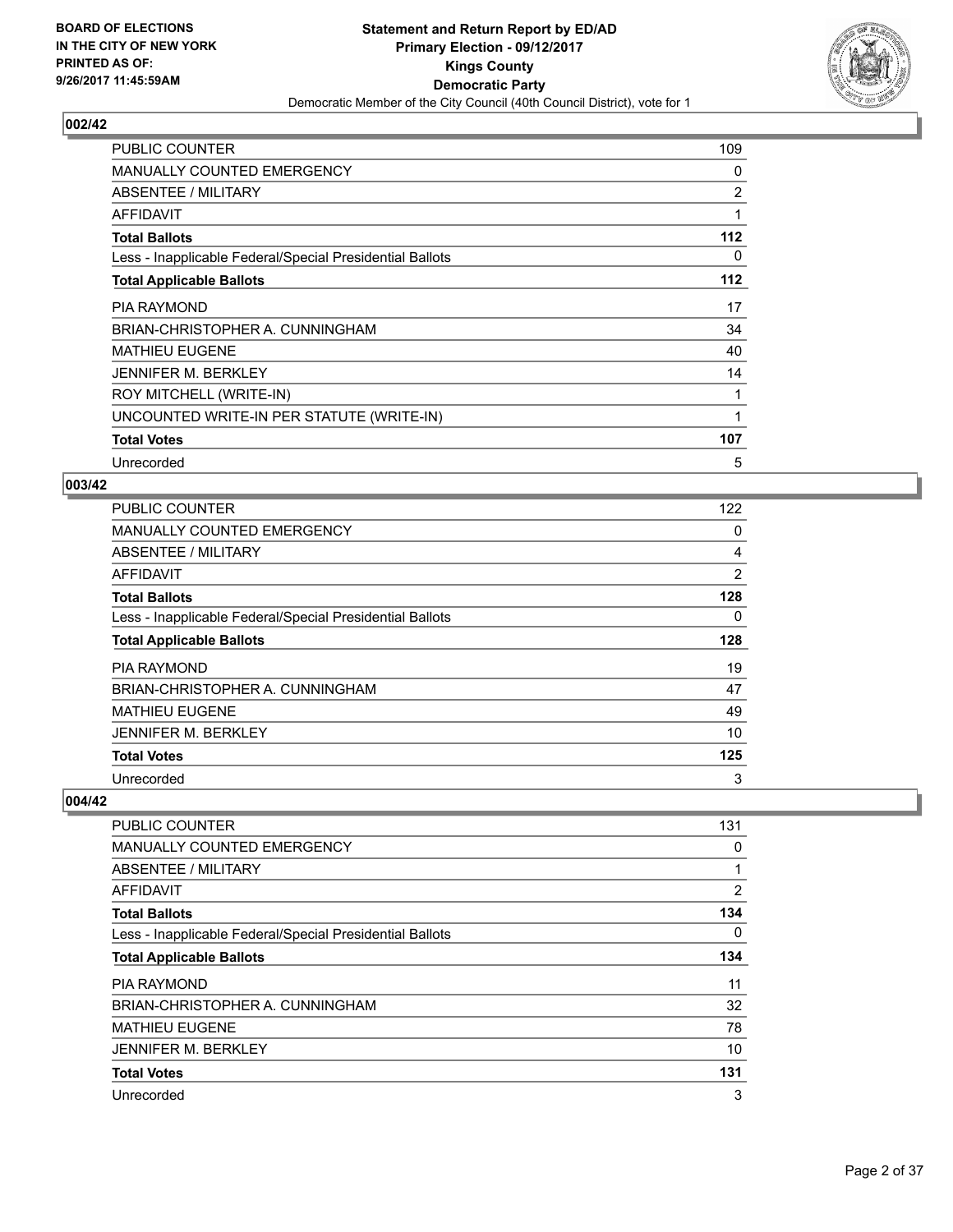

| <b>PUBLIC COUNTER</b>                                    | 139 |
|----------------------------------------------------------|-----|
| <b>MANUALLY COUNTED EMERGENCY</b>                        | 0   |
| ABSENTEE / MILITARY                                      | 4   |
| AFFIDAVIT                                                |     |
| <b>Total Ballots</b>                                     | 144 |
| Less - Inapplicable Federal/Special Presidential Ballots | 0   |
| <b>Total Applicable Ballots</b>                          | 144 |
| <b>PIA RAYMOND</b>                                       | 42  |
| BRIAN-CHRISTOPHER A. CUNNINGHAM                          | 26  |
| <b>MATHIEU EUGENE</b>                                    | 66  |
| <b>JENNIFER M. BERKLEY</b>                               | 6   |
| <b>Total Votes</b>                                       | 140 |
| Unrecorded                                               | 4   |

#### **006/42**

| <b>PUBLIC COUNTER</b>                                    | 172 |
|----------------------------------------------------------|-----|
| MANUALLY COUNTED EMERGENCY                               | 0   |
| ABSENTEE / MILITARY                                      | 13  |
| AFFIDAVIT                                                | 5   |
| <b>Total Ballots</b>                                     | 190 |
| Less - Inapplicable Federal/Special Presidential Ballots | 0   |
| <b>Total Applicable Ballots</b>                          | 190 |
| <b>PIA RAYMOND</b>                                       | 56  |
| BRIAN-CHRISTOPHER A. CUNNINGHAM                          | 44  |
| <b>MATHIEU EUGENE</b>                                    | 69  |
| <b>JENNIFER M. BERKLEY</b>                               | 16  |
| <b>Total Votes</b>                                       | 185 |
| Unrecorded                                               | 5   |

| <b>PUBLIC COUNTER</b>                                    | 191 |
|----------------------------------------------------------|-----|
| <b>MANUALLY COUNTED EMERGENCY</b>                        | 0   |
| ABSENTEE / MILITARY                                      | 1   |
| AFFIDAVIT                                                | 0   |
| <b>Total Ballots</b>                                     | 192 |
| Less - Inapplicable Federal/Special Presidential Ballots | 0   |
| <b>Total Applicable Ballots</b>                          | 192 |
| <b>PIA RAYMOND</b>                                       | 25  |
| BRIAN-CHRISTOPHER A. CUNNINGHAM                          | 65  |
| <b>MATHIEU EUGENE</b>                                    | 81  |
| <b>JENNIFER M. BERKLEY</b>                               | 14  |
| <b>Total Votes</b>                                       | 185 |
| Unrecorded                                               | 7   |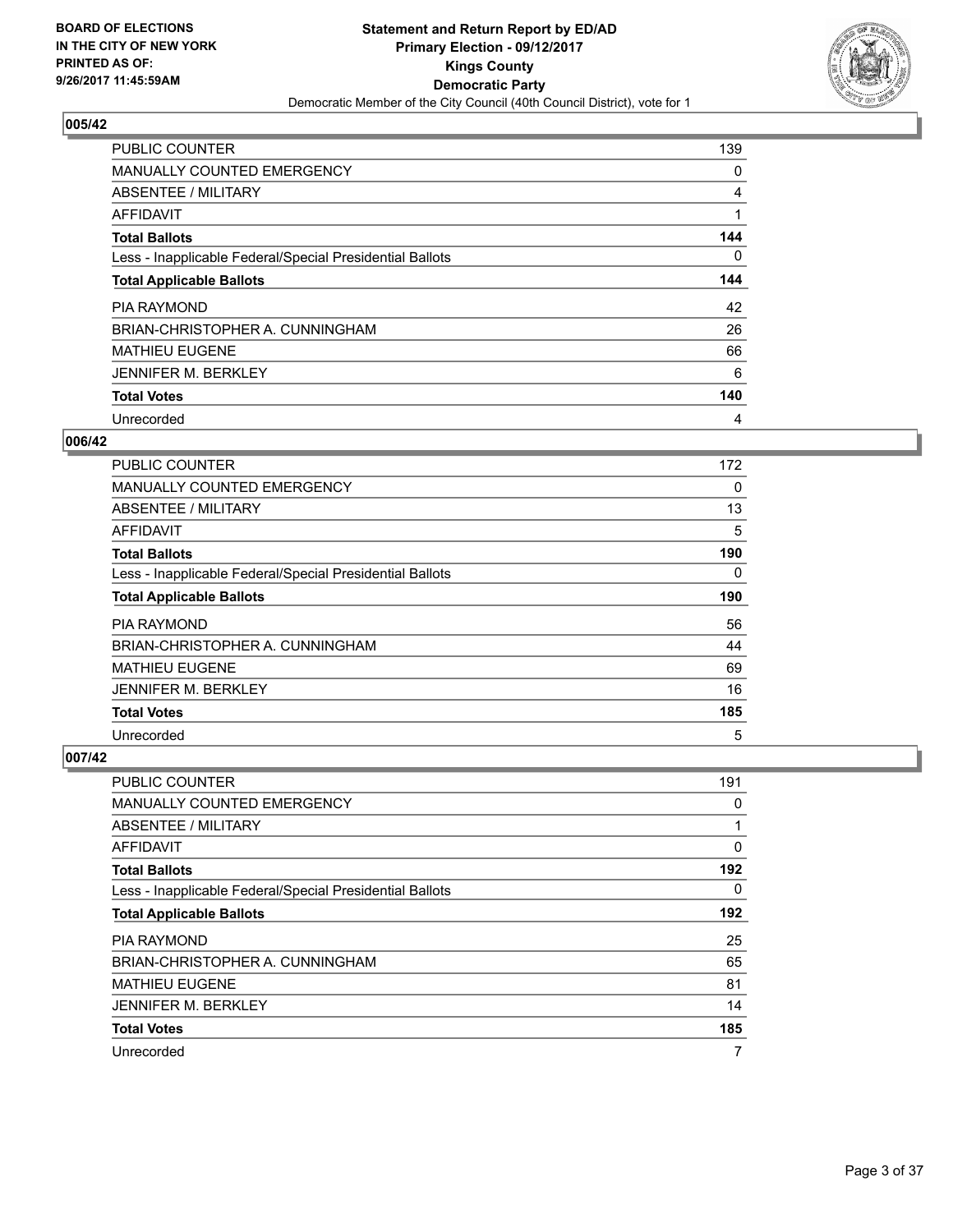

| <b>PUBLIC COUNTER</b>                                    | 170            |
|----------------------------------------------------------|----------------|
| <b>MANUALLY COUNTED EMERGENCY</b>                        | 0              |
| <b>ABSENTEE / MILITARY</b>                               | 4              |
| AFFIDAVIT                                                | $\overline{2}$ |
| <b>Total Ballots</b>                                     | 176            |
| Less - Inapplicable Federal/Special Presidential Ballots | 0              |
| <b>Total Applicable Ballots</b>                          | 176            |
| PIA RAYMOND                                              | 31             |
| BRIAN-CHRISTOPHER A. CUNNINGHAM                          | 56             |
| MATHIEU EUGENE                                           | 76             |
| JENNIFER M. BERKLEY                                      | 8              |
| JAMAARE WILLIAMS (WRITE-IN)                              | 1              |
|                                                          |                |
| <b>Total Votes</b>                                       | 172            |

## **009/42**

| <b>PUBLIC COUNTER</b>                                    | 138            |
|----------------------------------------------------------|----------------|
| <b>MANUALLY COUNTED EMERGENCY</b>                        | 0              |
| ABSENTEE / MILITARY                                      |                |
| AFFIDAVIT                                                | $\overline{2}$ |
| <b>Total Ballots</b>                                     | 141            |
| Less - Inapplicable Federal/Special Presidential Ballots | 0              |
| <b>Total Applicable Ballots</b>                          | 141            |
| <b>PIA RAYMOND</b>                                       | 25             |
| BRIAN-CHRISTOPHER A. CUNNINGHAM                          | 25             |
| <b>MATHIEU EUGENE</b>                                    | 77             |
| <b>JENNIFER M. BERKLEY</b>                               | 4              |
| BRAD LANDOV (WRITE-IN)                                   | 1              |
| <b>Total Votes</b>                                       | 132            |
| Unrecorded                                               | 9              |

| <b>PUBLIC COUNTER</b>                                    | 171         |
|----------------------------------------------------------|-------------|
| <b>MANUALLY COUNTED EMERGENCY</b>                        | 0           |
| <b>ABSENTEE / MILITARY</b>                               | 1           |
| AFFIDAVIT                                                | $\mathbf 1$ |
| <b>Total Ballots</b>                                     | 173         |
| Less - Inapplicable Federal/Special Presidential Ballots | 0           |
| <b>Total Applicable Ballots</b>                          | 173         |
| <b>PIA RAYMOND</b>                                       | 24          |
| BRIAN-CHRISTOPHER A. CUNNINGHAM                          | 42          |
| <b>MATHIEU EUGENE</b>                                    | 91          |
| <b>JENNIFER M. BERKLEY</b>                               | 10          |
| JOHN WILLIAMS (WRITE-IN)                                 | 1           |
| <b>Total Votes</b>                                       | 168         |
| Unrecorded                                               | 5           |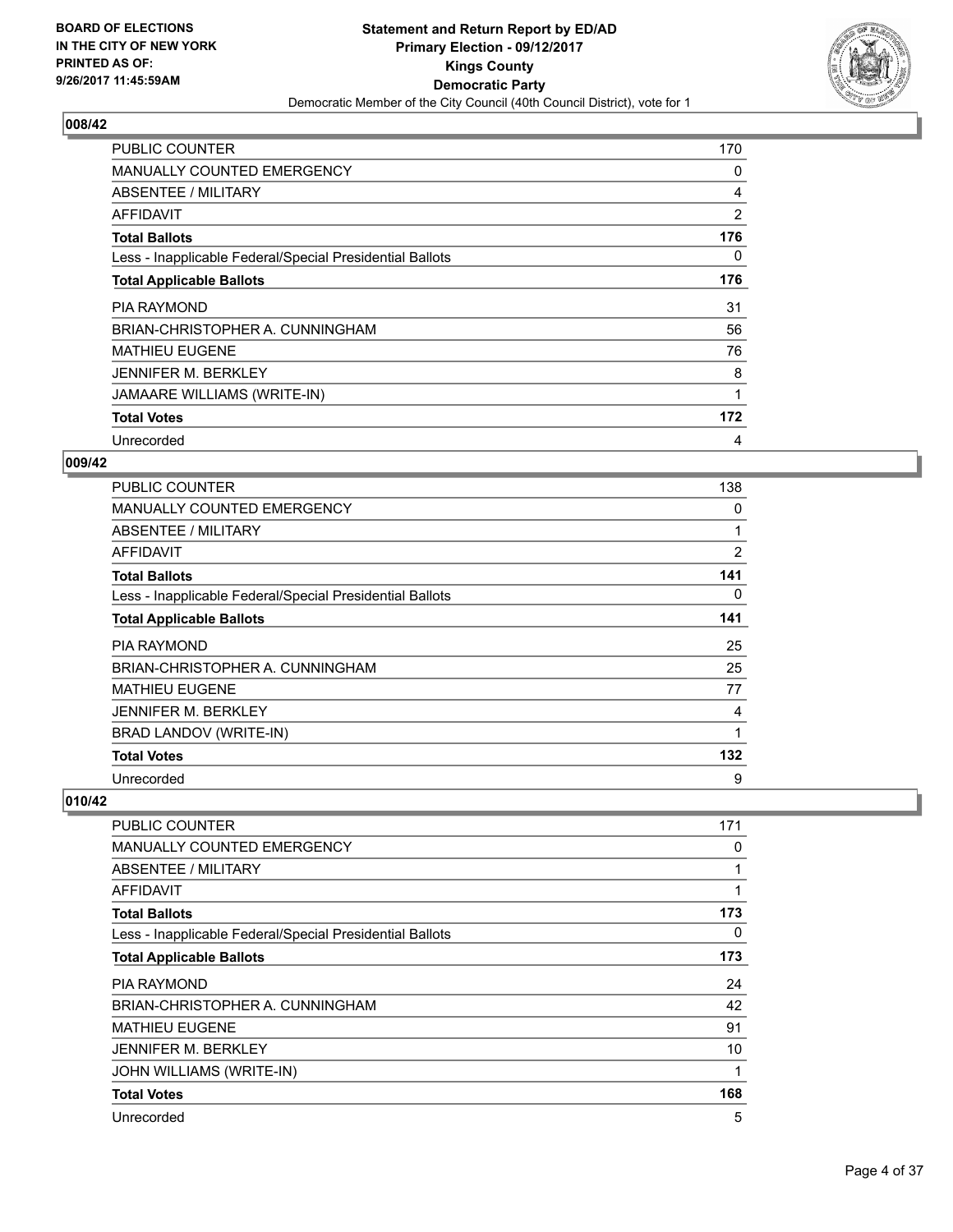

| <b>PUBLIC COUNTER</b>                                    | 128 |
|----------------------------------------------------------|-----|
| MANUALLY COUNTED EMERGENCY                               | 0   |
| ABSENTEE / MILITARY                                      | 3   |
| <b>AFFIDAVIT</b>                                         | 0   |
| <b>Total Ballots</b>                                     | 131 |
| Less - Inapplicable Federal/Special Presidential Ballots | 0   |
| <b>Total Applicable Ballots</b>                          | 131 |
| <b>PIA RAYMOND</b>                                       | 12  |
| BRIAN-CHRISTOPHER A. CUNNINGHAM                          | 25  |
| <b>MATHIEU EUGENE</b>                                    | 86  |
| <b>JENNIFER M. BERKLEY</b>                               | 6   |
| <b>Total Votes</b>                                       | 129 |
| Unrecorded                                               | 2   |

## **012/42**

| PUBLIC COUNTER                                           | 85 |
|----------------------------------------------------------|----|
| <b>MANUALLY COUNTED EMERGENCY</b>                        | 0  |
| ABSENTEE / MILITARY                                      | 0  |
| AFFIDAVIT                                                | 2  |
| <b>Total Ballots</b>                                     | 87 |
| Less - Inapplicable Federal/Special Presidential Ballots | 0  |
| <b>Total Applicable Ballots</b>                          | 87 |
| <b>PIA RAYMOND</b>                                       | 15 |
| BRIAN-CHRISTOPHER A. CUNNINGHAM                          | 13 |
| <b>MATHIEU EUGENE</b>                                    | 47 |
| <b>JENNIFER M. BERKLEY</b>                               | 9  |
| <b>Total Votes</b>                                       | 84 |
| Unrecorded                                               | 3  |

| <b>PUBLIC COUNTER</b>                                    | 123            |
|----------------------------------------------------------|----------------|
| <b>MANUALLY COUNTED EMERGENCY</b>                        | 0              |
| ABSENTEE / MILITARY                                      | 2              |
| AFFIDAVIT                                                | 0              |
| <b>Total Ballots</b>                                     | 125            |
| Less - Inapplicable Federal/Special Presidential Ballots | 0              |
| <b>Total Applicable Ballots</b>                          | 125            |
| PIA RAYMOND                                              | 18             |
| BRIAN-CHRISTOPHER A. CUNNINGHAM                          | 39             |
| <b>MATHIEU EUGENE</b>                                    | 61             |
| <b>JENNIFER M. BERKLEY</b>                               | 5              |
| <b>Total Votes</b>                                       | 123            |
| Unrecorded                                               | $\overline{2}$ |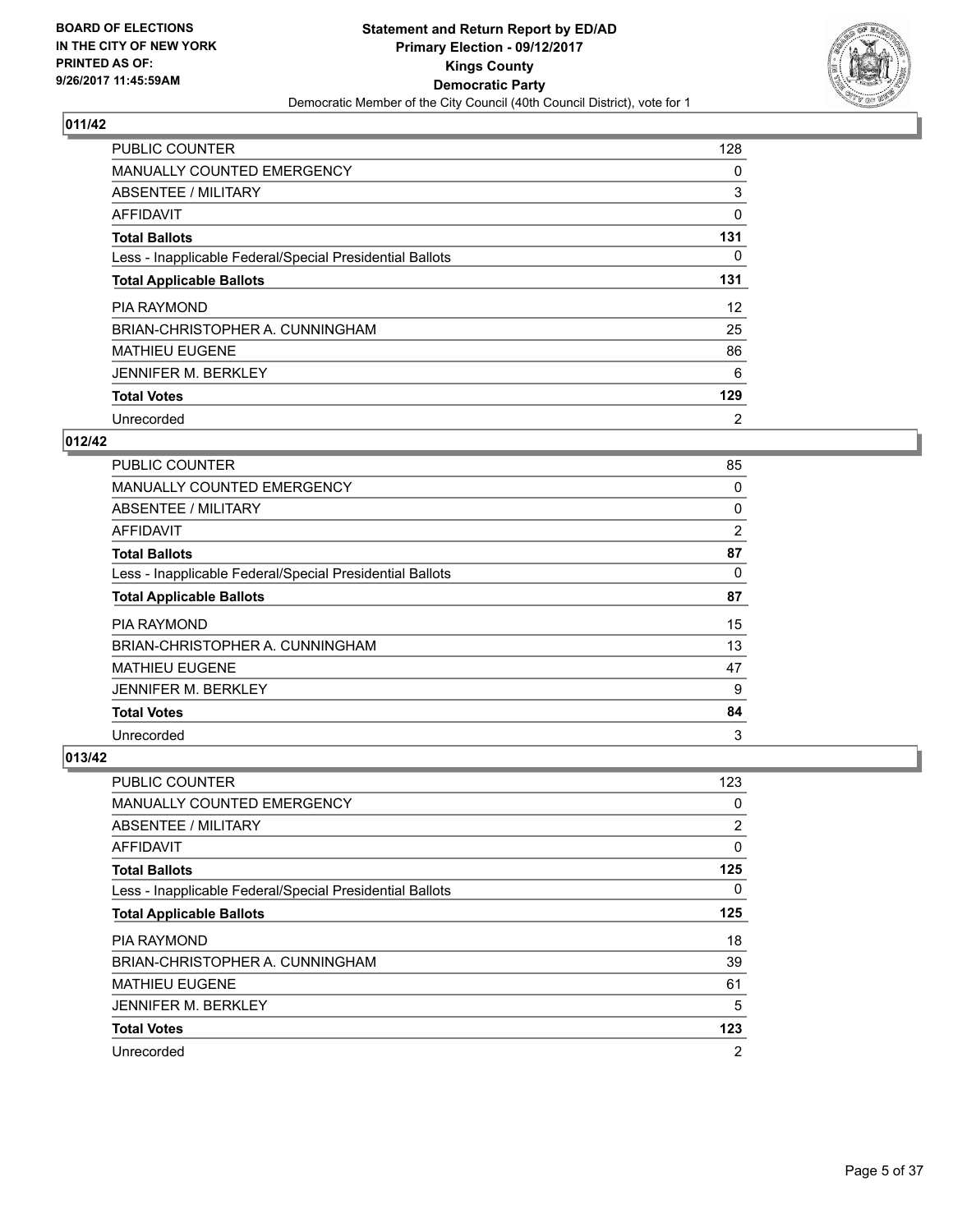

| PUBLIC COUNTER                                           | 105 |
|----------------------------------------------------------|-----|
| <b>MANUALLY COUNTED EMERGENCY</b>                        | 0   |
| ABSENTEE / MILITARY                                      | 5   |
| AFFIDAVIT                                                | 4   |
| <b>Total Ballots</b>                                     | 114 |
| Less - Inapplicable Federal/Special Presidential Ballots | 0   |
| <b>Total Applicable Ballots</b>                          | 114 |
| <b>PIA RAYMOND</b>                                       | 28  |
| BRIAN-CHRISTOPHER A. CUNNINGHAM                          | 20  |
| <b>MATHIEU EUGENE</b>                                    | 61  |
| <b>JENNIFER M. BERKLEY</b>                               | 5   |
| <b>Total Votes</b>                                       | 114 |

## **015/42**

| <b>PUBLIC COUNTER</b>                                    | 149      |
|----------------------------------------------------------|----------|
| <b>MANUALLY COUNTED EMERGENCY</b>                        | 0        |
| ABSENTEE / MILITARY                                      | 4        |
| AFFIDAVIT                                                | 1        |
| <b>Total Ballots</b>                                     | 154      |
| Less - Inapplicable Federal/Special Presidential Ballots | $\Omega$ |
| <b>Total Applicable Ballots</b>                          | 154      |
| <b>PIA RAYMOND</b>                                       | 29       |
| BRIAN-CHRISTOPHER A. CUNNINGHAM                          | 38       |
| <b>MATHIEU EUGENE</b>                                    | 78       |
| <b>JENNIFER M. BERKLEY</b>                               | 5        |
| <b>Total Votes</b>                                       | 150      |
| Unrecorded                                               | 4        |

| <b>PUBLIC COUNTER</b>                                    | 125 |
|----------------------------------------------------------|-----|
| <b>MANUALLY COUNTED EMERGENCY</b>                        | 0   |
| ABSENTEE / MILITARY                                      | 6   |
| AFFIDAVIT                                                | 0   |
| <b>Total Ballots</b>                                     | 131 |
| Less - Inapplicable Federal/Special Presidential Ballots | 0   |
| <b>Total Applicable Ballots</b>                          | 131 |
| <b>PIA RAYMOND</b>                                       | 18  |
| BRIAN-CHRISTOPHER A. CUNNINGHAM                          | 24  |
| <b>MATHIEU EUGENE</b>                                    | 79  |
| <b>JENNIFER M. BERKLEY</b>                               | 5   |
| <b>Total Votes</b>                                       | 126 |
| Unrecorded                                               | 5   |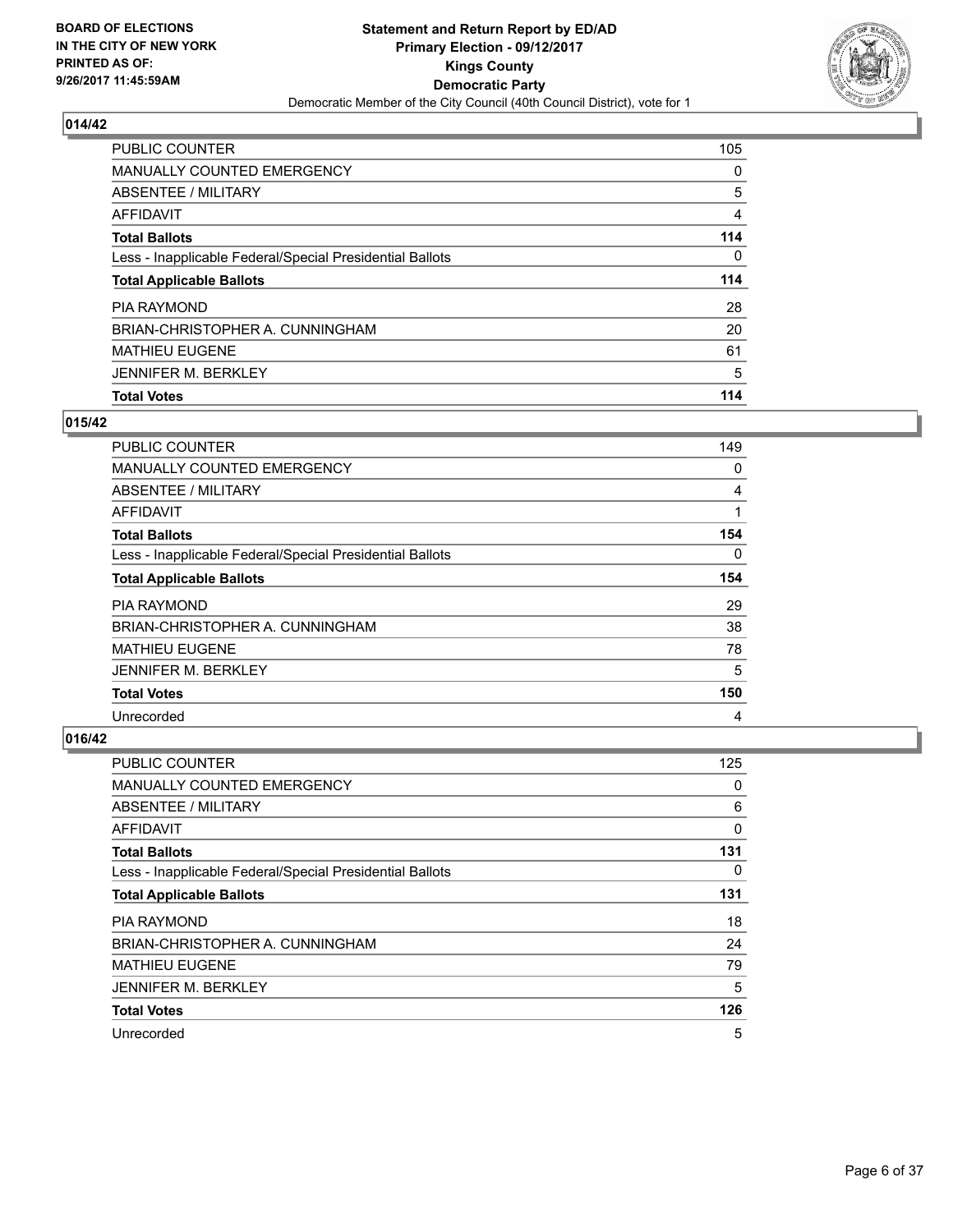

| <b>PUBLIC COUNTER</b>                                    | 91             |
|----------------------------------------------------------|----------------|
| MANUALLY COUNTED EMERGENCY                               | 0              |
| ABSENTEE / MILITARY                                      | 0              |
| AFFIDAVIT                                                | 0              |
| <b>Total Ballots</b>                                     | 91             |
| Less - Inapplicable Federal/Special Presidential Ballots | 0              |
| <b>Total Applicable Ballots</b>                          | 91             |
| <b>PIA RAYMOND</b>                                       | 14             |
| BRIAN-CHRISTOPHER A. CUNNINGHAM                          | 19             |
| <b>MATHIEU EUGENE</b>                                    | 47             |
| <b>JENNIFER M. BERKLEY</b>                               | 9              |
| <b>Total Votes</b>                                       | 89             |
| Unrecorded                                               | $\overline{2}$ |

#### **018/42**

| <b>PUBLIC COUNTER</b>                                    | 155 |
|----------------------------------------------------------|-----|
| <b>MANUALLY COUNTED EMERGENCY</b>                        | 0   |
| ABSENTEE / MILITARY                                      |     |
| AFFIDAVIT                                                | 0   |
| <b>Total Ballots</b>                                     | 156 |
| Less - Inapplicable Federal/Special Presidential Ballots | 0   |
| <b>Total Applicable Ballots</b>                          | 156 |
| <b>PIA RAYMOND</b>                                       | 28  |
| BRIAN-CHRISTOPHER A. CUNNINGHAM                          | 47  |
| <b>MATHIEU EUGENE</b>                                    | 72  |
| <b>JENNIFER M. BERKLEY</b>                               | 6   |
| <b>Total Votes</b>                                       | 153 |
| Unrecorded                                               | 3   |

| <b>PUBLIC COUNTER</b>                                    | 100            |
|----------------------------------------------------------|----------------|
| <b>MANUALLY COUNTED EMERGENCY</b>                        | 0              |
| ABSENTEE / MILITARY                                      | 0              |
| AFFIDAVIT                                                | 0              |
| <b>Total Ballots</b>                                     | 100            |
| Less - Inapplicable Federal/Special Presidential Ballots | 0              |
| <b>Total Applicable Ballots</b>                          | 100            |
| PIA RAYMOND                                              | 12             |
| BRIAN-CHRISTOPHER A. CUNNINGHAM                          | 23             |
| <b>MATHIEU EUGENE</b>                                    | 58             |
| <b>JENNIFER M. BERKLEY</b>                               | 5              |
| <b>Total Votes</b>                                       | 98             |
| Unrecorded                                               | $\overline{2}$ |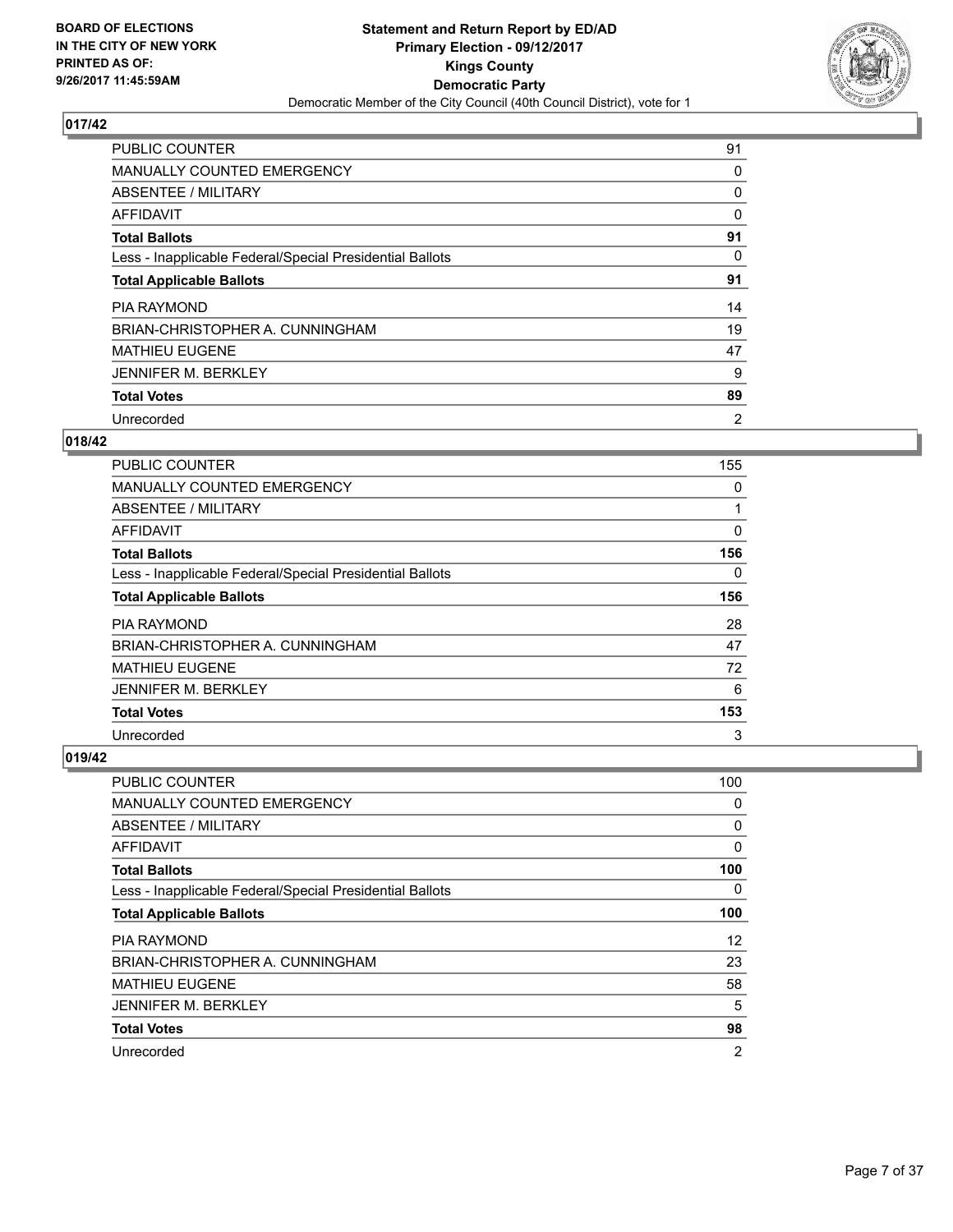

| <b>PUBLIC COUNTER</b>                                    | 142      |
|----------------------------------------------------------|----------|
| MANUALLY COUNTED EMERGENCY                               | 0        |
| ABSENTEE / MILITARY                                      | 4        |
| <b>AFFIDAVIT</b>                                         | 0        |
| <b>Total Ballots</b>                                     | 146      |
| Less - Inapplicable Federal/Special Presidential Ballots | $\Omega$ |
| <b>Total Applicable Ballots</b>                          | 146      |
| <b>PIA RAYMOND</b>                                       | 21       |
| BRIAN-CHRISTOPHER A. CUNNINGHAM                          | 31       |
| <b>MATHIEU EUGENE</b>                                    | 80       |
| <b>JENNIFER M. BERKLEY</b>                               | 7        |
| <b>Total Votes</b>                                       | 139      |
| Unrecorded                                               | 7        |

## **021/42**

| <b>PUBLIC COUNTER</b>                                    | 130 |
|----------------------------------------------------------|-----|
| MANUALLY COUNTED EMERGENCY                               | 0   |
| ABSENTEE / MILITARY                                      | 3   |
| AFFIDAVIT                                                | 1   |
| <b>Total Ballots</b>                                     | 134 |
| Less - Inapplicable Federal/Special Presidential Ballots | 0   |
| <b>Total Applicable Ballots</b>                          | 134 |
| <b>PIA RAYMOND</b>                                       | 26  |
| BRIAN-CHRISTOPHER A. CUNNINGHAM                          | 33  |
| <b>MATHIEU EUGENE</b>                                    | 62  |
| <b>JENNIFER M. BERKLEY</b>                               | 10  |
| <b>Total Votes</b>                                       | 131 |
| Unrecorded                                               | 3   |

| <b>PUBLIC COUNTER</b>                                    | 164 |
|----------------------------------------------------------|-----|
| MANUALLY COUNTED EMERGENCY                               | 0   |
| ABSENTEE / MILITARY                                      |     |
| AFFIDAVIT                                                |     |
| <b>Total Ballots</b>                                     | 166 |
| Less - Inapplicable Federal/Special Presidential Ballots | 0   |
| <b>Total Applicable Ballots</b>                          | 166 |
| <b>PIA RAYMOND</b>                                       | 20  |
| BRIAN-CHRISTOPHER A. CUNNINGHAM                          | 23  |
| <b>MATHIEU EUGENE</b>                                    | 113 |
| <b>JENNIFER M. BERKLEY</b>                               | 3   |
| <b>Total Votes</b>                                       | 159 |
| Unrecorded                                               | 7   |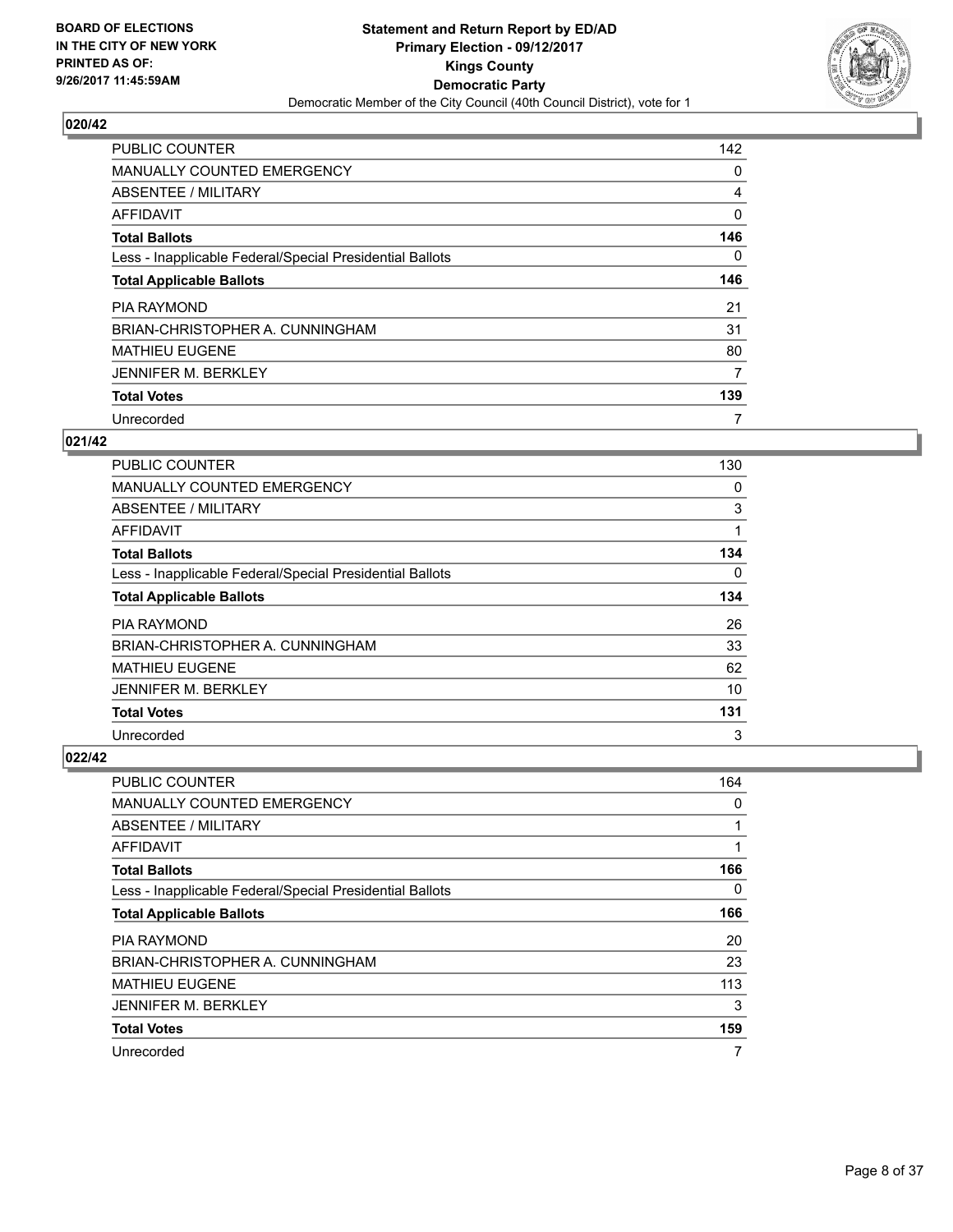

| <b>PUBLIC COUNTER</b>                                    | 114 |
|----------------------------------------------------------|-----|
| <b>MANUALLY COUNTED EMERGENCY</b>                        | 0   |
| ABSENTEE / MILITARY                                      | 2   |
| AFFIDAVIT                                                |     |
| <b>Total Ballots</b>                                     | 117 |
| Less - Inapplicable Federal/Special Presidential Ballots | 0   |
| <b>Total Applicable Ballots</b>                          | 117 |
|                                                          |     |
| <b>PIA RAYMOND</b>                                       | 24  |
| BRIAN-CHRISTOPHER A. CUNNINGHAM                          | 32  |
| <b>MATHIEU EUGENE</b>                                    | 48  |
| <b>JENNIFER M. BERKLEY</b>                               | 8   |
| LAURIE CUMBO (WRITE-IN)                                  | 1   |
| <b>Total Votes</b>                                       | 113 |

## **024/42**

| <b>PUBLIC COUNTER</b>                                    | 112 |
|----------------------------------------------------------|-----|
| <b>MANUALLY COUNTED EMERGENCY</b>                        | 0   |
| ABSENTEE / MILITARY                                      | 4   |
| AFFIDAVIT                                                |     |
| <b>Total Ballots</b>                                     | 117 |
| Less - Inapplicable Federal/Special Presidential Ballots | 0   |
| <b>Total Applicable Ballots</b>                          | 117 |
| <b>PIA RAYMOND</b>                                       | 9   |
| BRIAN-CHRISTOPHER A. CUNNINGHAM                          | 33  |
| <b>MATHIEU EUGENE</b>                                    | 53  |
| <b>JENNIFER M. BERKLEY</b>                               | 7   |
| <b>Total Votes</b>                                       | 102 |
| Unrecorded                                               | 15  |

| PUBLIC COUNTER                                           | 124 |
|----------------------------------------------------------|-----|
| <b>MANUALLY COUNTED EMERGENCY</b>                        | 0   |
| ABSENTEE / MILITARY                                      | 9   |
| AFFIDAVIT                                                | 7   |
| <b>Total Ballots</b>                                     | 140 |
| Less - Inapplicable Federal/Special Presidential Ballots | 0   |
| <b>Total Applicable Ballots</b>                          | 140 |
| <b>PIA RAYMOND</b>                                       | 37  |
| BRIAN-CHRISTOPHER A. CUNNINGHAM                          | 42  |
| <b>MATHIEU EUGENE</b>                                    | 41  |
| <b>JENNIFER M. BERKLEY</b>                               | 12  |
| <b>Total Votes</b>                                       | 132 |
| Unrecorded                                               | 8   |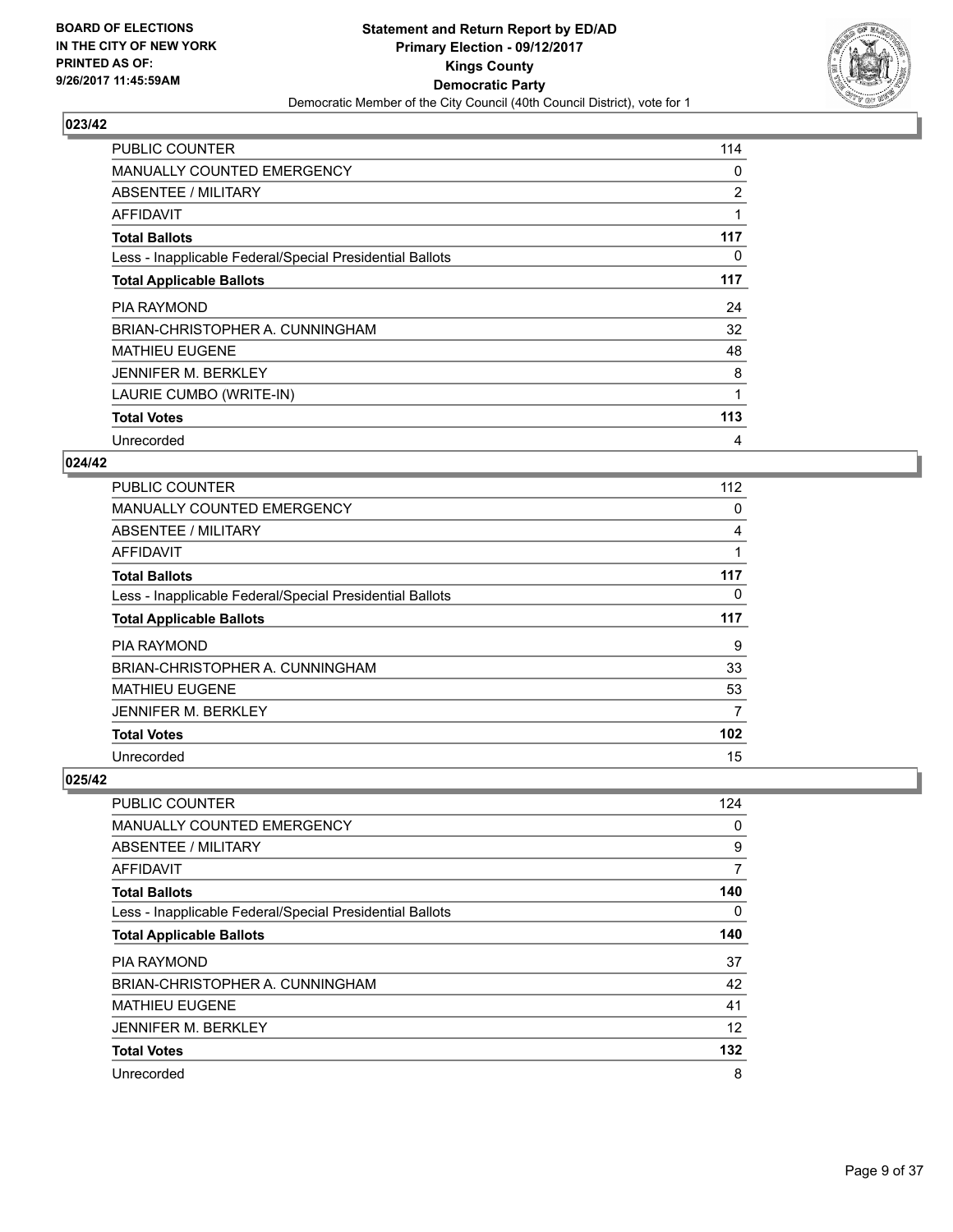

| <b>PUBLIC COUNTER</b>                                    | 83 |
|----------------------------------------------------------|----|
| <b>MANUALLY COUNTED EMERGENCY</b>                        | 0  |
| ABSENTEE / MILITARY                                      | 4  |
| AFFIDAVIT                                                |    |
| <b>Total Ballots</b>                                     | 88 |
| Less - Inapplicable Federal/Special Presidential Ballots | 0  |
| <b>Total Applicable Ballots</b>                          | 88 |
| <b>PIA RAYMOND</b>                                       | 11 |
| BRIAN-CHRISTOPHER A. CUNNINGHAM                          | 18 |
| <b>MATHIEU EUGENE</b>                                    | 47 |
| <b>JENNIFER M. BERKLEY</b>                               | 3  |
| <b>Total Votes</b>                                       | 79 |
| Unrecorded                                               | 9  |

#### **027/42**

| <b>PUBLIC COUNTER</b>                                    | 121 |
|----------------------------------------------------------|-----|
| <b>MANUALLY COUNTED EMERGENCY</b>                        | 0   |
| ABSENTEE / MILITARY                                      | 5   |
| AFFIDAVIT                                                | 0   |
| <b>Total Ballots</b>                                     | 126 |
| Less - Inapplicable Federal/Special Presidential Ballots | 0   |
| <b>Total Applicable Ballots</b>                          | 126 |
| <b>PIA RAYMOND</b>                                       | 28  |
| BRIAN-CHRISTOPHER A. CUNNINGHAM                          | 23  |
| <b>MATHIEU EUGENE</b>                                    | 50  |
| <b>JENNIFER M. BERKLEY</b>                               | 9   |
| <b>Total Votes</b>                                       | 110 |
| Unrecorded                                               | 16  |

| <b>PUBLIC COUNTER</b>                                    | 159            |
|----------------------------------------------------------|----------------|
| <b>MANUALLY COUNTED EMERGENCY</b>                        | 0              |
| ABSENTEE / MILITARY                                      | $\overline{2}$ |
| AFFIDAVIT                                                | 3              |
| <b>Total Ballots</b>                                     | 164            |
| Less - Inapplicable Federal/Special Presidential Ballots | 0              |
| <b>Total Applicable Ballots</b>                          | 164            |
| <b>PIA RAYMOND</b>                                       | 42             |
| BRIAN-CHRISTOPHER A. CUNNINGHAM                          | 32             |
| <b>MATHIEU EUGENE</b>                                    | 69             |
| <b>JENNIFER M. BERKLEY</b>                               | 9              |
| <b>Total Votes</b>                                       | 152            |
| Unrecorded                                               | 12             |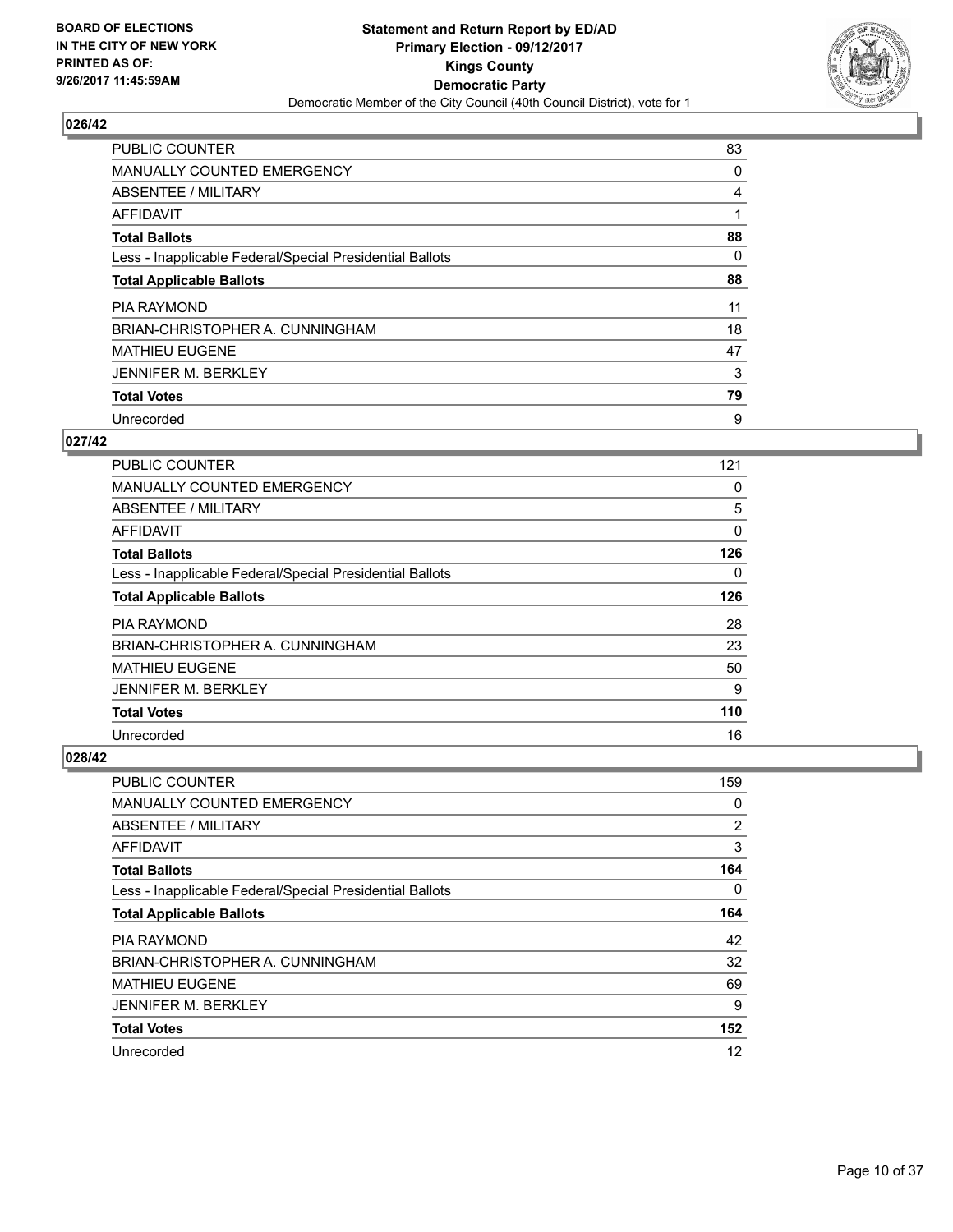

| <b>PUBLIC COUNTER</b>                                    | 148 |
|----------------------------------------------------------|-----|
| <b>MANUALLY COUNTED EMERGENCY</b>                        | 0   |
| ABSENTEE / MILITARY                                      | 2   |
| <b>AFFIDAVIT</b>                                         | 2   |
| <b>Total Ballots</b>                                     | 152 |
| Less - Inapplicable Federal/Special Presidential Ballots | 0   |
| <b>Total Applicable Ballots</b>                          | 152 |
| <b>PIA RAYMOND</b>                                       | 19  |
| BRIAN-CHRISTOPHER A. CUNNINGHAM                          | 31  |
| <b>MATHIEU EUGENE</b>                                    | 85  |
| <b>JENNIFER M. BERKLEY</b>                               | 8   |
| <b>Total Votes</b>                                       | 143 |
| Unrecorded                                               | 9   |

#### **030/42**

| PUBLIC COUNTER                                           | 178 |
|----------------------------------------------------------|-----|
| <b>MANUALLY COUNTED EMERGENCY</b>                        | 0   |
| ABSENTEE / MILITARY                                      |     |
| AFFIDAVIT                                                | 0   |
| <b>Total Ballots</b>                                     | 179 |
| Less - Inapplicable Federal/Special Presidential Ballots | 0   |
| <b>Total Applicable Ballots</b>                          | 179 |
| <b>PIA RAYMOND</b>                                       | 29  |
| BRIAN-CHRISTOPHER A. CUNNINGHAM                          | 43  |
| <b>MATHIEU EUGENE</b>                                    | 79  |
| <b>JENNIFER M. BERKLEY</b>                               | 16  |
| <b>Total Votes</b>                                       | 167 |
| Unrecorded                                               | 12  |

| <b>PUBLIC COUNTER</b>                                    | 120 |
|----------------------------------------------------------|-----|
| MANUALLY COUNTED EMERGENCY                               | 0   |
| ABSENTEE / MILITARY                                      | 4   |
| AFFIDAVIT                                                | 3   |
| <b>Total Ballots</b>                                     | 127 |
| Less - Inapplicable Federal/Special Presidential Ballots | 0   |
| <b>Total Applicable Ballots</b>                          | 127 |
| <b>PIA RAYMOND</b>                                       | 17  |
| BRIAN-CHRISTOPHER A. CUNNINGHAM                          | 29  |
| <b>MATHIEU EUGENE</b>                                    | 54  |
| <b>JENNIFER M. BERKLEY</b>                               | 14  |
| LAURIE CUMBO (WRITE-IN)                                  | 1   |
| <b>Total Votes</b>                                       | 115 |
| Unrecorded                                               | 12  |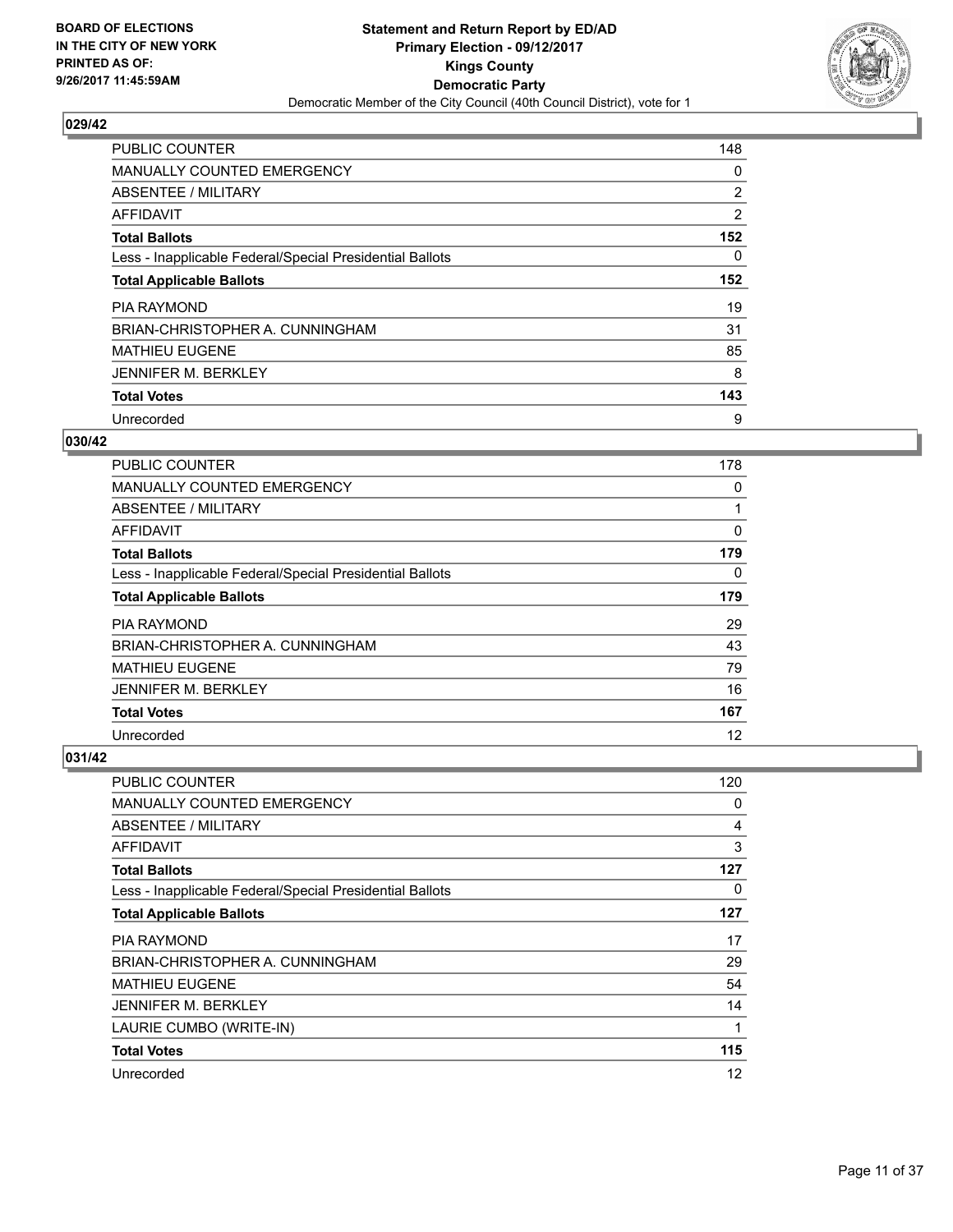

| <b>PUBLIC COUNTER</b>                                    | 30             |
|----------------------------------------------------------|----------------|
| MANUALLY COUNTED EMERGENCY                               | 0              |
| ABSENTEE / MILITARY                                      | 2              |
| AFFIDAVIT                                                |                |
| <b>Total Ballots</b>                                     | 33             |
| Less - Inapplicable Federal/Special Presidential Ballots | 0              |
| <b>Total Applicable Ballots</b>                          | 33             |
| <b>PIA RAYMOND</b>                                       | 2              |
| BRIAN-CHRISTOPHER A. CUNNINGHAM                          | 8              |
| <b>MATHIEU EUGENE</b>                                    | 20             |
| <b>JENNIFER M. BERKLEY</b>                               |                |
| <b>Total Votes</b>                                       | 31             |
| Unrecorded                                               | $\overline{2}$ |

#### **033/42**

| <b>PUBLIC COUNTER</b>                                    | 11 |
|----------------------------------------------------------|----|
| MANUALLY COUNTED EMERGENCY                               | 0  |
| ABSENTEE / MILITARY                                      | 0  |
| AFFIDAVIT                                                | 0  |
| <b>Total Ballots</b>                                     | 11 |
| Less - Inapplicable Federal/Special Presidential Ballots | 0  |
| <b>Total Applicable Ballots</b>                          | 11 |
| <b>PIA RAYMOND</b>                                       | 3  |
| BRIAN-CHRISTOPHER A. CUNNINGHAM                          | 3  |
| <b>MATHIEU EUGENE</b>                                    | 3  |
| <b>JENNIFER M. BERKLEY</b>                               |    |
| CARLOS MENCHACA (WRITE-IN)                               |    |
| <b>Total Votes</b>                                       | 11 |

| <b>PUBLIC COUNTER</b>                                    | 133 |
|----------------------------------------------------------|-----|
| <b>MANUALLY COUNTED EMERGENCY</b>                        | 0   |
| ABSENTEE / MILITARY                                      | 0   |
| AFFIDAVIT                                                | 0   |
| <b>Total Ballots</b>                                     | 133 |
| Less - Inapplicable Federal/Special Presidential Ballots | 0   |
| <b>Total Applicable Ballots</b>                          | 133 |
| <b>PIA RAYMOND</b>                                       | 17  |
| BRIAN-CHRISTOPHER A. CUNNINGHAM                          | 89  |
| <b>MATHIEU EUGENE</b>                                    | 14  |
| <b>JENNIFER M. BERKLEY</b>                               | 8   |
| <b>Total Votes</b>                                       | 128 |
| Unrecorded                                               | 5   |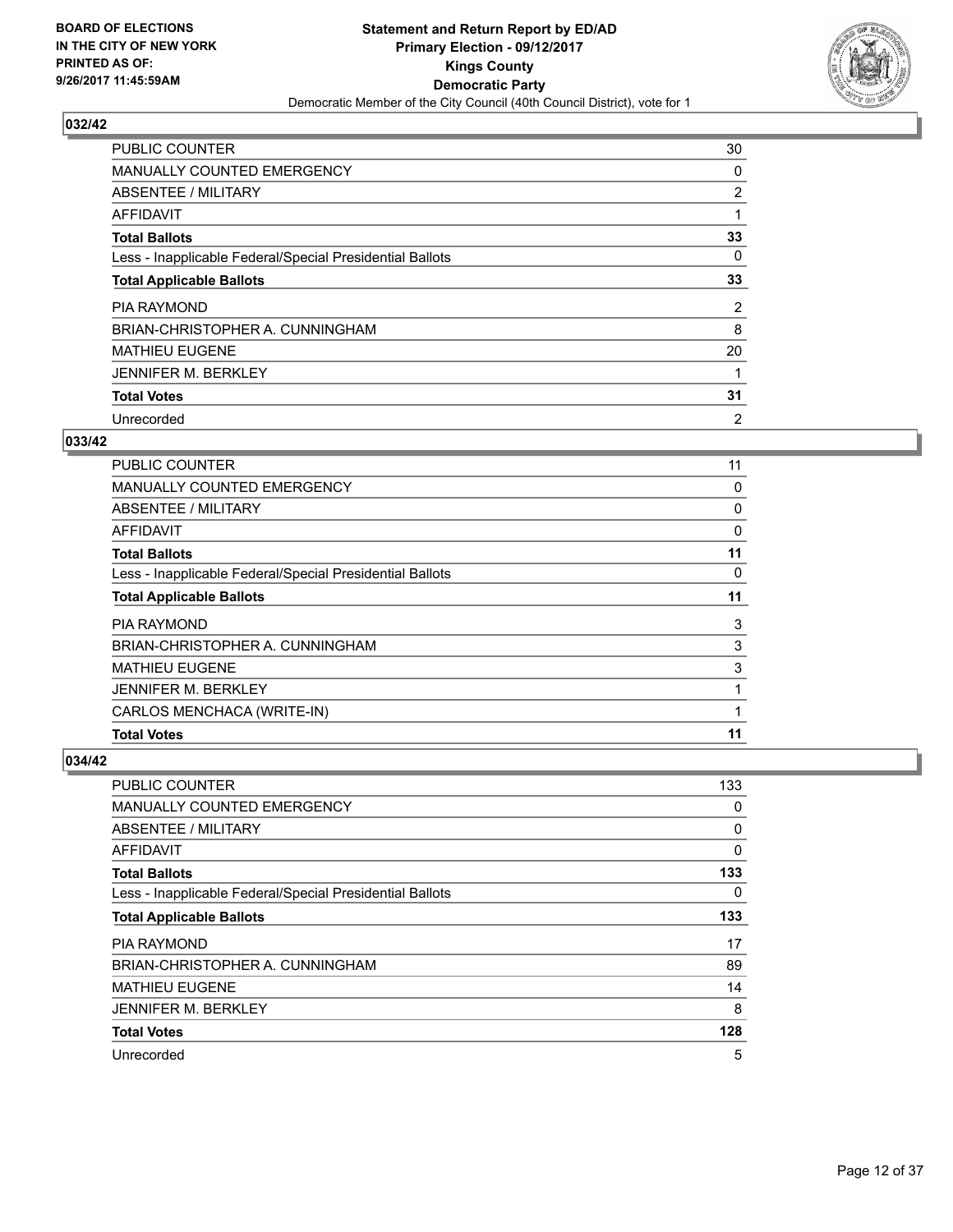

| <b>PUBLIC COUNTER</b>                                    | 199 |
|----------------------------------------------------------|-----|
| MANUALLY COUNTED EMERGENCY                               | 0   |
| ABSENTEE / MILITARY                                      |     |
| AFFIDAVIT                                                |     |
| <b>Total Ballots</b>                                     | 201 |
| Less - Inapplicable Federal/Special Presidential Ballots | 0   |
| <b>Total Applicable Ballots</b>                          | 201 |
| <b>PIA RAYMOND</b>                                       | 39  |
| BRIAN-CHRISTOPHER A. CUNNINGHAM                          | 59  |
| <b>MATHIEU EUGENE</b>                                    | 75  |
| <b>JENNIFER M. BERKLEY</b>                               | 20  |
| <b>Total Votes</b>                                       | 193 |
| Unrecorded                                               | 8   |

#### **068/42**

| PUBLIC COUNTER                                           | 85 |
|----------------------------------------------------------|----|
| <b>MANUALLY COUNTED EMERGENCY</b>                        | 0  |
| ABSENTEE / MILITARY                                      |    |
| AFFIDAVIT                                                |    |
| <b>Total Ballots</b>                                     | 87 |
| Less - Inapplicable Federal/Special Presidential Ballots | 0  |
| <b>Total Applicable Ballots</b>                          | 87 |
| <b>PIA RAYMOND</b>                                       | 13 |
| BRIAN-CHRISTOPHER A. CUNNINGHAM                          | 16 |
| <b>MATHIEU EUGENE</b>                                    | 50 |
| <b>JENNIFER M. BERKLEY</b>                               | 3  |
| <b>Total Votes</b>                                       | 82 |
| Unrecorded                                               | 5  |

| PUBLIC COUNTER                                           | 99  |
|----------------------------------------------------------|-----|
| <b>MANUALLY COUNTED EMERGENCY</b>                        | 0   |
| ABSENTEE / MILITARY                                      | 3   |
| AFFIDAVIT                                                | 2   |
| <b>Total Ballots</b>                                     | 104 |
| Less - Inapplicable Federal/Special Presidential Ballots | 0   |
| <b>Total Applicable Ballots</b>                          | 104 |
| <b>PIA RAYMOND</b>                                       | 13  |
| BRIAN-CHRISTOPHER A. CUNNINGHAM                          | 25  |
| <b>MATHIEU EUGENE</b>                                    | 57  |
| <b>JENNIFER M. BERKLEY</b>                               | 6   |
| <b>Total Votes</b>                                       | 101 |
| Unrecorded                                               | 3   |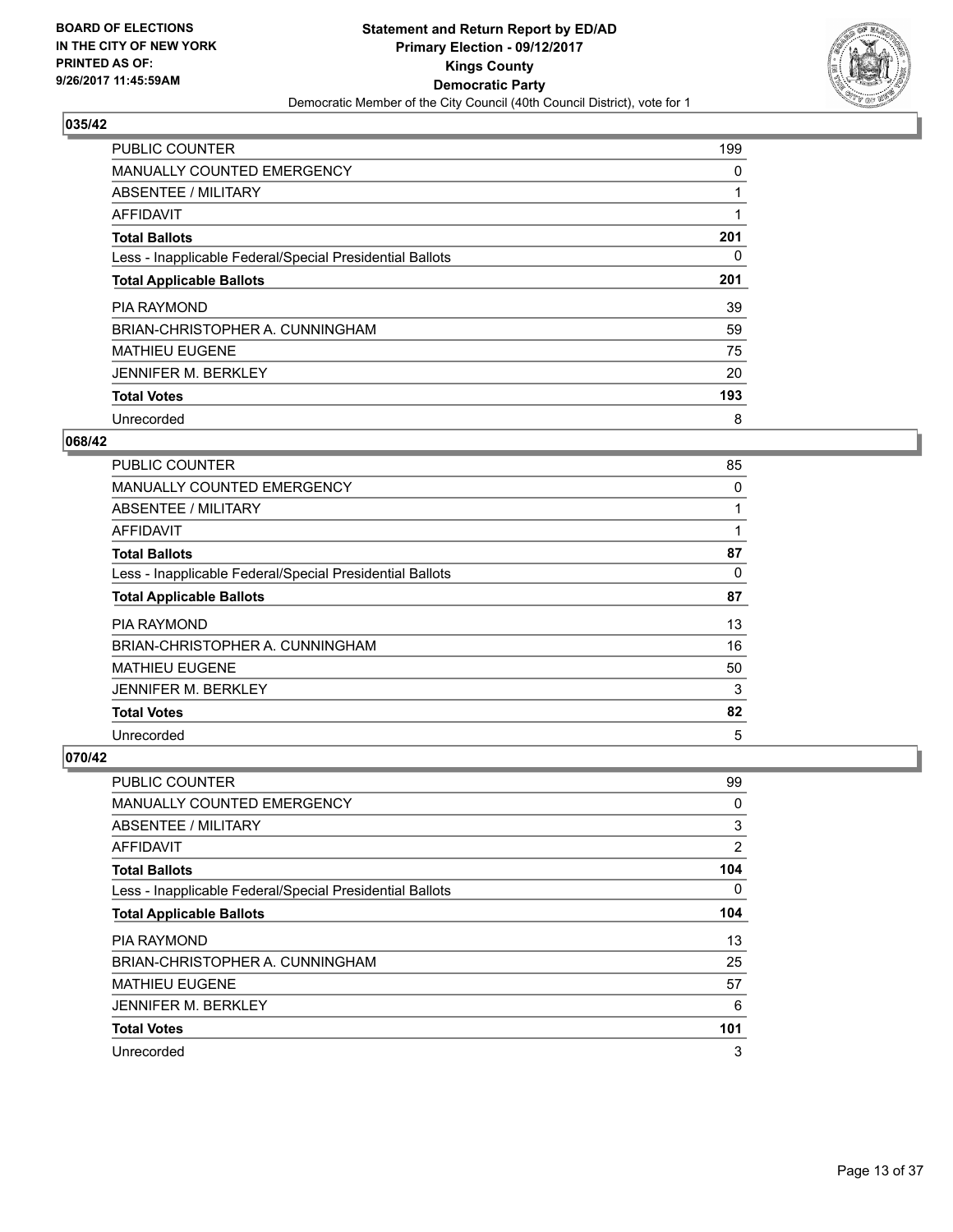

| <b>PUBLIC COUNTER</b>                                    | 151 |
|----------------------------------------------------------|-----|
| <b>MANUALLY COUNTED EMERGENCY</b>                        | 0   |
| ABSENTEE / MILITARY                                      | 8   |
| <b>AFFIDAVIT</b>                                         |     |
| <b>Total Ballots</b>                                     | 160 |
| Less - Inapplicable Federal/Special Presidential Ballots | 0   |
| <b>Total Applicable Ballots</b>                          | 160 |
| <b>PIA RAYMOND</b>                                       | 35  |
| BRIAN-CHRISTOPHER A. CUNNINGHAM                          | 48  |
| <b>MATHIEU EUGENE</b>                                    | 68  |
| <b>JENNIFER M. BERKLEY</b>                               | 6   |
| <b>Total Votes</b>                                       | 157 |
| Unrecorded                                               | 3   |

#### **075/42**

| <b>PUBLIC COUNTER</b>                                    | 145            |
|----------------------------------------------------------|----------------|
| <b>MANUALLY COUNTED EMERGENCY</b>                        | 0              |
| ABSENTEE / MILITARY                                      | 6              |
| AFFIDAVIT                                                | 1              |
| <b>Total Ballots</b>                                     | 152            |
| Less - Inapplicable Federal/Special Presidential Ballots | 0              |
| <b>Total Applicable Ballots</b>                          | 152            |
| <b>PIA RAYMOND</b>                                       | 38             |
| BRIAN-CHRISTOPHER A. CUNNINGHAM                          | 46             |
| <b>MATHIEU EUGENE</b>                                    | 58             |
| <b>JENNIFER M. BERKLEY</b>                               | 8              |
| <b>Total Votes</b>                                       | 150            |
| Unrecorded                                               | $\overline{2}$ |

| PUBLIC COUNTER                                           | 94             |
|----------------------------------------------------------|----------------|
| <b>MANUALLY COUNTED EMERGENCY</b>                        | 0              |
| ABSENTEE / MILITARY                                      | 1              |
| AFFIDAVIT                                                | 0              |
| <b>Total Ballots</b>                                     | 95             |
| Less - Inapplicable Federal/Special Presidential Ballots | 0              |
| <b>Total Applicable Ballots</b>                          | 95             |
| <b>PIA RAYMOND</b>                                       | 15             |
| BRIAN-CHRISTOPHER A. CUNNINGHAM                          | 31             |
| <b>MATHIEU EUGENE</b>                                    | 42             |
| <b>JENNIFER M. BERKLEY</b>                               | 5              |
| <b>Total Votes</b>                                       | 93             |
| Unrecorded                                               | $\overline{2}$ |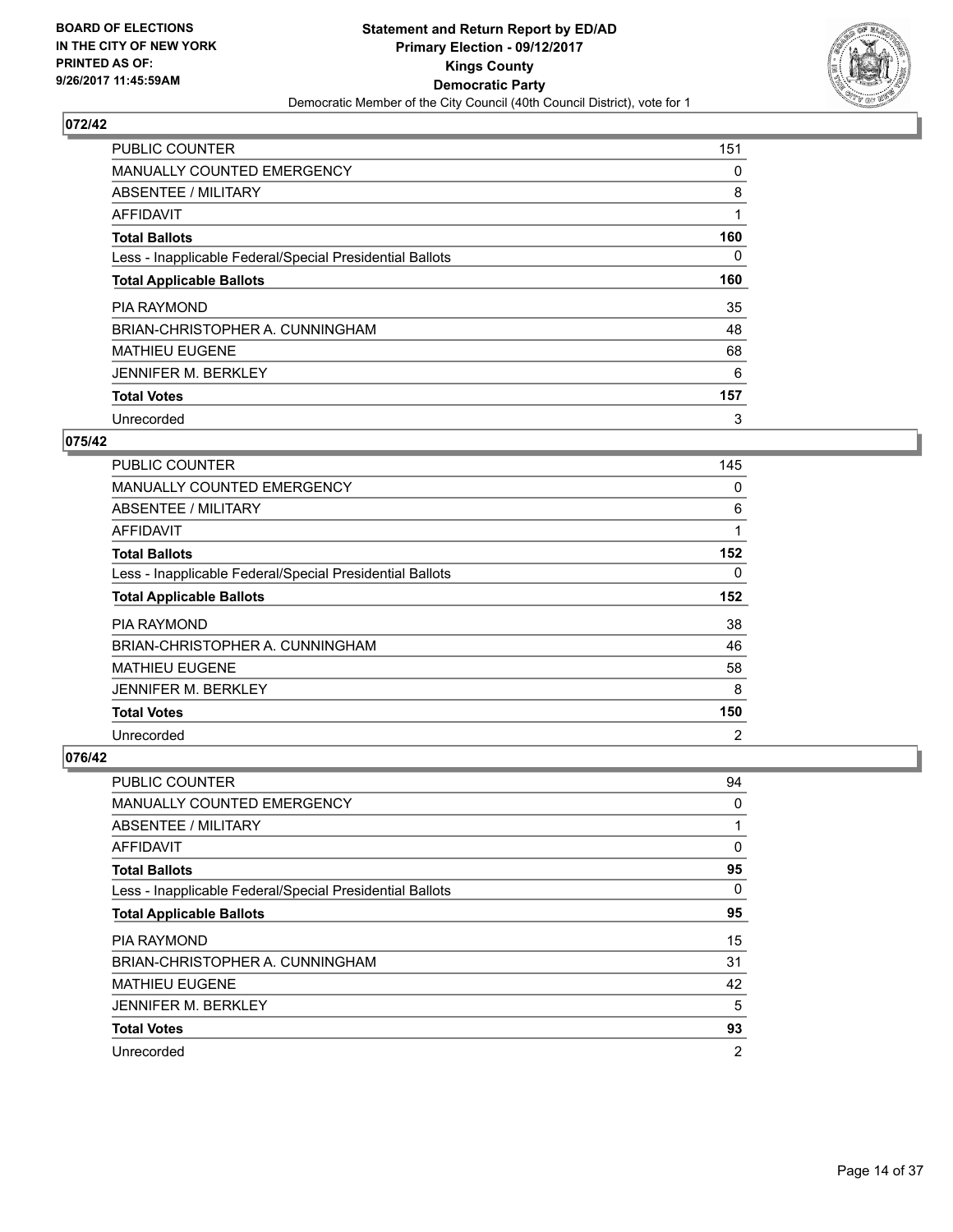

| <b>PUBLIC COUNTER</b>                                    | 148 |
|----------------------------------------------------------|-----|
| <b>MANUALLY COUNTED EMERGENCY</b>                        | 0   |
| ABSENTEE / MILITARY                                      | 5   |
| AFFIDAVIT                                                | 1   |
| <b>Total Ballots</b>                                     | 154 |
| Less - Inapplicable Federal/Special Presidential Ballots | 0   |
| <b>Total Applicable Ballots</b>                          | 154 |
| <b>PIA RAYMOND</b>                                       | 21  |
| BRIAN-CHRISTOPHER A. CUNNINGHAM                          | 42  |
| <b>MATHIEU EUGENE</b>                                    | 75  |
|                                                          |     |
| <b>JENNIFER M. BERKLEY</b>                               | 13  |
| UNATTRIBUTABLE WRITE-IN (WRITE-IN)                       | 1   |
| <b>Total Votes</b>                                       | 152 |

## **078/42**

| <b>PUBLIC COUNTER</b>                                    | 123 |
|----------------------------------------------------------|-----|
| <b>MANUALLY COUNTED EMERGENCY</b>                        | 0   |
| ABSENTEE / MILITARY                                      | 5   |
| AFFIDAVIT                                                | 4   |
| <b>Total Ballots</b>                                     | 132 |
| Less - Inapplicable Federal/Special Presidential Ballots | 0   |
| <b>Total Applicable Ballots</b>                          | 132 |
| <b>PIA RAYMOND</b>                                       | 28  |
| BRIAN-CHRISTOPHER A. CUNNINGHAM                          | 43  |
| <b>MATHIEU EUGENE</b>                                    | 45  |
| <b>JENNIFER M. BERKLEY</b>                               | 8   |
| <b>Total Votes</b>                                       | 124 |
| Unrecorded                                               | 8   |

| <b>PUBLIC COUNTER</b>                                    | 120 |
|----------------------------------------------------------|-----|
| <b>MANUALLY COUNTED EMERGENCY</b>                        | 0   |
| ABSENTEE / MILITARY                                      |     |
| AFFIDAVIT                                                | 1   |
| <b>Total Ballots</b>                                     | 122 |
| Less - Inapplicable Federal/Special Presidential Ballots | 0   |
| <b>Total Applicable Ballots</b>                          | 122 |
| <b>PIA RAYMOND</b>                                       | 14  |
| BRIAN-CHRISTOPHER A. CUNNINGHAM                          | 24  |
| <b>MATHIEU EUGENE</b>                                    | 71  |
| <b>JENNIFER M. BERKLEY</b>                               | 3   |
| <b>VLADIMIR DORGELY (WRITE-IN)</b>                       | 1   |
| <b>Total Votes</b>                                       | 113 |
| Unrecorded                                               | 9   |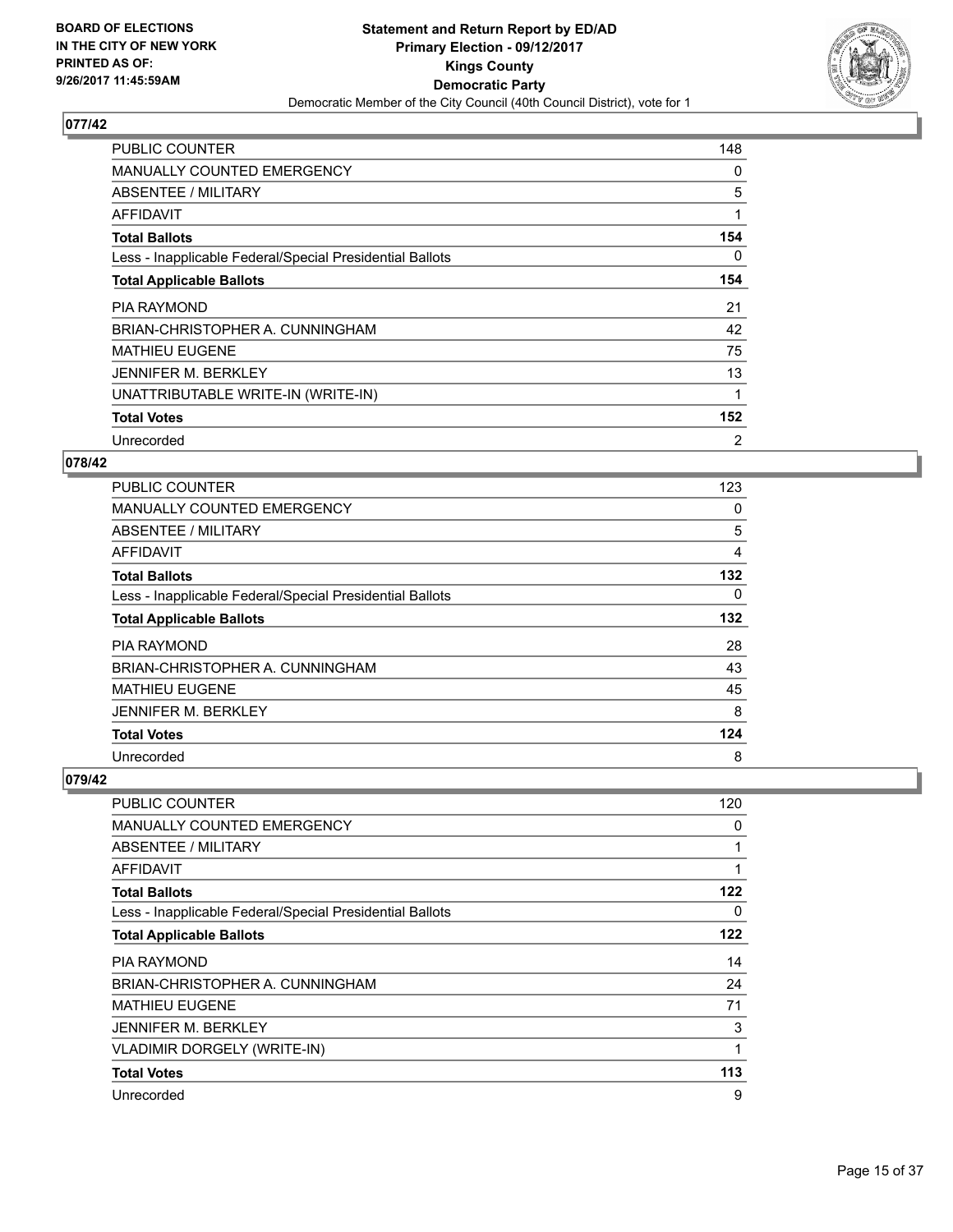

| <b>PUBLIC COUNTER</b>                                    | 171            |
|----------------------------------------------------------|----------------|
| <b>MANUALLY COUNTED EMERGENCY</b>                        | 0              |
| <b>ABSENTEE / MILITARY</b>                               | $\overline{2}$ |
| <b>AFFIDAVIT</b>                                         | 4              |
| <b>Total Ballots</b>                                     | 177            |
| Less - Inapplicable Federal/Special Presidential Ballots | 0              |
| <b>Total Applicable Ballots</b>                          | 177            |
|                                                          |                |
| <b>PIA RAYMOND</b>                                       | 34             |
| BRIAN-CHRISTOPHER A. CUNNINGHAM                          | 75             |
| <b>MATHIEU EUGENE</b>                                    | 40             |
| <b>JENNIFER M. BERKLEY</b>                               | 17             |
| ALICKA AMPY SAMUEL (WRITE-IN)                            |                |
| <b>Total Votes</b>                                       | 167            |

## **002/43**

| <b>PUBLIC COUNTER</b>                                    | 105            |
|----------------------------------------------------------|----------------|
| <b>MANUALLY COUNTED EMERGENCY</b>                        | 0              |
| <b>ABSENTEE / MILITARY</b>                               | $\overline{2}$ |
| AFFIDAVIT                                                | 0              |
| <b>Total Ballots</b>                                     | 107            |
| Less - Inapplicable Federal/Special Presidential Ballots | 0              |
| <b>Total Applicable Ballots</b>                          | 107            |
| <b>PIA RAYMOND</b>                                       | 25             |
| BRIAN-CHRISTOPHER A. CUNNINGHAM                          | 52             |
| MATHIEU EUGENE                                           | 19             |
| <b>JENNIFER M. BERKLEY</b>                               | 6              |
| LAURIE CUMBO (WRITE-IN)                                  | 1              |
| <b>Total Votes</b>                                       | 103            |
| Unrecorded                                               | 4              |

| PUBLIC COUNTER                                           | 153            |
|----------------------------------------------------------|----------------|
| <b>MANUALLY COUNTED EMERGENCY</b>                        | 0              |
| ABSENTEE / MILITARY                                      | 4              |
| AFFIDAVIT                                                | $\overline{2}$ |
| <b>Total Ballots</b>                                     | 159            |
| Less - Inapplicable Federal/Special Presidential Ballots | 0              |
| <b>Total Applicable Ballots</b>                          | 159            |
| PIA RAYMOND                                              | 54             |
| BRIAN-CHRISTOPHER A. CUNNINGHAM                          | 33             |
| <b>MATHIEU EUGENE</b>                                    | 60             |
| <b>JENNIFER M. BERKLEY</b>                               | 10             |
| <b>Total Votes</b>                                       | 157            |
| Unrecorded                                               | $\overline{2}$ |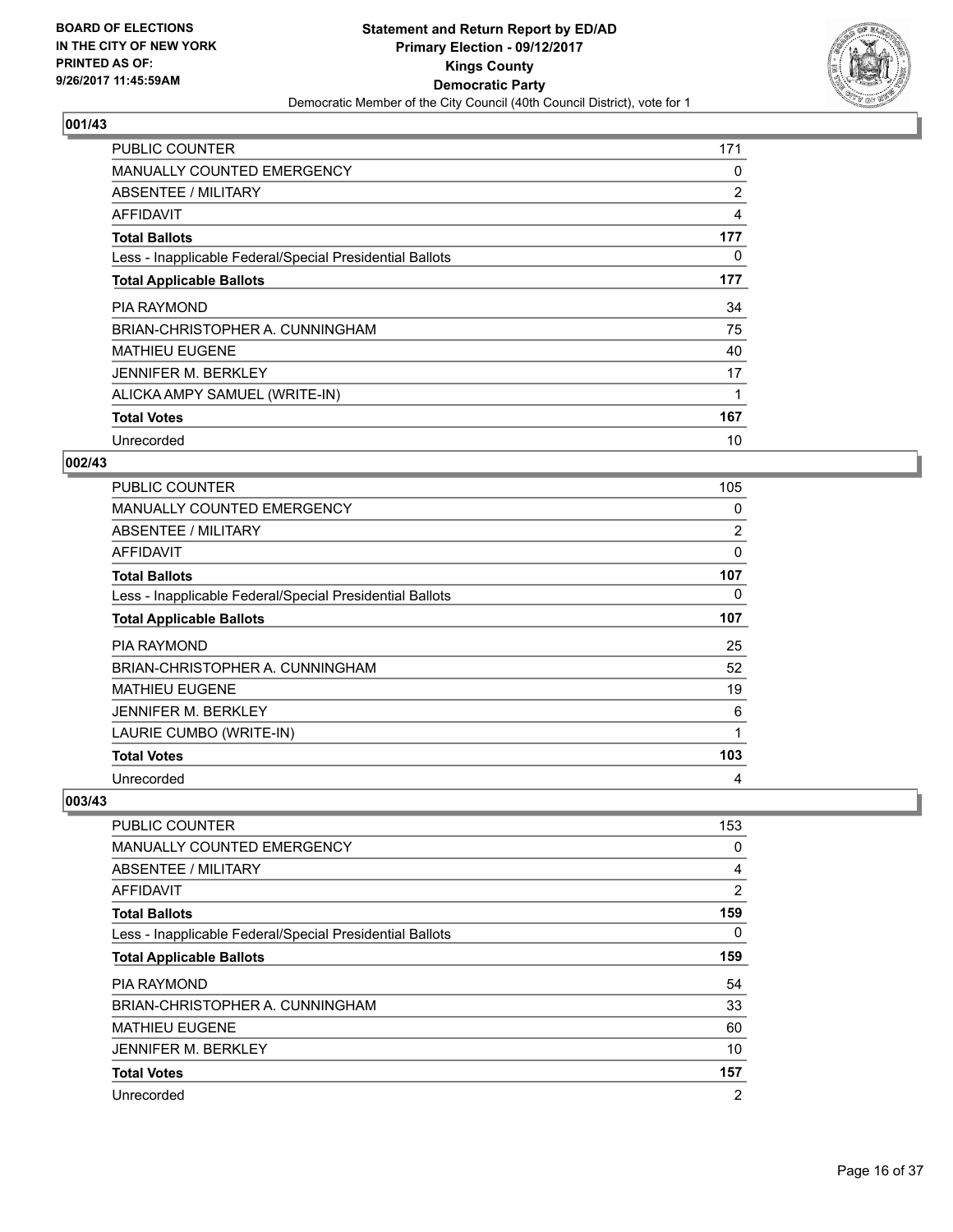

| <b>PUBLIC COUNTER</b>                                    | 118 |
|----------------------------------------------------------|-----|
| <b>MANUALLY COUNTED EMERGENCY</b>                        | 0   |
| ABSENTEE / MILITARY                                      | 4   |
| AFFIDAVIT                                                |     |
| <b>Total Ballots</b>                                     | 123 |
| Less - Inapplicable Federal/Special Presidential Ballots | 0   |
| <b>Total Applicable Ballots</b>                          | 123 |
| <b>PIA RAYMOND</b>                                       | 40  |
| BRIAN-CHRISTOPHER A. CUNNINGHAM                          | 35  |
| <b>MATHIEU EUGENE</b>                                    | 39  |
| <b>JENNIFER M. BERKLEY</b>                               | 5   |
| <b>Total Votes</b>                                       | 119 |
| Unrecorded                                               | 4   |

## **005/43**

| <b>PUBLIC COUNTER</b>                                    | 103 |
|----------------------------------------------------------|-----|
| <b>MANUALLY COUNTED EMERGENCY</b>                        | 0   |
| ABSENTEE / MILITARY                                      | 4   |
| AFFIDAVIT                                                | 3   |
| <b>Total Ballots</b>                                     | 110 |
| Less - Inapplicable Federal/Special Presidential Ballots | 0   |
| <b>Total Applicable Ballots</b>                          | 110 |
| <b>PIA RAYMOND</b>                                       | 19  |
| BRIAN-CHRISTOPHER A. CUNNINGHAM                          | 29  |
| <b>MATHIEU EUGENE</b>                                    | 49  |
| <b>JENNIFER M. BERKLEY</b>                               | 6   |
| <b>Total Votes</b>                                       | 103 |
| Unrecorded                                               | 7   |

| <b>PUBLIC COUNTER</b>                                    | 171            |
|----------------------------------------------------------|----------------|
| <b>MANUALLY COUNTED EMERGENCY</b>                        | 0              |
| ABSENTEE / MILITARY                                      | $\overline{2}$ |
| AFFIDAVIT                                                | 1              |
| <b>Total Ballots</b>                                     | 174            |
| Less - Inapplicable Federal/Special Presidential Ballots | 0              |
| <b>Total Applicable Ballots</b>                          | 174            |
| <b>PIA RAYMOND</b>                                       | 45             |
| BRIAN-CHRISTOPHER A. CUNNINGHAM                          | 56             |
| <b>MATHIEU EUGENE</b>                                    | 58             |
| <b>JENNIFER M. BERKLEY</b>                               | 11             |
| <b>Total Votes</b>                                       | 170            |
| Unrecorded                                               | 4              |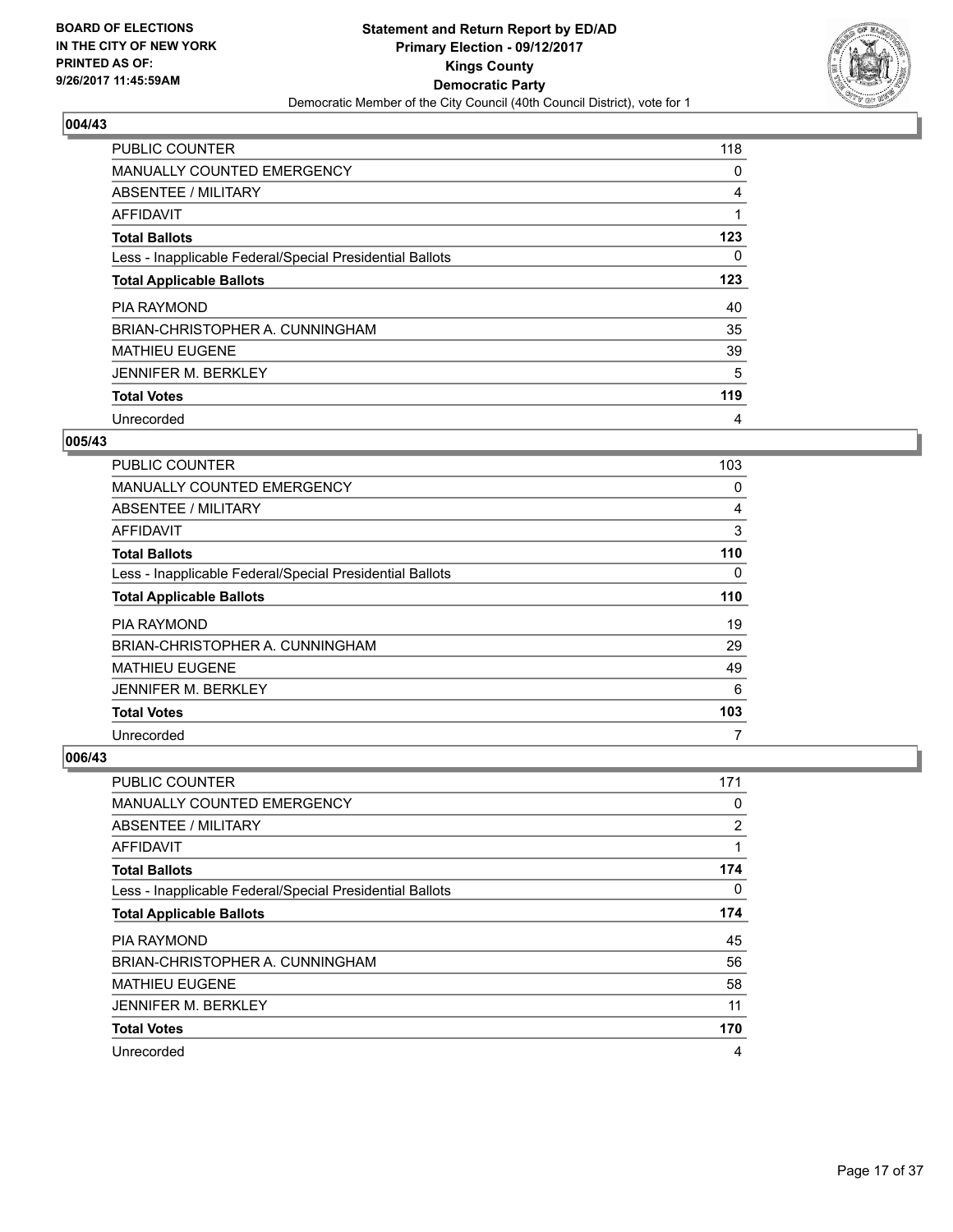

| <b>PUBLIC COUNTER</b>                                    | 169 |
|----------------------------------------------------------|-----|
| <b>MANUALLY COUNTED EMERGENCY</b>                        | 0   |
| ABSENTEE / MILITARY                                      | 3   |
| AFFIDAVIT                                                | 3   |
| <b>Total Ballots</b>                                     | 175 |
| Less - Inapplicable Federal/Special Presidential Ballots | 0   |
| <b>Total Applicable Ballots</b>                          | 175 |
| <b>PIA RAYMOND</b>                                       | 64  |
| BRIAN-CHRISTOPHER A. CUNNINGHAM                          | 52  |
| <b>MATHIEU EUGENE</b>                                    | 47  |
| <b>JENNIFER M. BERKLEY</b>                               | 6   |
| <b>Total Votes</b>                                       | 169 |
| Unrecorded                                               | 6   |

#### **008/43**

| <b>PUBLIC COUNTER</b>                                    | 123 |
|----------------------------------------------------------|-----|
| <b>MANUALLY COUNTED EMERGENCY</b>                        | 0   |
| ABSENTEE / MILITARY                                      | 2   |
| AFFIDAVIT                                                | 2   |
| <b>Total Ballots</b>                                     | 127 |
| Less - Inapplicable Federal/Special Presidential Ballots | 0   |
| <b>Total Applicable Ballots</b>                          | 127 |
| <b>PIA RAYMOND</b>                                       | 23  |
| BRIAN-CHRISTOPHER A. CUNNINGHAM                          | 41  |
| <b>MATHIEU EUGENE</b>                                    | 44  |
| <b>JENNIFER M. BERKLEY</b>                               | 14  |
| <b>Total Votes</b>                                       | 122 |
| Unrecorded                                               | 5   |

| <b>PUBLIC COUNTER</b>                                    | 131         |
|----------------------------------------------------------|-------------|
| <b>MANUALLY COUNTED EMERGENCY</b>                        | 0           |
| ABSENTEE / MILITARY                                      | 0           |
| <b>AFFIDAVIT</b>                                         | $\mathbf 0$ |
| <b>Total Ballots</b>                                     | 131         |
| Less - Inapplicable Federal/Special Presidential Ballots | 0           |
| <b>Total Applicable Ballots</b>                          | 131         |
| <b>PIA RAYMOND</b>                                       | 14          |
| BRIAN-CHRISTOPHER A. CUNNINGHAM                          | 30          |
| <b>MATHIEU EUGENE</b>                                    | 73          |
| <b>JENNIFER M. BERKLEY</b>                               | 8           |
| UNATTRIBUTABLE WRITE-IN (WRITE-IN)                       | 1           |
| <b>Total Votes</b>                                       | 126         |
| Unrecorded                                               | 5           |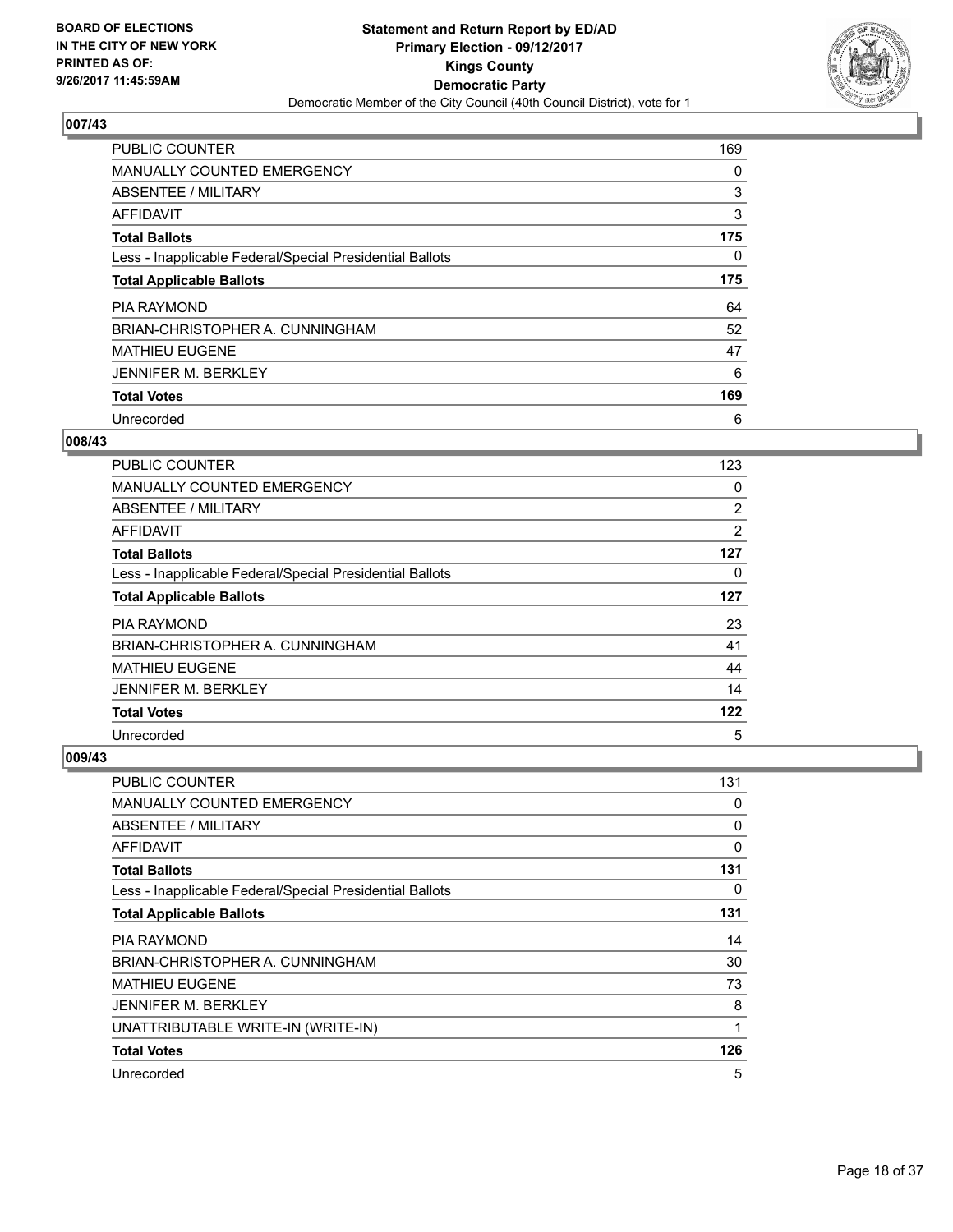

| <b>PUBLIC COUNTER</b>                                    | 79             |
|----------------------------------------------------------|----------------|
| MANUALLY COUNTED EMERGENCY                               | 0              |
| ABSENTEE / MILITARY                                      |                |
| AFFIDAVIT                                                | 0              |
| <b>Total Ballots</b>                                     | 80             |
| Less - Inapplicable Federal/Special Presidential Ballots | 0              |
| <b>Total Applicable Ballots</b>                          | 80             |
| <b>PIA RAYMOND</b>                                       | 20             |
| BRIAN-CHRISTOPHER A. CUNNINGHAM                          | 11             |
| <b>MATHIEU EUGENE</b>                                    | 43             |
| <b>JENNIFER M. BERKLEY</b>                               | 4              |
| <b>Total Votes</b>                                       | 78             |
| Unrecorded                                               | $\overline{2}$ |

## **011/43**

| PUBLIC COUNTER                                           | 140 |
|----------------------------------------------------------|-----|
| <b>MANUALLY COUNTED EMERGENCY</b>                        | 0   |
| ABSENTEE / MILITARY                                      | 2   |
| AFFIDAVIT                                                | 1   |
| <b>Total Ballots</b>                                     | 143 |
| Less - Inapplicable Federal/Special Presidential Ballots | 0   |
| <b>Total Applicable Ballots</b>                          | 143 |
| PIA RAYMOND                                              | 24  |
| BRIAN-CHRISTOPHER A. CUNNINGHAM                          | 26  |
| <b>MATHIEU EUGENE</b>                                    | 64  |
| <b>JENNIFER M. BERKLEY</b>                               | 12  |
| <b>Total Votes</b>                                       | 126 |
| Unrecorded                                               | 17  |

| PUBLIC COUNTER                                           | 199 |
|----------------------------------------------------------|-----|
| <b>MANUALLY COUNTED EMERGENCY</b>                        | 0   |
| ABSENTEE / MILITARY                                      | 5   |
| AFFIDAVIT                                                | 1   |
| <b>Total Ballots</b>                                     | 205 |
| Less - Inapplicable Federal/Special Presidential Ballots | 0   |
| <b>Total Applicable Ballots</b>                          | 205 |
| <b>PIA RAYMOND</b>                                       | 61  |
| BRIAN-CHRISTOPHER A. CUNNINGHAM                          | 59  |
| <b>MATHIEU EUGENE</b>                                    | 59  |
| <b>JENNIFER M. BERKLEY</b>                               | 11  |
| <b>Total Votes</b>                                       | 190 |
| Unrecorded                                               | 15  |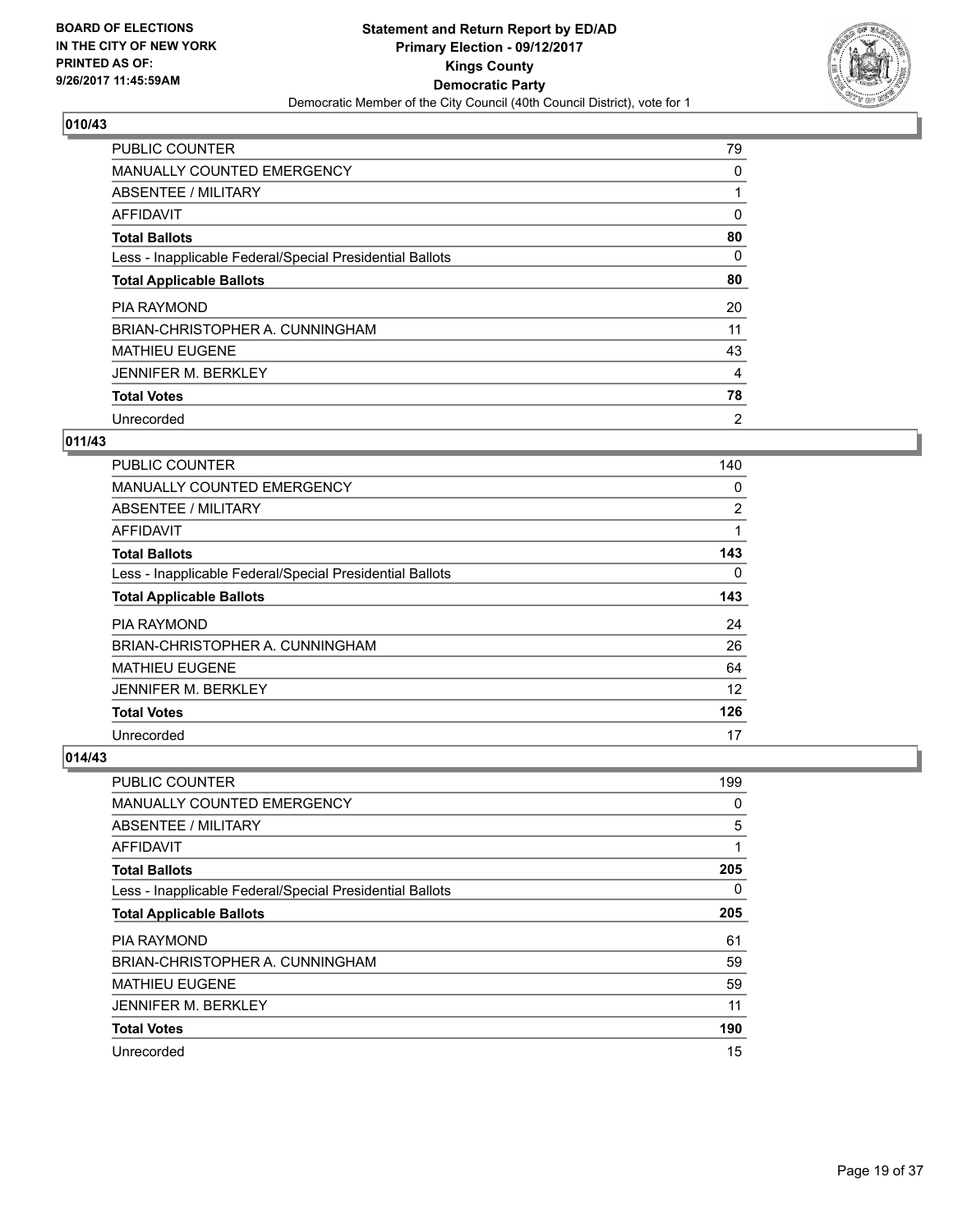

| <b>PUBLIC COUNTER</b>                                    | 133 |
|----------------------------------------------------------|-----|
| <b>MANUALLY COUNTED EMERGENCY</b>                        | 0   |
| ABSENTEE / MILITARY                                      | 6   |
| <b>AFFIDAVIT</b>                                         | 0   |
| <b>Total Ballots</b>                                     | 139 |
| Less - Inapplicable Federal/Special Presidential Ballots | 0   |
| <b>Total Applicable Ballots</b>                          | 139 |
| <b>PIA RAYMOND</b>                                       | 58  |
| BRIAN-CHRISTOPHER A. CUNNINGHAM                          | 31  |
| <b>MATHIEU EUGENE</b>                                    | 34  |
| <b>JENNIFER M. BERKLEY</b>                               | 10  |
| <b>Total Votes</b>                                       | 133 |
| Unrecorded                                               | 6   |

# **016/43**

| <b>PUBLIC COUNTER</b>                                    | 163 |
|----------------------------------------------------------|-----|
| <b>MANUALLY COUNTED EMERGENCY</b>                        | 0   |
| ABSENTEE / MILITARY                                      |     |
| AFFIDAVIT                                                | 0   |
| <b>Total Ballots</b>                                     | 164 |
| Less - Inapplicable Federal/Special Presidential Ballots | 0   |
| <b>Total Applicable Ballots</b>                          | 164 |
| <b>PIA RAYMOND</b>                                       | 45  |
| BRIAN-CHRISTOPHER A. CUNNINGHAM                          | 39  |
| <b>MATHIEU EUGENE</b>                                    | 64  |
| <b>JENNIFER M. BERKLEY</b>                               | 10  |
| <b>Total Votes</b>                                       | 158 |
| Unrecorded                                               | 6   |

| PUBLIC COUNTER                                           | 138 |
|----------------------------------------------------------|-----|
| <b>MANUALLY COUNTED EMERGENCY</b>                        | 0   |
| ABSENTEE / MILITARY                                      | 2   |
| AFFIDAVIT                                                | 0   |
| <b>Total Ballots</b>                                     | 140 |
| Less - Inapplicable Federal/Special Presidential Ballots | 0   |
| <b>Total Applicable Ballots</b>                          | 140 |
| <b>PIA RAYMOND</b>                                       | 37  |
| BRIAN-CHRISTOPHER A. CUNNINGHAM                          | 22  |
| <b>MATHIEU EUGENE</b>                                    | 55  |
| <b>JENNIFER M. BERKLEY</b>                               | 20  |
| <b>Total Votes</b>                                       | 134 |
| Unrecorded                                               | 6   |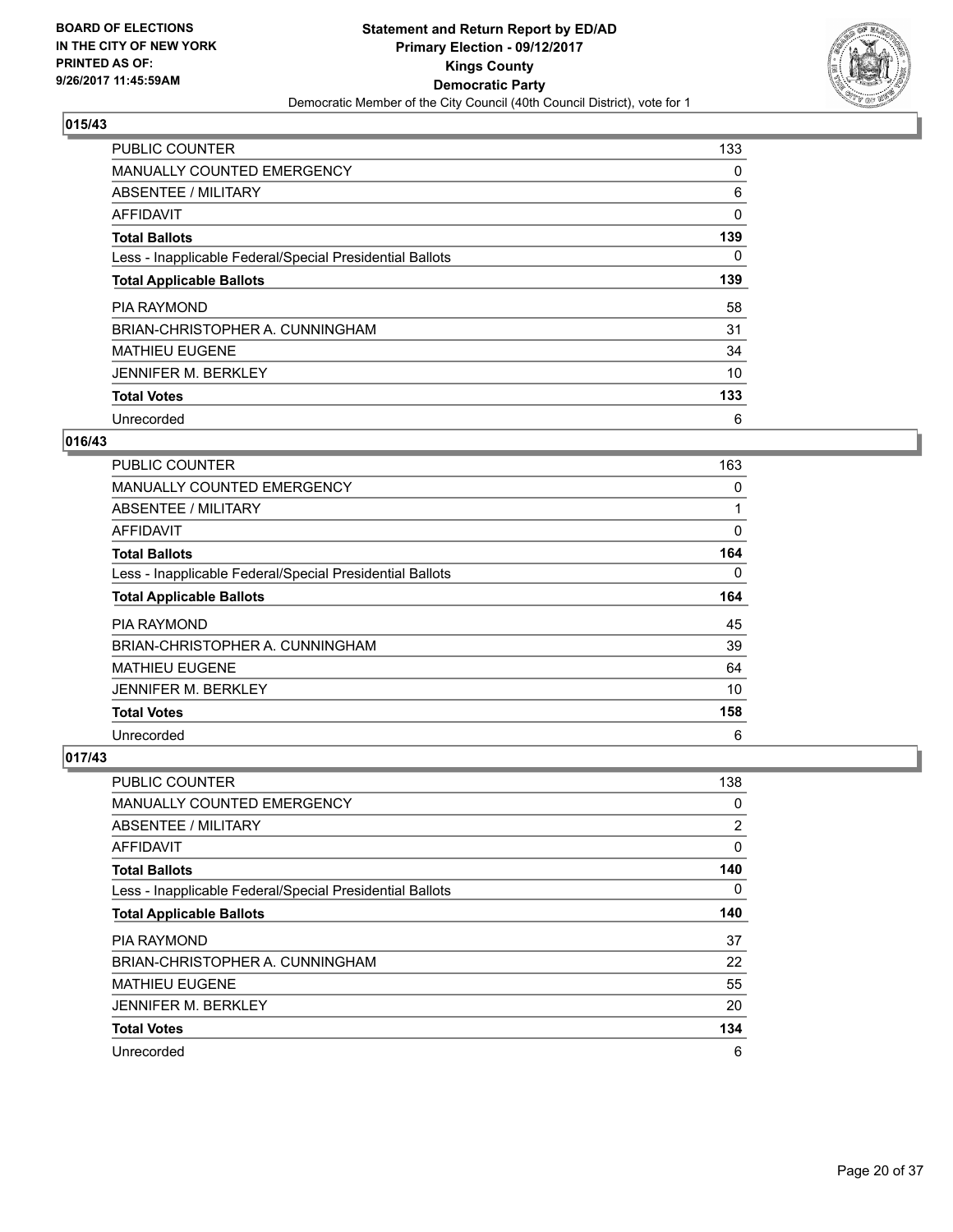

| <b>PUBLIC COUNTER</b>                                    | 184 |
|----------------------------------------------------------|-----|
| MANUALLY COUNTED EMERGENCY                               | 0   |
| ABSENTEE / MILITARY                                      | 4   |
| <b>AFFIDAVIT</b>                                         | 0   |
| <b>Total Ballots</b>                                     | 188 |
| Less - Inapplicable Federal/Special Presidential Ballots | 0   |
| <b>Total Applicable Ballots</b>                          | 188 |
| <b>PIA RAYMOND</b>                                       | 49  |
| BRIAN-CHRISTOPHER A. CUNNINGHAM                          | 86  |
| <b>MATHIEU EUGENE</b>                                    | 39  |
| <b>JENNIFER M. BERKLEY</b>                               | 4   |
| <b>Total Votes</b>                                       | 178 |
| Unrecorded                                               | 10  |

#### **019/43**

| <b>PUBLIC COUNTER</b>                                    | 141 |
|----------------------------------------------------------|-----|
| <b>MANUALLY COUNTED EMERGENCY</b>                        | 0   |
| ABSENTEE / MILITARY                                      | 2   |
| AFFIDAVIT                                                | 2   |
| <b>Total Ballots</b>                                     | 145 |
| Less - Inapplicable Federal/Special Presidential Ballots | 0   |
| <b>Total Applicable Ballots</b>                          | 145 |
| <b>PIA RAYMOND</b>                                       | 42  |
| BRIAN-CHRISTOPHER A. CUNNINGHAM                          | 43  |
| <b>MATHIEU EUGENE</b>                                    | 38  |
| <b>JENNIFER M. BERKLEY</b>                               | 9   |
| <b>Total Votes</b>                                       | 132 |
| Unrecorded                                               | 13  |

| PUBLIC COUNTER                                           | 204            |
|----------------------------------------------------------|----------------|
| <b>MANUALLY COUNTED EMERGENCY</b>                        | 0              |
| ABSENTEE / MILITARY                                      | 8              |
| AFFIDAVIT                                                | $\overline{2}$ |
| <b>Total Ballots</b>                                     | 214            |
| Less - Inapplicable Federal/Special Presidential Ballots | 0              |
| <b>Total Applicable Ballots</b>                          | 214            |
| PIA RAYMOND                                              | 89             |
| BRIAN-CHRISTOPHER A. CUNNINGHAM                          | 79             |
| <b>MATHIEU EUGENE</b>                                    | 34             |
| <b>JENNIFER M. BERKLEY</b>                               | 8              |
| EDE FOX (WRITE-IN)                                       | 1              |
| <b>Total Votes</b>                                       | 211            |
| Unrecorded                                               | 3              |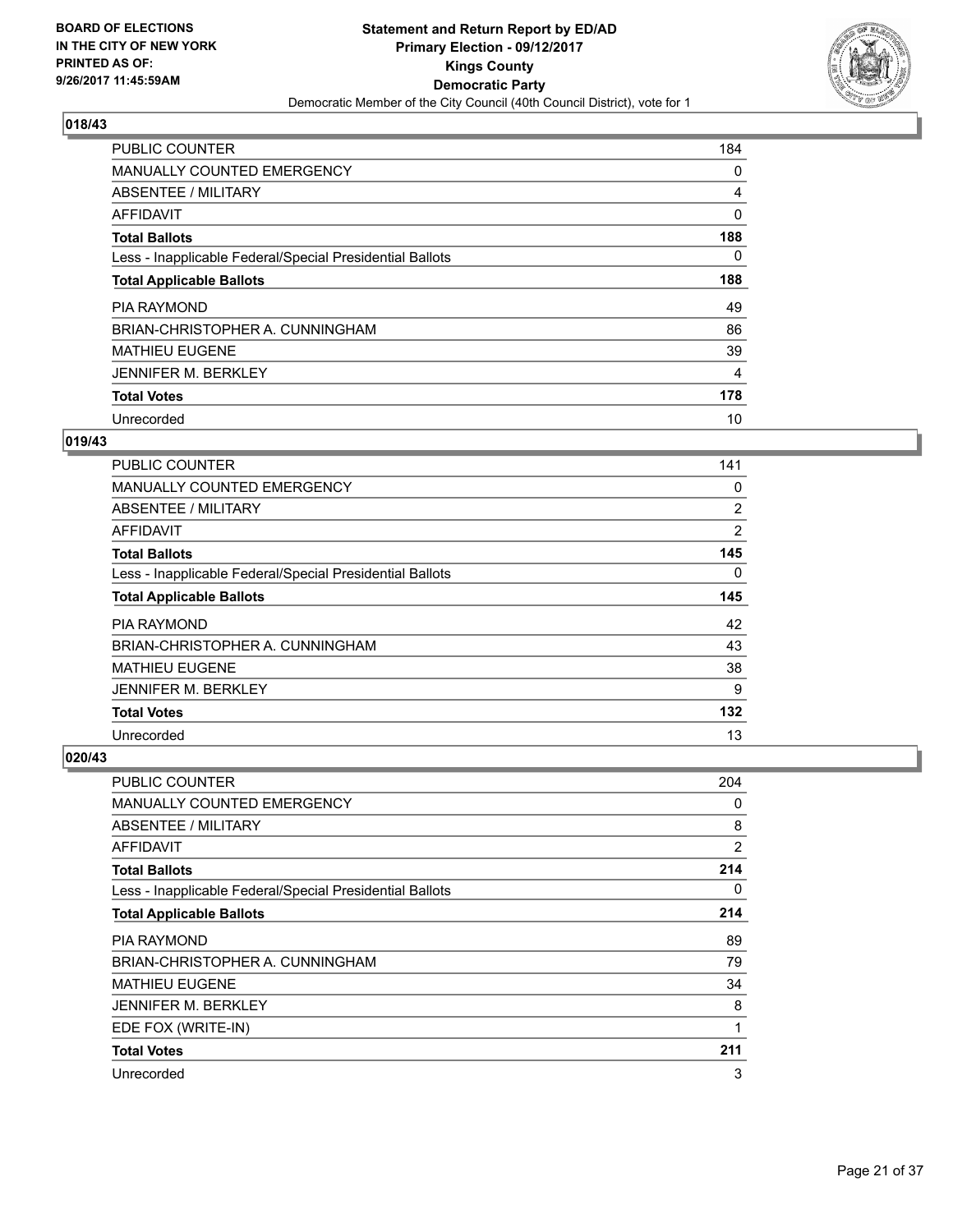

| <b>PUBLIC COUNTER</b>                                    | 218 |
|----------------------------------------------------------|-----|
| <b>MANUALLY COUNTED EMERGENCY</b>                        | 0   |
| ABSENTEE / MILITARY                                      | 0   |
| AFFIDAVIT                                                | 4   |
| <b>Total Ballots</b>                                     | 222 |
| Less - Inapplicable Federal/Special Presidential Ballots | 0   |
| <b>Total Applicable Ballots</b>                          | 222 |
|                                                          |     |
| <b>PIA RAYMOND</b>                                       | 96  |
| BRIAN-CHRISTOPHER A. CUNNINGHAM                          | 38  |
| <b>MATHIEU EUGENE</b>                                    | 61  |
| JENNIFER M. BERKLEY                                      | 17  |
| <b>JABARI BRISPORT (WRITE-IN)</b>                        |     |
| <b>Total Votes</b>                                       | 213 |

## **022/43**

| <b>PUBLIC COUNTER</b>                                    | 140 |
|----------------------------------------------------------|-----|
| <b>MANUALLY COUNTED EMERGENCY</b>                        | 0   |
| ABSENTEE / MILITARY                                      | 1   |
| AFFIDAVIT                                                | 2   |
| <b>Total Ballots</b>                                     | 143 |
| Less - Inapplicable Federal/Special Presidential Ballots | 0   |
| <b>Total Applicable Ballots</b>                          | 143 |
| <b>PIA RAYMOND</b>                                       | 50  |
| BRIAN-CHRISTOPHER A. CUNNINGHAM                          | 26  |
| <b>MATHIEU EUGENE</b>                                    | 55  |
| <b>JENNIFER M. BERKLEY</b>                               | 6   |
| <b>Total Votes</b>                                       | 137 |
| Unrecorded                                               | 6   |

| <b>PUBLIC COUNTER</b>                                    | 151 |
|----------------------------------------------------------|-----|
| <b>MANUALLY COUNTED EMERGENCY</b>                        | 0   |
| ABSENTEE / MILITARY                                      | 6   |
| AFFIDAVIT                                                | 1   |
| <b>Total Ballots</b>                                     | 158 |
| Less - Inapplicable Federal/Special Presidential Ballots | 0   |
| <b>Total Applicable Ballots</b>                          | 158 |
| <b>PIA RAYMOND</b>                                       | 42  |
| BRIAN-CHRISTOPHER A. CUNNINGHAM                          | 31  |
| <b>MATHIEU EUGENE</b>                                    | 73  |
| <b>JENNIFER M. BERKLEY</b>                               | 7   |
| <b>Total Votes</b>                                       | 153 |
| Unrecorded                                               | 5   |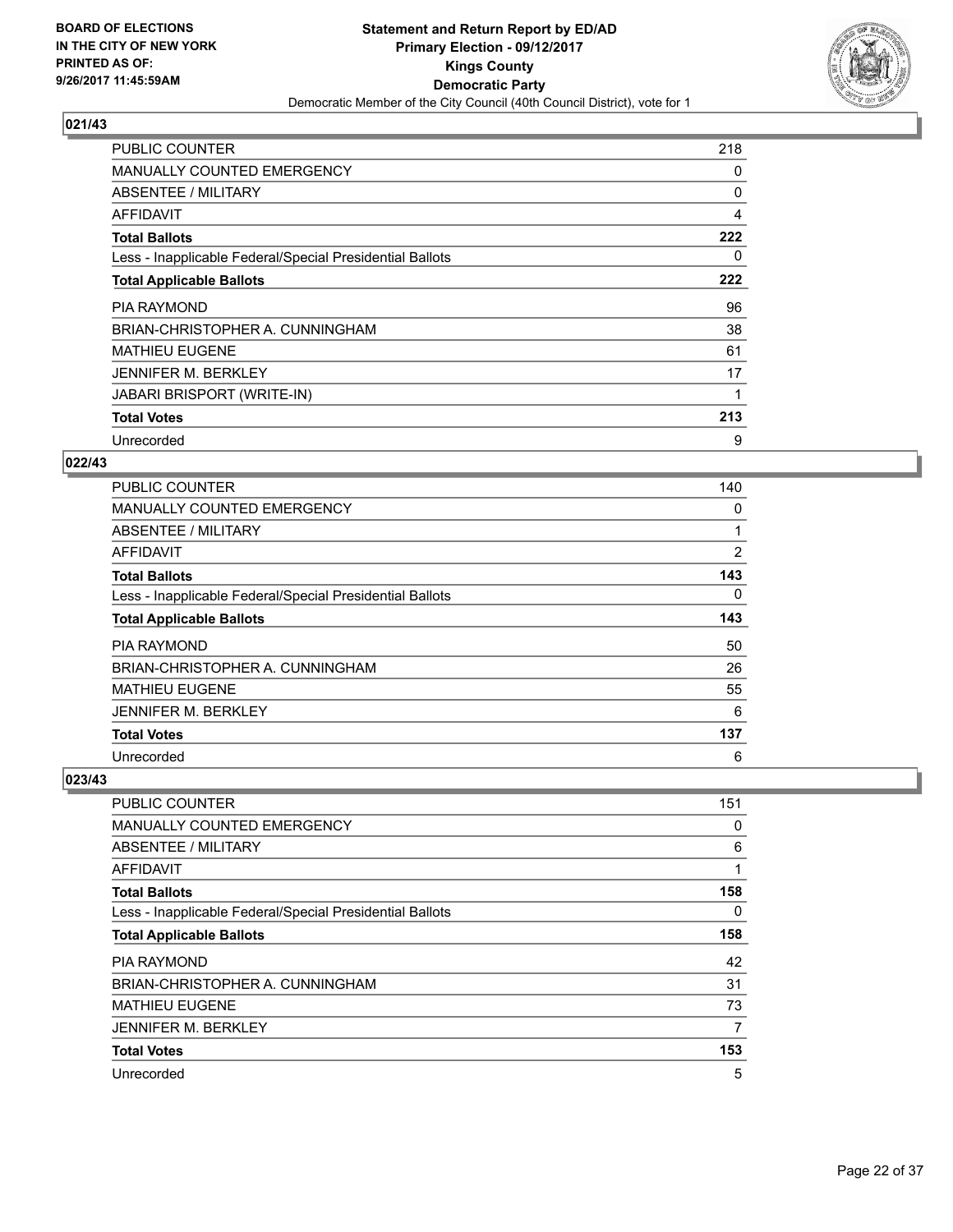

| <b>PUBLIC COUNTER</b>                                    | 157 |
|----------------------------------------------------------|-----|
| <b>MANUALLY COUNTED EMERGENCY</b>                        | 0   |
| ABSENTEE / MILITARY                                      | 3   |
| <b>AFFIDAVIT</b>                                         | 2   |
| <b>Total Ballots</b>                                     | 162 |
| Less - Inapplicable Federal/Special Presidential Ballots | 0   |
| <b>Total Applicable Ballots</b>                          | 162 |
| <b>PIA RAYMOND</b>                                       | 52  |
| BRIAN-CHRISTOPHER A. CUNNINGHAM                          | 62  |
| <b>MATHIEU EUGENE</b>                                    | 36  |
| <b>JENNIFER M. BERKLEY</b>                               | 8   |
| <b>Total Votes</b>                                       | 158 |
| Unrecorded                                               | 4   |

## **025/43**

| <b>PUBLIC COUNTER</b>                                    | 134 |
|----------------------------------------------------------|-----|
| <b>MANUALLY COUNTED EMERGENCY</b>                        | 0   |
| ABSENTEE / MILITARY                                      | 3   |
| AFFIDAVIT                                                | 2   |
| <b>Total Ballots</b>                                     | 139 |
| Less - Inapplicable Federal/Special Presidential Ballots | 0   |
| <b>Total Applicable Ballots</b>                          | 139 |
| <b>PIA RAYMOND</b>                                       | 37  |
| BRIAN-CHRISTOPHER A. CUNNINGHAM                          | 24  |
| <b>MATHIEU EUGENE</b>                                    | 65  |
| <b>JENNIFER M. BERKLEY</b>                               | 7   |
| <b>Total Votes</b>                                       | 133 |
| Unrecorded                                               | 6   |

| <b>PUBLIC COUNTER</b>                                    | 206            |
|----------------------------------------------------------|----------------|
| MANUALLY COUNTED EMERGENCY                               | 0              |
| ABSENTEE / MILITARY                                      | 3              |
| AFFIDAVIT                                                | $\overline{2}$ |
| <b>Total Ballots</b>                                     | 211            |
| Less - Inapplicable Federal/Special Presidential Ballots | 0              |
| <b>Total Applicable Ballots</b>                          | 211            |
| <b>PIA RAYMOND</b>                                       | 41             |
| BRIAN-CHRISTOPHER A. CUNNINGHAM                          | 56             |
| <b>MATHIEU EUGENE</b>                                    | 94             |
| <b>JENNIFER M. BERKLEY</b>                               | 12             |
| <b>Total Votes</b>                                       | 203            |
| Unrecorded                                               | 8              |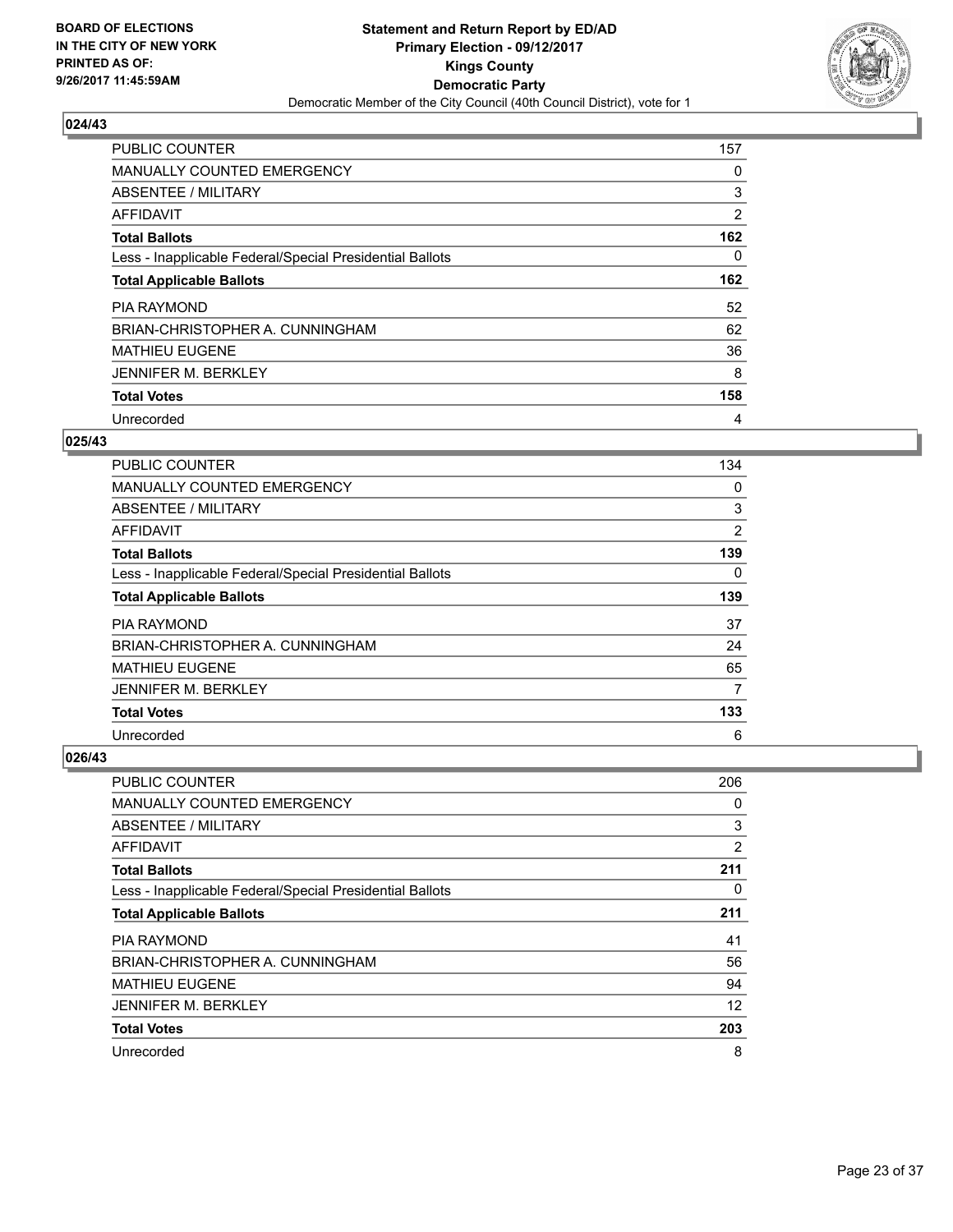

| <b>PUBLIC COUNTER</b>                                    | 195 |
|----------------------------------------------------------|-----|
| <b>MANUALLY COUNTED EMERGENCY</b>                        | 0   |
| ABSENTEE / MILITARY                                      | 4   |
| AFFIDAVIT                                                | 3   |
| <b>Total Ballots</b>                                     | 202 |
| Less - Inapplicable Federal/Special Presidential Ballots | 0   |
| <b>Total Applicable Ballots</b>                          | 202 |
| <b>PIA RAYMOND</b>                                       | 30  |
| BRIAN-CHRISTOPHER A. CUNNINGHAM                          | 63  |
| <b>MATHIEU EUGENE</b>                                    | 92  |
| <b>JENNIFER M. BERKLEY</b>                               | 6   |
| <b>Total Votes</b>                                       | 191 |
| Unrecorded                                               | 11  |

#### **028/43**

| <b>PUBLIC COUNTER</b>                                    | 185 |
|----------------------------------------------------------|-----|
| <b>MANUALLY COUNTED EMERGENCY</b>                        | 0   |
| ABSENTEE / MILITARY                                      | 0   |
| AFFIDAVIT                                                |     |
| <b>Total Ballots</b>                                     | 186 |
| Less - Inapplicable Federal/Special Presidential Ballots | 0   |
| <b>Total Applicable Ballots</b>                          | 186 |
| <b>PIA RAYMOND</b>                                       | 33  |
| BRIAN-CHRISTOPHER A. CUNNINGHAM                          | 60  |
| <b>MATHIEU EUGENE</b>                                    | 86  |
| <b>JENNIFER M. BERKLEY</b>                               | 6   |
| <b>Total Votes</b>                                       | 185 |
| Unrecorded                                               | 1   |

| <b>PUBLIC COUNTER</b>                                    | 103 |
|----------------------------------------------------------|-----|
| MANUALLY COUNTED EMERGENCY                               | 0   |
| ABSENTEE / MILITARY                                      | 2   |
| AFFIDAVIT                                                | 1   |
| <b>Total Ballots</b>                                     | 106 |
| Less - Inapplicable Federal/Special Presidential Ballots | 0   |
| <b>Total Applicable Ballots</b>                          | 106 |
| <b>PIA RAYMOND</b>                                       | 12  |
| BRIAN-CHRISTOPHER A. CUNNINGHAM                          | 25  |
| <b>MATHIEU EUGENE</b>                                    | 63  |
| <b>JENNIFER M. BERKLEY</b>                               | 5   |
| <b>Total Votes</b>                                       | 105 |
| Unrecorded                                               | 1   |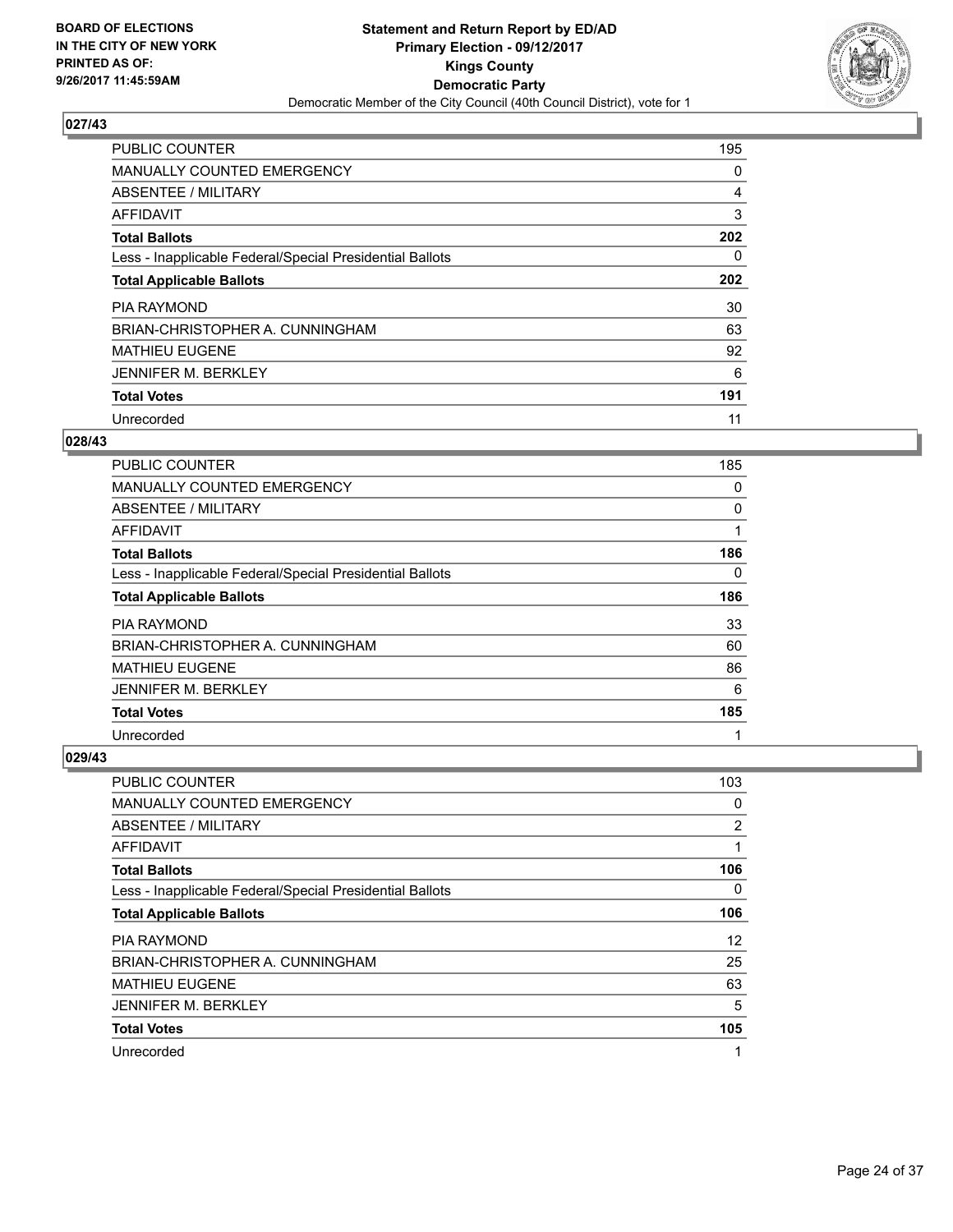

| <b>PUBLIC COUNTER</b>                                    | 163      |
|----------------------------------------------------------|----------|
| MANUALLY COUNTED EMERGENCY                               | 0        |
| ABSENTEE / MILITARY                                      | 4        |
| <b>AFFIDAVIT</b>                                         | 3        |
| <b>Total Ballots</b>                                     | 170      |
| Less - Inapplicable Federal/Special Presidential Ballots | $\Omega$ |
| <b>Total Applicable Ballots</b>                          | 170      |
| <b>PIA RAYMOND</b>                                       | 31       |
| BRIAN-CHRISTOPHER A. CUNNINGHAM                          | 43       |
| <b>MATHIEU EUGENE</b>                                    | 81       |
| <b>JENNIFER M. BERKLEY</b>                               | 10       |
| <b>Total Votes</b>                                       | 165      |
| Unrecorded                                               | 5        |

# **031/43**

| <b>PUBLIC COUNTER</b>                                    | 269          |
|----------------------------------------------------------|--------------|
| <b>MANUALLY COUNTED EMERGENCY</b>                        | 0            |
| ABSENTEE / MILITARY                                      | $\mathbf{1}$ |
| AFFIDAVIT                                                | 0            |
| <b>Total Ballots</b>                                     | 270          |
| Less - Inapplicable Federal/Special Presidential Ballots | 0            |
| <b>Total Applicable Ballots</b>                          | 270          |
| <b>PIA RAYMOND</b>                                       | 26           |
| BRIAN-CHRISTOPHER A. CUNNINGHAM                          | 148          |
| <b>MATHIEU EUGENE</b>                                    | 75           |
| <b>JENNIFER M. BERKLEY</b>                               | 10           |
| <b>Total Votes</b>                                       | 259          |
| Unrecorded                                               | 11           |

| <b>PUBLIC COUNTER</b>                                    | 116 |
|----------------------------------------------------------|-----|
| MANUALLY COUNTED EMERGENCY                               | 0   |
| ABSENTEE / MILITARY                                      | 0   |
| AFFIDAVIT                                                | 3   |
| <b>Total Ballots</b>                                     | 119 |
| Less - Inapplicable Federal/Special Presidential Ballots | 0   |
| <b>Total Applicable Ballots</b>                          | 119 |
| PIA RAYMOND                                              | 19  |
| BRIAN-CHRISTOPHER A. CUNNINGHAM                          | 19  |
| <b>MATHIEU EUGENE</b>                                    | 70  |
| <b>JENNIFER M. BERKLEY</b>                               | 4   |
| <b>Total Votes</b>                                       | 112 |
| Unrecorded                                               | 7   |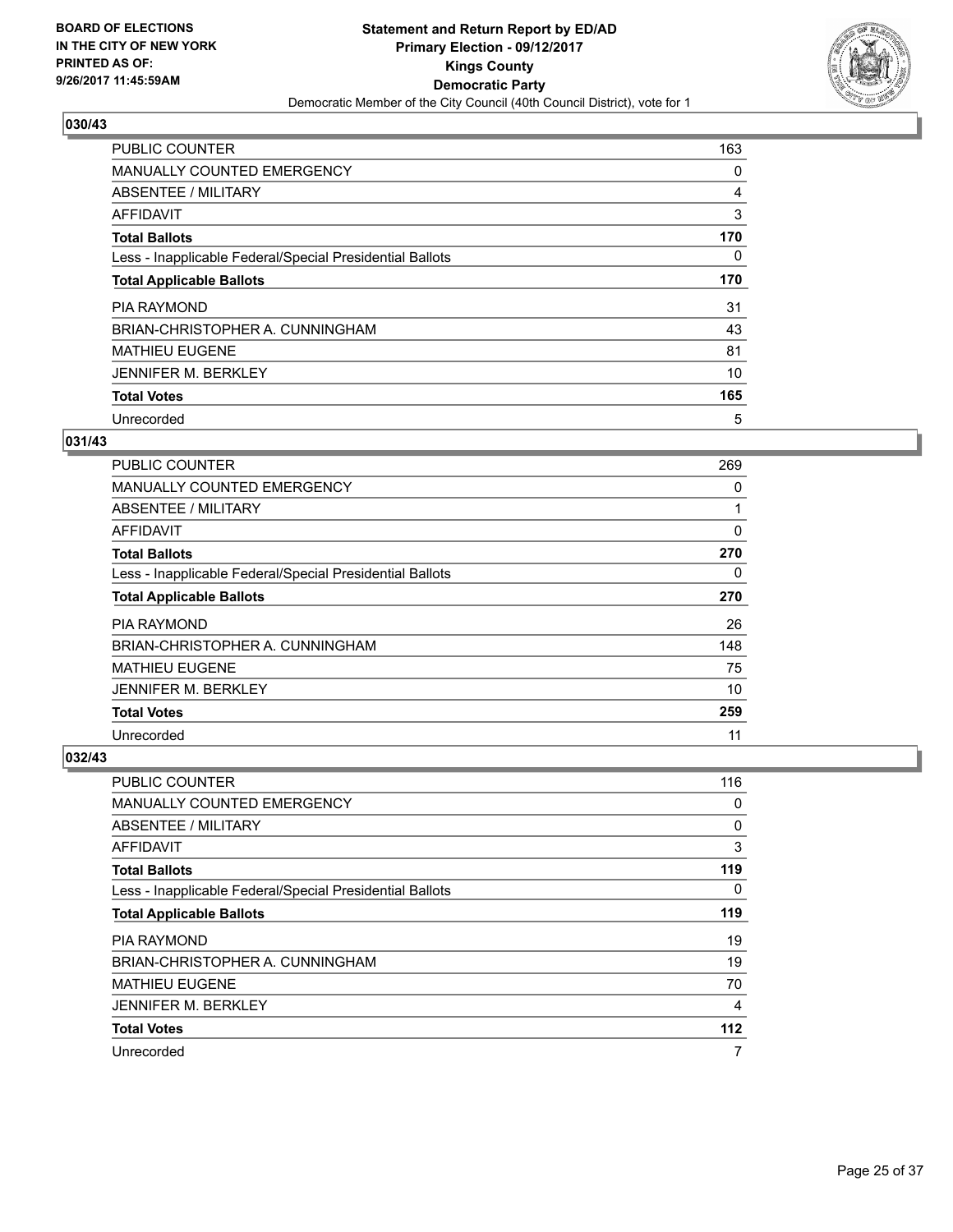

| <b>PUBLIC COUNTER</b>                                    | 263 |
|----------------------------------------------------------|-----|
| <b>MANUALLY COUNTED EMERGENCY</b>                        | 0   |
| ABSENTEE / MILITARY                                      | 4   |
| <b>AFFIDAVIT</b>                                         | 5   |
| <b>Total Ballots</b>                                     | 272 |
| Less - Inapplicable Federal/Special Presidential Ballots | 0   |
| <b>Total Applicable Ballots</b>                          | 272 |
| <b>PIA RAYMOND</b>                                       | 33  |
| BRIAN-CHRISTOPHER A. CUNNINGHAM                          | 121 |
| <b>MATHIEU EUGENE</b>                                    | 100 |
| <b>JENNIFER M. BERKLEY</b>                               | 8   |
| <b>Total Votes</b>                                       | 262 |
| Unrecorded                                               | 10  |

## **034/43**

| <b>PUBLIC COUNTER</b>                                    | 101            |
|----------------------------------------------------------|----------------|
| <b>MANUALLY COUNTED EMERGENCY</b>                        | 0              |
| ABSENTEE / MILITARY                                      | 2              |
| AFFIDAVIT                                                | 0              |
| <b>Total Ballots</b>                                     | 103            |
| Less - Inapplicable Federal/Special Presidential Ballots | 0              |
| <b>Total Applicable Ballots</b>                          | 103            |
| <b>PIA RAYMOND</b>                                       | 10             |
| BRIAN-CHRISTOPHER A. CUNNINGHAM                          | 36             |
| <b>MATHIEU EUGENE</b>                                    | 50             |
| <b>JENNIFER M. BERKLEY</b>                               | 5              |
| <b>Total Votes</b>                                       | 101            |
| Unrecorded                                               | $\overline{2}$ |

| <b>PUBLIC COUNTER</b>                                    | 123 |
|----------------------------------------------------------|-----|
| <b>MANUALLY COUNTED EMERGENCY</b>                        | 0   |
| ABSENTEE / MILITARY                                      | 18  |
| AFFIDAVIT                                                | 2   |
| <b>Total Ballots</b>                                     | 143 |
| Less - Inapplicable Federal/Special Presidential Ballots | 0   |
| <b>Total Applicable Ballots</b>                          | 143 |
| <b>PIA RAYMOND</b>                                       | 20  |
| BRIAN-CHRISTOPHER A. CUNNINGHAM                          | 17  |
| <b>MATHIEU EUGENE</b>                                    | 73  |
| <b>JENNIFER M. BERKLEY</b>                               | 13  |
| <b>Total Votes</b>                                       | 123 |
| Unrecorded                                               | 20  |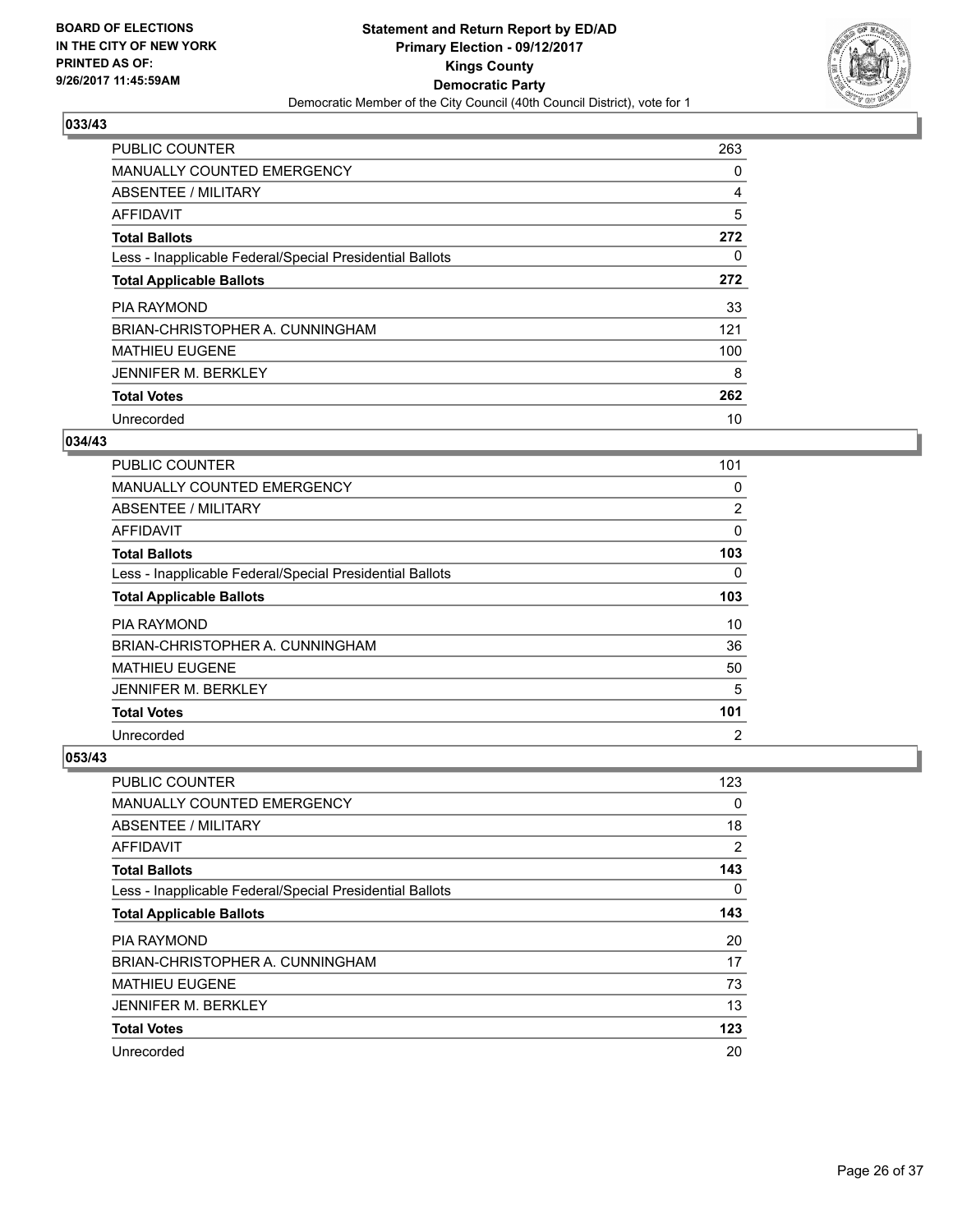

| <b>PUBLIC COUNTER</b>                                    | 108 |
|----------------------------------------------------------|-----|
| <b>MANUALLY COUNTED EMERGENCY</b>                        | 0   |
| ABSENTEE / MILITARY                                      | 3   |
| AFFIDAVIT                                                | 0   |
| <b>Total Ballots</b>                                     | 111 |
| Less - Inapplicable Federal/Special Presidential Ballots | 0   |
| <b>Total Applicable Ballots</b>                          | 111 |
| <b>PIA RAYMOND</b>                                       | 28  |
| BRIAN-CHRISTOPHER A. CUNNINGHAM                          | 21  |
| <b>MATHIEU EUGENE</b>                                    | 50  |
| <b>JENNIFER M. BERKLEY</b>                               | 8   |
| <b>Total Votes</b>                                       | 107 |
| Unrecorded                                               | 4   |

## **073/43**

| <b>PUBLIC COUNTER</b>                                    | 249 |
|----------------------------------------------------------|-----|
| <b>MANUALLY COUNTED EMERGENCY</b>                        | 0   |
| ABSENTEE / MILITARY                                      | 6   |
| AFFIDAVIT                                                | 3   |
| <b>Total Ballots</b>                                     | 258 |
| Less - Inapplicable Federal/Special Presidential Ballots | 0   |
| <b>Total Applicable Ballots</b>                          | 258 |
| <b>PIA RAYMOND</b>                                       | 132 |
| BRIAN-CHRISTOPHER A. CUNNINGHAM                          | 77  |
| <b>MATHIEU EUGENE</b>                                    | 38  |
| <b>JENNIFER M. BERKLEY</b>                               | 6   |
| <b>Total Votes</b>                                       | 253 |
| Unrecorded                                               | 5   |

| <b>PUBLIC COUNTER</b>                                    | 117            |
|----------------------------------------------------------|----------------|
| <b>MANUALLY COUNTED EMERGENCY</b>                        | 0              |
| ABSENTEE / MILITARY                                      | $\overline{2}$ |
| AFFIDAVIT                                                |                |
| <b>Total Ballots</b>                                     | 120            |
| Less - Inapplicable Federal/Special Presidential Ballots | 0              |
| <b>Total Applicable Ballots</b>                          | 120            |
| <b>PIA RAYMOND</b>                                       | 22             |
| BRIAN-CHRISTOPHER A. CUNNINGHAM                          | 50             |
| <b>MATHIEU EUGENE</b>                                    | 37             |
| <b>JENNIFER M. BERKLEY</b>                               | 8              |
| <b>Total Votes</b>                                       | 117            |
| Unrecorded                                               | 3              |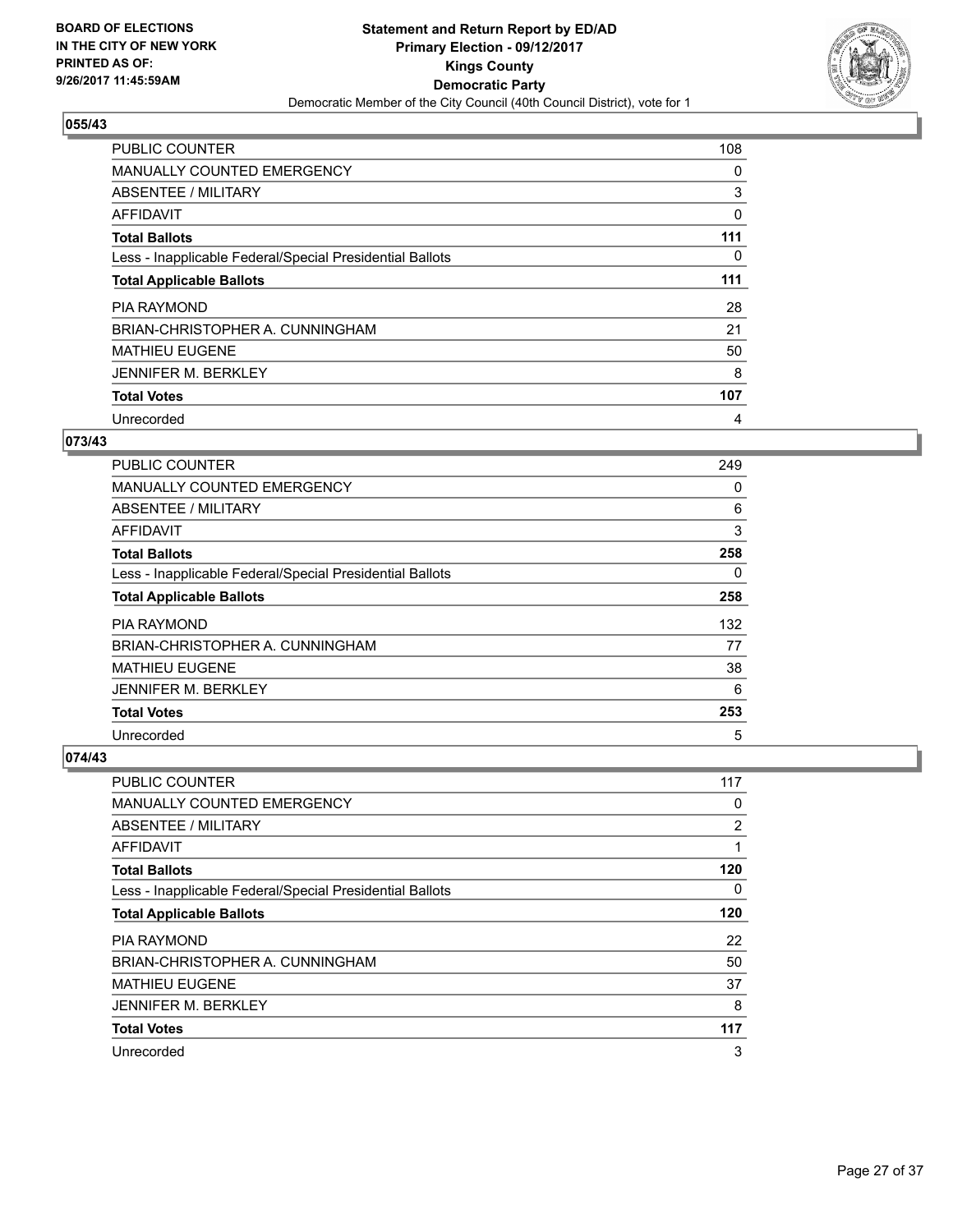

| <b>PUBLIC COUNTER</b>                                    | 238 |
|----------------------------------------------------------|-----|
| <b>MANUALLY COUNTED EMERGENCY</b>                        | 0   |
| ABSENTEE / MILITARY                                      | 2   |
| AFFIDAVIT                                                | 5   |
| <b>Total Ballots</b>                                     | 245 |
| Less - Inapplicable Federal/Special Presidential Ballots | 0   |
| <b>Total Applicable Ballots</b>                          | 245 |
| <b>PIA RAYMOND</b>                                       | 121 |
| BRIAN-CHRISTOPHER A. CUNNINGHAM                          | 58  |
| <b>MATHIEU EUGENE</b>                                    | 55  |
| <b>JENNIFER M. BERKLEY</b>                               | 8   |
| <b>Total Votes</b>                                       | 242 |
| Unrecorded                                               | 3   |

## **078/43**

| PUBLIC COUNTER                                           | 103 |
|----------------------------------------------------------|-----|
| <b>MANUALLY COUNTED EMERGENCY</b>                        | 0   |
| ABSENTEE / MILITARY                                      | 12  |
| AFFIDAVIT                                                | 2   |
| <b>Total Ballots</b>                                     | 117 |
| Less - Inapplicable Federal/Special Presidential Ballots | 0   |
| <b>Total Applicable Ballots</b>                          | 117 |
| <b>PIA RAYMOND</b>                                       | 13  |
| BRIAN-CHRISTOPHER A. CUNNINGHAM                          | 32  |
| <b>MATHIEU EUGENE</b>                                    | 60  |
| <b>JENNIFER M. BERKLEY</b>                               | 9   |
| <b>Total Votes</b>                                       | 114 |
| Unrecorded                                               | 3   |

| <b>PUBLIC COUNTER</b>                                    | 106 |
|----------------------------------------------------------|-----|
| MANUALLY COUNTED EMERGENCY                               | 0   |
| ABSENTEE / MILITARY                                      | 2   |
| AFFIDAVIT                                                | 0   |
| <b>Total Ballots</b>                                     | 108 |
| Less - Inapplicable Federal/Special Presidential Ballots | 0   |
| <b>Total Applicable Ballots</b>                          | 108 |
| PIA RAYMOND                                              | 31  |
| BRIAN-CHRISTOPHER A. CUNNINGHAM                          | 41  |
| <b>MATHIEU EUGENE</b>                                    | 28  |
| <b>JENNIFER M. BERKLEY</b>                               | 6   |
| <b>Total Votes</b>                                       | 106 |
| Unrecorded                                               | 2   |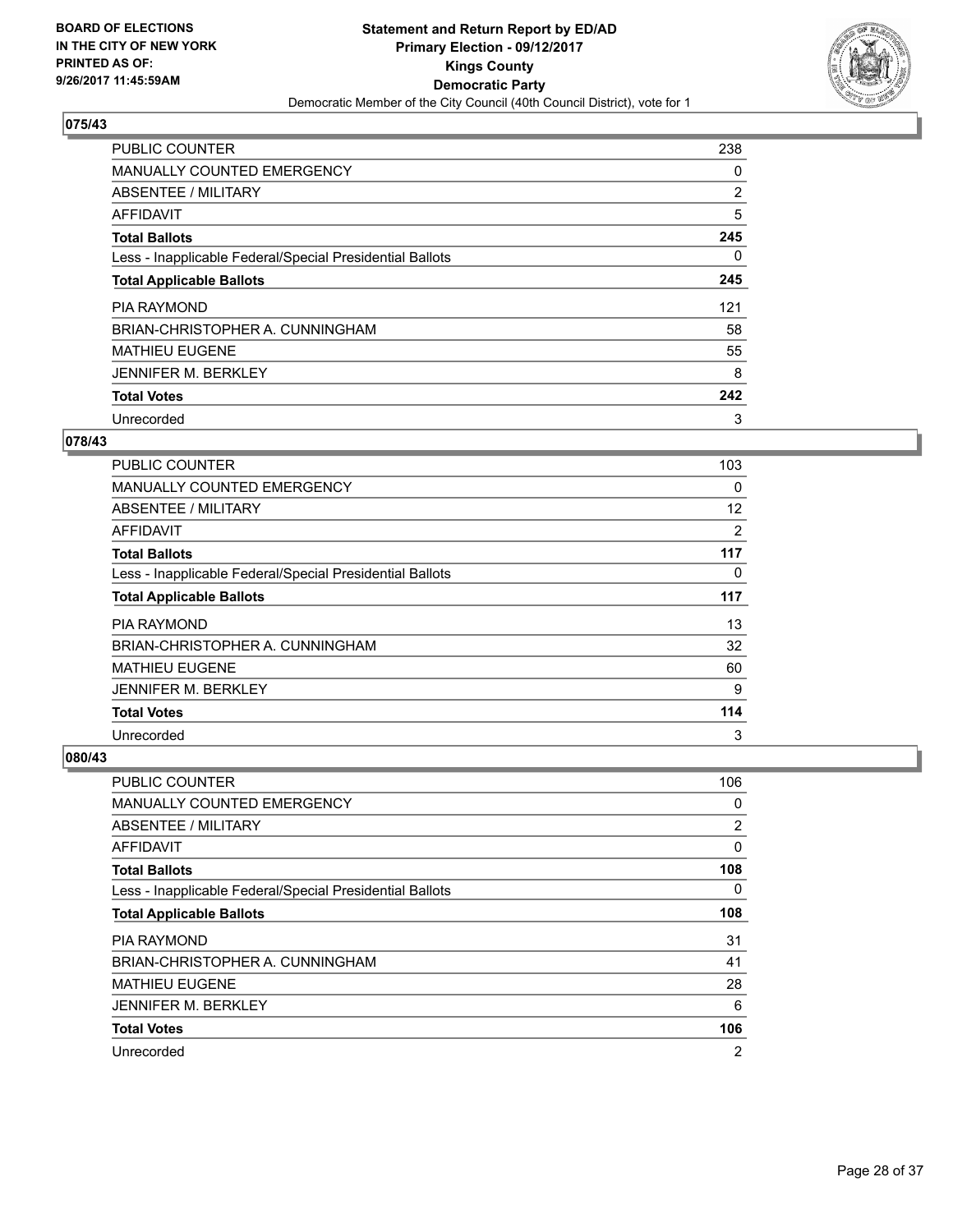

| <b>PUBLIC COUNTER</b>                                    | 119 |
|----------------------------------------------------------|-----|
| <b>MANUALLY COUNTED EMERGENCY</b>                        | 0   |
| ABSENTEE / MILITARY                                      | 3   |
| <b>AFFIDAVIT</b>                                         | 0   |
| <b>Total Ballots</b>                                     | 122 |
| Less - Inapplicable Federal/Special Presidential Ballots | 0   |
| <b>Total Applicable Ballots</b>                          | 122 |
| <b>PIA RAYMOND</b>                                       | 40  |
| BRIAN-CHRISTOPHER A. CUNNINGHAM                          | 42  |
| <b>MATHIEU EUGENE</b>                                    | 35  |
| <b>JENNIFER M. BERKLEY</b>                               | 4   |
| <b>Total Votes</b>                                       | 121 |
| Unrecorded                                               | 1   |

#### **082/43**

| PUBLIC COUNTER                                           | 152 |
|----------------------------------------------------------|-----|
| <b>MANUALLY COUNTED EMERGENCY</b>                        | 0   |
| ABSENTEE / MILITARY                                      | 7   |
| AFFIDAVIT                                                | 1   |
| <b>Total Ballots</b>                                     | 160 |
| Less - Inapplicable Federal/Special Presidential Ballots | 0   |
| <b>Total Applicable Ballots</b>                          | 160 |
| <b>PIA RAYMOND</b>                                       | 38  |
| BRIAN-CHRISTOPHER A. CUNNINGHAM                          | 57  |
| <b>MATHIEU EUGENE</b>                                    | 45  |
| <b>JENNIFER M. BERKLEY</b>                               | 3   |
| LAURIE LUMBAR (WRITE-IN)                                 | 1   |
| <b>Total Votes</b>                                       | 144 |
| Unrecorded                                               | 16  |

| <b>PUBLIC COUNTER</b>                                    | 99  |
|----------------------------------------------------------|-----|
| <b>MANUALLY COUNTED EMERGENCY</b>                        | 0   |
| ABSENTEE / MILITARY                                      |     |
| AFFIDAVIT                                                |     |
| <b>Total Ballots</b>                                     | 101 |
| Less - Inapplicable Federal/Special Presidential Ballots | 0   |
| <b>Total Applicable Ballots</b>                          | 101 |
| <b>PIA RAYMOND</b>                                       | 13  |
| BRIAN-CHRISTOPHER A. CUNNINGHAM                          | 26  |
| <b>MATHIEU EUGENE</b>                                    | 51  |
| <b>JENNIFER M. BERKLEY</b>                               | 6   |
| <b>Total Votes</b>                                       | 96  |
| Unrecorded                                               | 5   |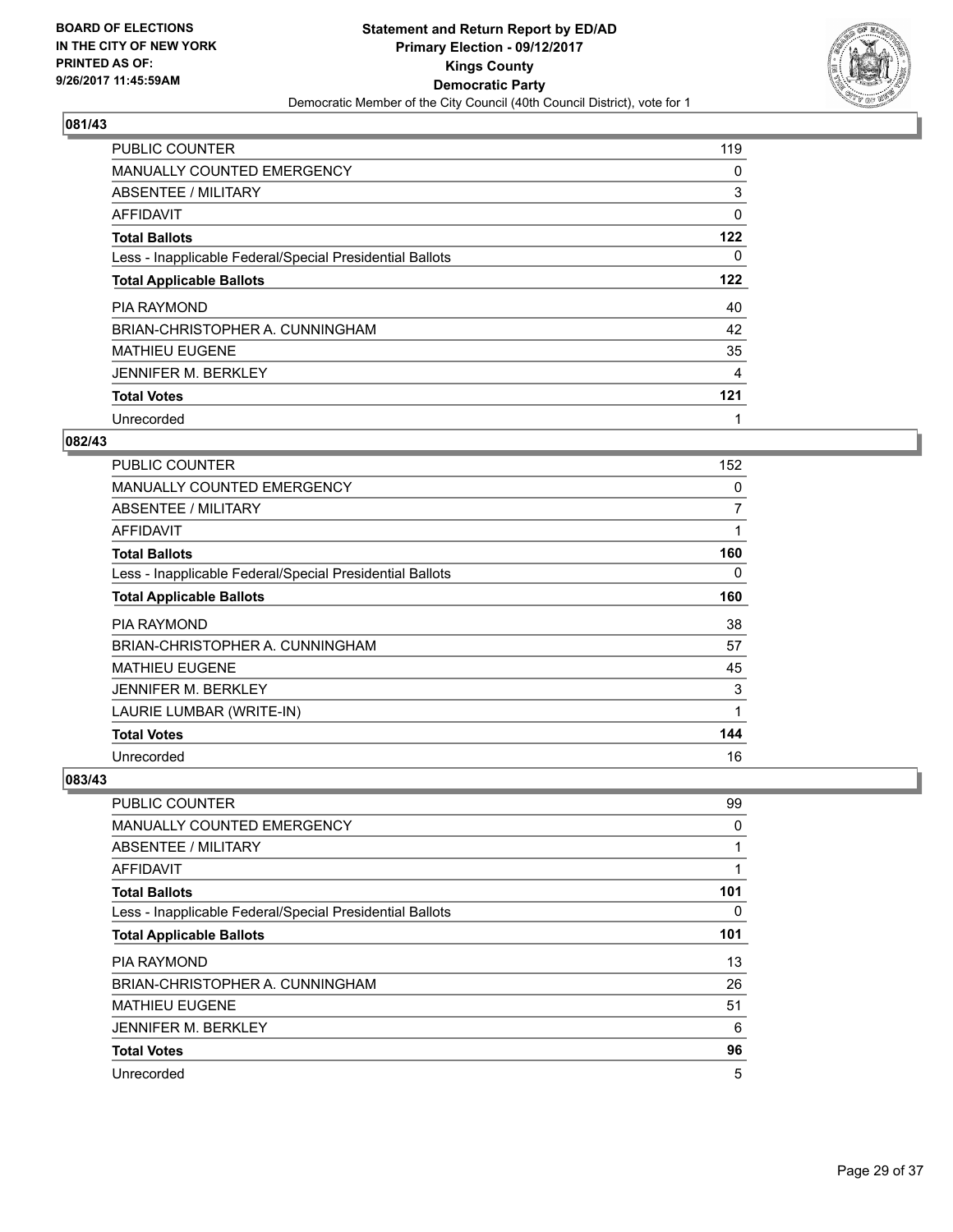

| <b>PUBLIC COUNTER</b>                                    | 133 |
|----------------------------------------------------------|-----|
| <b>MANUALLY COUNTED EMERGENCY</b>                        | 0   |
| ABSENTEE / MILITARY                                      | 4   |
| AFFIDAVIT                                                | 2   |
| <b>Total Ballots</b>                                     | 139 |
| Less - Inapplicable Federal/Special Presidential Ballots | 0   |
| <b>Total Applicable Ballots</b>                          | 139 |
| <b>PIA RAYMOND</b>                                       | 19  |
| BRIAN-CHRISTOPHER A. CUNNINGHAM                          | 46  |
| <b>MATHIEU EUGENE</b>                                    | 43  |
| <b>JENNIFER M. BERKLEY</b>                               | 17  |
|                                                          |     |
| CARLOS MENCHACA (WRITE-IN)                               |     |
| <b>Total Votes</b>                                       | 126 |

## **028/44**

| <b>PUBLIC COUNTER</b>                                    | 75 |
|----------------------------------------------------------|----|
| <b>MANUALLY COUNTED EMERGENCY</b>                        | 0  |
| ABSENTEE / MILITARY                                      | 0  |
| AFFIDAVIT                                                | 1  |
| <b>Total Ballots</b>                                     | 76 |
| Less - Inapplicable Federal/Special Presidential Ballots | 0  |
| <b>Total Applicable Ballots</b>                          | 76 |
| <b>PIA RAYMOND</b>                                       | 9  |
| BRIAN-CHRISTOPHER A. CUNNINGHAM                          | 23 |
| <b>MATHIEU EUGENE</b>                                    | 26 |
| <b>JENNIFER M. BERKLEY</b>                               | 10 |
| <b>MARAT FILLER (WRITE-IN)</b>                           | 1  |
|                                                          |    |
| <b>Total Votes</b>                                       | 69 |

| <b>PUBLIC COUNTER</b>                                    | 82 |
|----------------------------------------------------------|----|
| <b>MANUALLY COUNTED EMERGENCY</b>                        | 0  |
| ABSENTEE / MILITARY                                      | 12 |
| AFFIDAVIT                                                | 0  |
| <b>Total Ballots</b>                                     | 94 |
| Less - Inapplicable Federal/Special Presidential Ballots | 0  |
| <b>Total Applicable Ballots</b>                          | 94 |
| PIA RAYMOND                                              | 22 |
| BRIAN-CHRISTOPHER A. CUNNINGHAM                          | 18 |
| <b>MATHIEU EUGENE</b>                                    | 35 |
| <b>JENNIFER M. BERKLEY</b>                               | 9  |
| <b>Total Votes</b>                                       | 84 |
| Unrecorded                                               | 10 |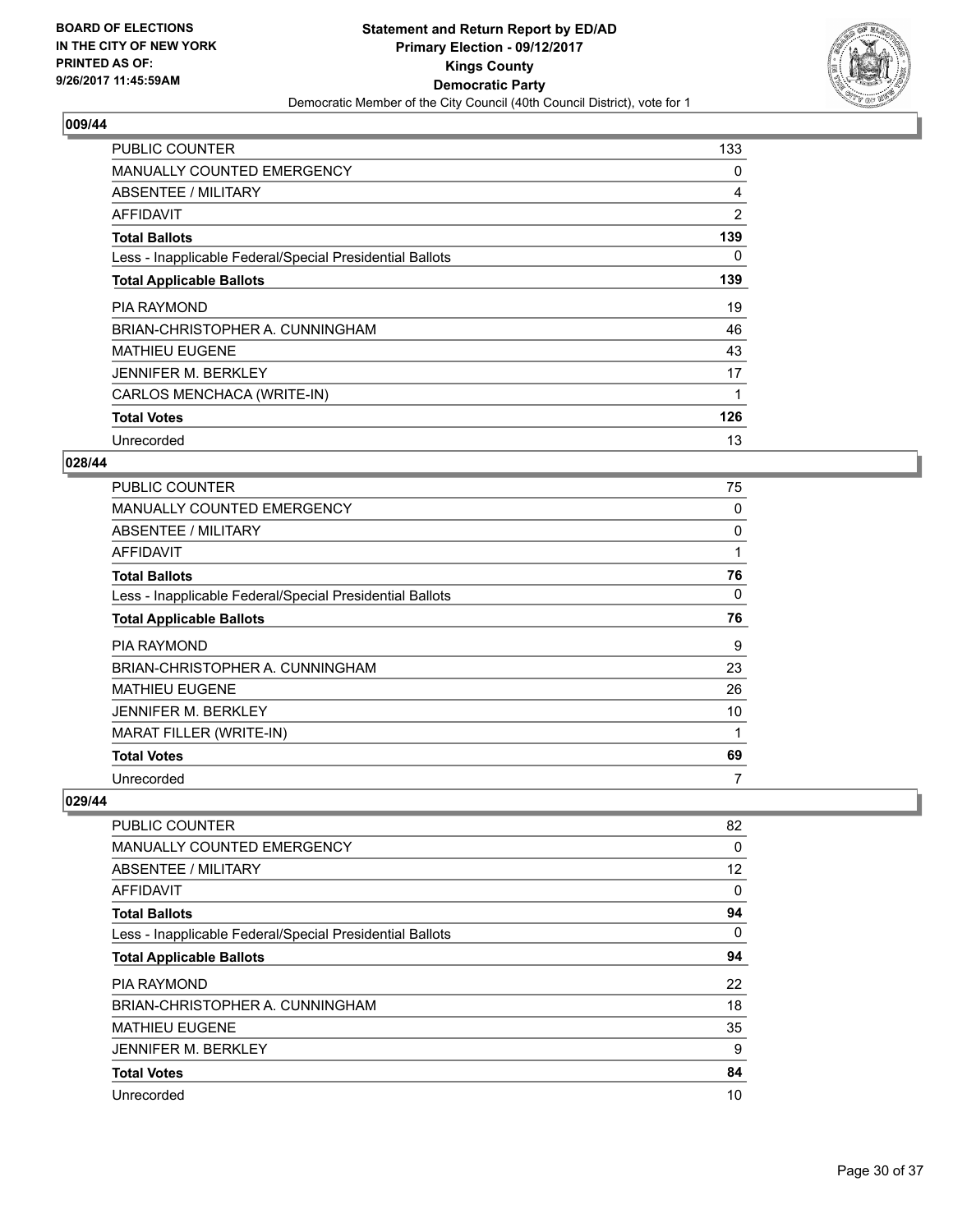

| <b>PUBLIC COUNTER</b>                                    | 93 |
|----------------------------------------------------------|----|
| <b>MANUALLY COUNTED EMERGENCY</b>                        | 0  |
| ABSENTEE / MILITARY                                      | 0  |
| AFFIDAVIT                                                |    |
| <b>Total Ballots</b>                                     | 94 |
| Less - Inapplicable Federal/Special Presidential Ballots | 0  |
| <b>Total Applicable Ballots</b>                          | 94 |
| PIA RAYMOND                                              | 22 |
| BRIAN-CHRISTOPHER A. CUNNINGHAM                          | 18 |
| <b>MATHIEU EUGENE</b>                                    | 37 |
| <b>JENNIFER M. BERKLEY</b>                               | 9  |
| <b>Total Votes</b>                                       | 86 |
| Unrecorded                                               | 8  |

# **033/44**

| PUBLIC COUNTER                                           | 170            |
|----------------------------------------------------------|----------------|
| <b>MANUALLY COUNTED EMERGENCY</b>                        | 0              |
| ABSENTEE / MILITARY                                      | $\overline{2}$ |
| AFFIDAVIT                                                | 3              |
| <b>Total Ballots</b>                                     | 175            |
| Less - Inapplicable Federal/Special Presidential Ballots | 0              |
| <b>Total Applicable Ballots</b>                          | 175            |
| <b>PIA RAYMOND</b>                                       | 36             |
| BRIAN-CHRISTOPHER A. CUNNINGHAM                          | 64             |
| <b>MATHIEU EUGENE</b>                                    | 44             |
| <b>JENNIFER M. BERKLEY</b>                               | 20             |
| <b>Total Votes</b>                                       | 164            |
| Unrecorded                                               | 11             |

| PUBLIC COUNTER                                           | 100      |
|----------------------------------------------------------|----------|
| <b>MANUALLY COUNTED EMERGENCY</b>                        | 0        |
| ABSENTEE / MILITARY                                      | 2        |
| AFFIDAVIT                                                | $\Omega$ |
| <b>Total Ballots</b>                                     | 102      |
| Less - Inapplicable Federal/Special Presidential Ballots | 0        |
| <b>Total Applicable Ballots</b>                          | 102      |
| <b>PIA RAYMOND</b>                                       | 12       |
| BRIAN-CHRISTOPHER A. CUNNINGHAM                          | 27       |
| <b>MATHIEU EUGENE</b>                                    | 43       |
| <b>JENNIFER M. BERKLEY</b>                               | 10       |
| BRIAN CUNNINGHAM (WRITE-IN)                              | 1        |
| <b>Total Votes</b>                                       | 93       |
| Unrecorded                                               | 9        |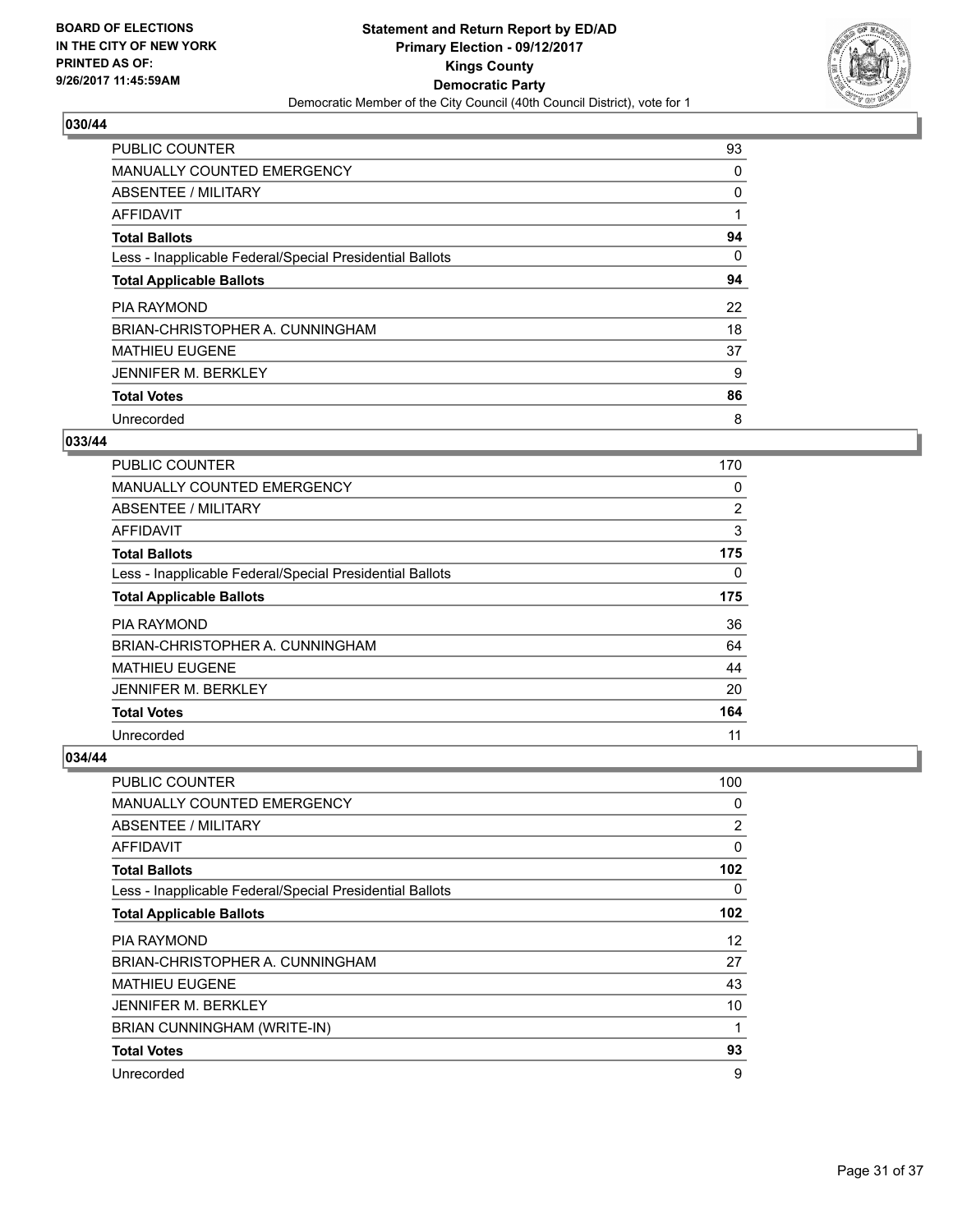

| <b>PUBLIC COUNTER</b>                                    | 172 |
|----------------------------------------------------------|-----|
| MANUALLY COUNTED EMERGENCY                               | 0   |
| ABSENTEE / MILITARY                                      | 0   |
| <b>AFFIDAVIT</b>                                         | 0   |
| <b>Total Ballots</b>                                     | 172 |
| Less - Inapplicable Federal/Special Presidential Ballots | 0   |
| <b>Total Applicable Ballots</b>                          | 172 |
| <b>PIA RAYMOND</b>                                       | 29  |
| BRIAN-CHRISTOPHER A. CUNNINGHAM                          | 49  |
| <b>MATHIEU EUGENE</b>                                    | 65  |
| <b>JENNIFER M. BERKLEY</b>                               | 19  |
| <b>Total Votes</b>                                       | 162 |
| Unrecorded                                               | 10  |

#### **036/44**

| <b>PUBLIC COUNTER</b>                                    | 212            |
|----------------------------------------------------------|----------------|
| MANUALLY COUNTED EMERGENCY                               | 0              |
| ABSENTEE / MILITARY                                      | $\overline{2}$ |
| AFFIDAVIT                                                | 2              |
| <b>Total Ballots</b>                                     | 216            |
| Less - Inapplicable Federal/Special Presidential Ballots | 0              |
| <b>Total Applicable Ballots</b>                          | 216            |
| <b>PIA RAYMOND</b>                                       | 50             |
| BRIAN-CHRISTOPHER A. CUNNINGHAM                          | 76             |
| <b>MATHIEU EUGENE</b>                                    | 64             |
| <b>JENNIFER M. BERKLEY</b>                               | 17             |
| <b>Total Votes</b>                                       | 207            |
| Unrecorded                                               | 9              |

| PUBLIC COUNTER                                           | 59 |
|----------------------------------------------------------|----|
| <b>MANUALLY COUNTED EMERGENCY</b>                        | 0  |
| ABSENTEE / MILITARY                                      | 3  |
| AFFIDAVIT                                                | 0  |
| <b>Total Ballots</b>                                     | 62 |
| Less - Inapplicable Federal/Special Presidential Ballots | 0  |
| <b>Total Applicable Ballots</b>                          | 62 |
| <b>PIA RAYMOND</b>                                       | 8  |
| BRIAN-CHRISTOPHER A. CUNNINGHAM                          | 18 |
| <b>MATHIEU EUGENE</b>                                    | 23 |
| <b>JENNIFER M. BERKLEY</b>                               | 4  |
| <b>Total Votes</b>                                       | 53 |
| Unrecorded                                               | 9  |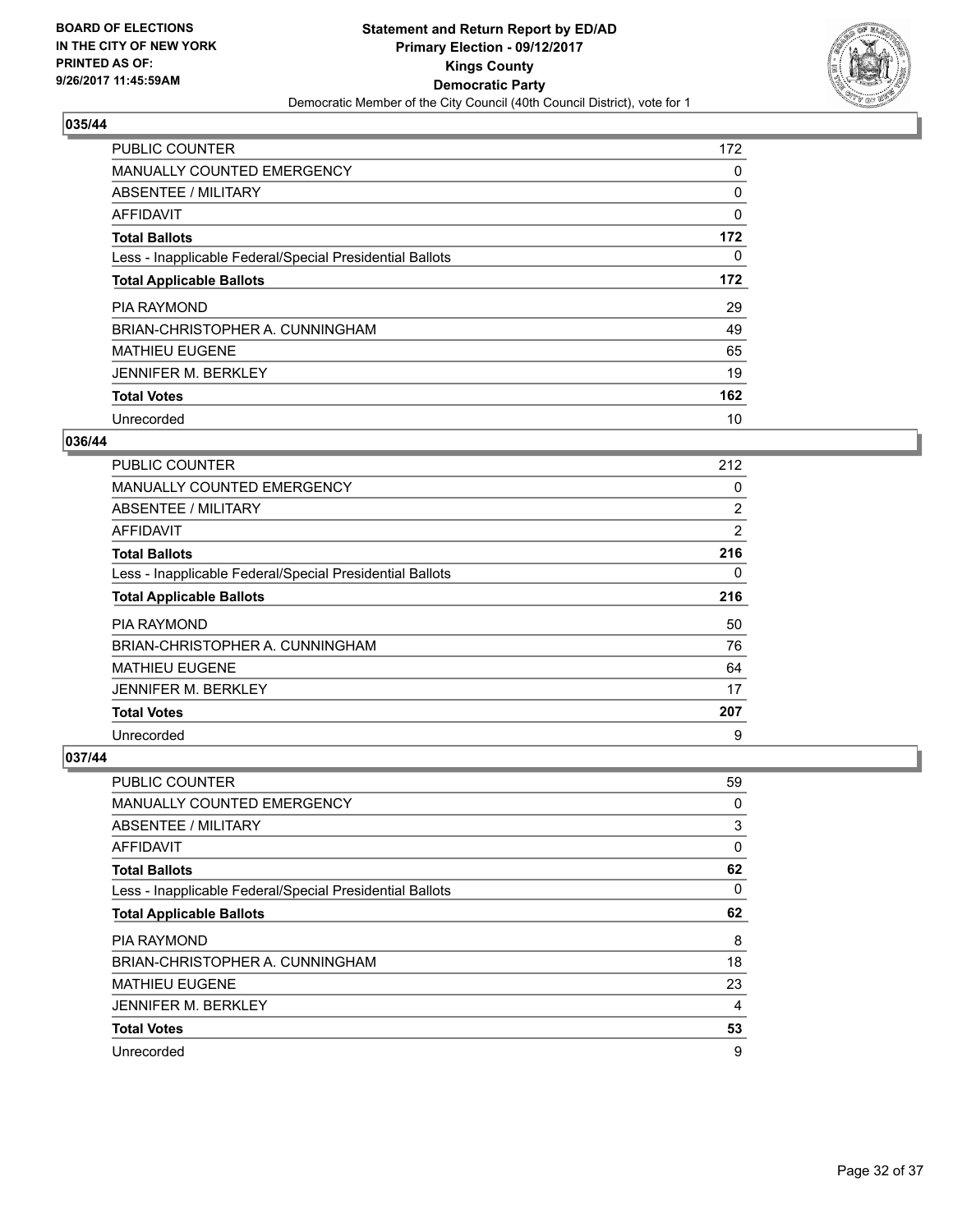

| <b>PUBLIC COUNTER</b>                                    | 242 |
|----------------------------------------------------------|-----|
| <b>MANUALLY COUNTED EMERGENCY</b>                        | 0   |
| ABSENTEE / MILITARY                                      | 2   |
| <b>AFFIDAVIT</b>                                         | 3   |
| <b>Total Ballots</b>                                     | 247 |
| Less - Inapplicable Federal/Special Presidential Ballots | 0   |
| <b>Total Applicable Ballots</b>                          | 247 |
| <b>PIA RAYMOND</b>                                       | 44  |
| BRIAN-CHRISTOPHER A. CUNNINGHAM                          | 126 |
| <b>MATHIEU EUGENE</b>                                    | 52  |
| <b>JENNIFER M. BERKLEY</b>                               | 14  |
| <b>Total Votes</b>                                       | 236 |
| Unrecorded                                               | 11  |

## **039/44**

| <b>PUBLIC COUNTER</b>                                    | 106 |
|----------------------------------------------------------|-----|
| <b>MANUALLY COUNTED EMERGENCY</b>                        | 0   |
| ABSENTEE / MILITARY                                      | 0   |
| AFFIDAVIT                                                | 0   |
| <b>Total Ballots</b>                                     | 106 |
| Less - Inapplicable Federal/Special Presidential Ballots | 0   |
| <b>Total Applicable Ballots</b>                          | 106 |
| <b>PIA RAYMOND</b>                                       | 32  |
| BRIAN-CHRISTOPHER A. CUNNINGHAM                          | 30  |
| <b>MATHIEU EUGENE</b>                                    | 23  |
| <b>JENNIFER M. BERKLEY</b>                               | 8   |
| <b>Total Votes</b>                                       | 93  |
| Unrecorded                                               | 13  |

| <b>PUBLIC COUNTER</b>                                    | 23 |
|----------------------------------------------------------|----|
| <b>MANUALLY COUNTED EMERGENCY</b>                        | 0  |
| ABSENTEE / MILITARY                                      | 0  |
| AFFIDAVIT                                                | 1  |
| <b>Total Ballots</b>                                     | 24 |
| Less - Inapplicable Federal/Special Presidential Ballots | 0  |
| <b>Total Applicable Ballots</b>                          | 24 |
| <b>PIA RAYMOND</b>                                       | 1  |
| BRIAN-CHRISTOPHER A. CUNNINGHAM                          | 10 |
| <b>MATHIEU EUGENE</b>                                    | 5  |
| <b>JENNIFER M. BERKLEY</b>                               | 1  |
| <b>Total Votes</b>                                       | 17 |
| Unrecorded                                               | 7  |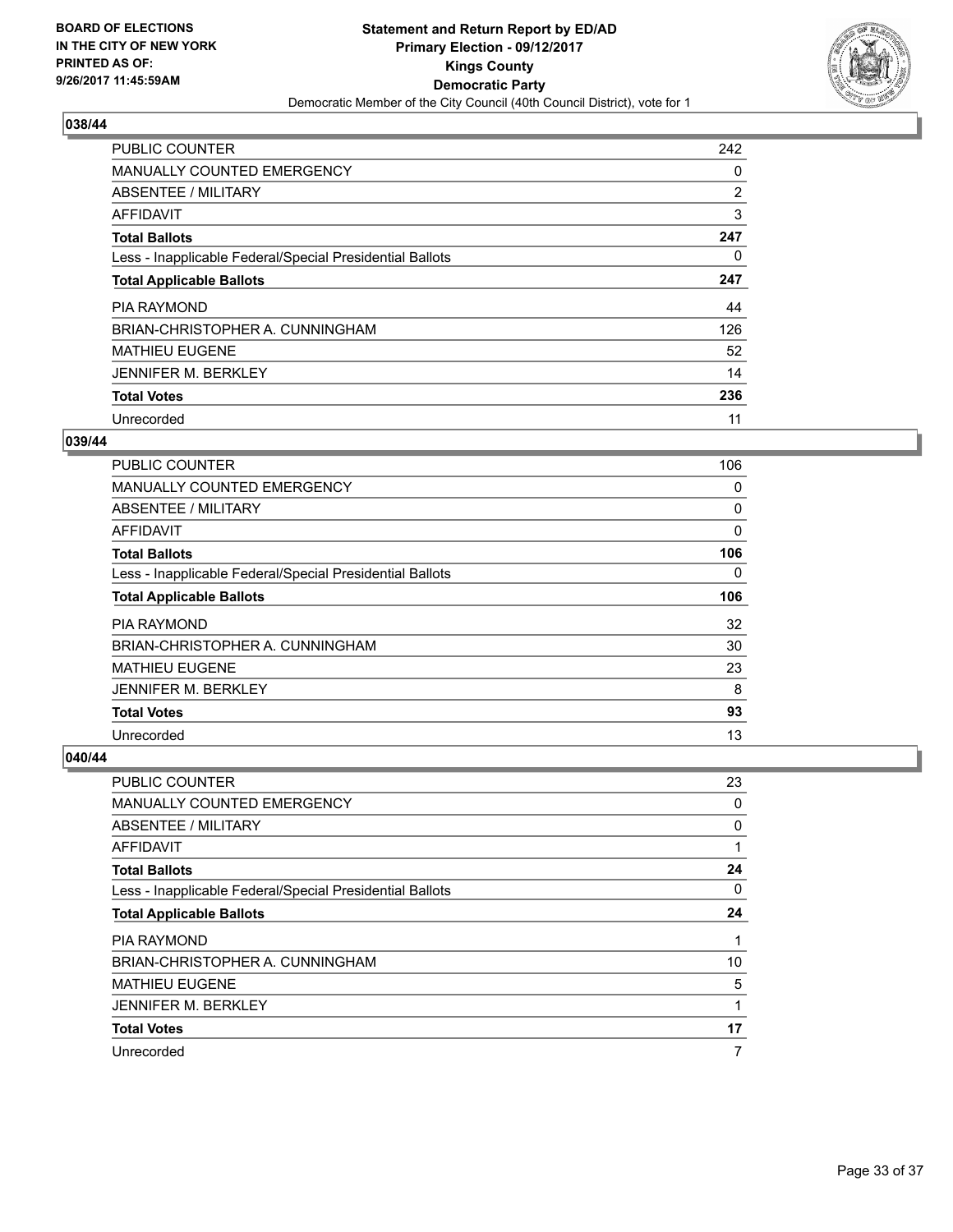

| PUBLIC COUNTER                                           | 20             |
|----------------------------------------------------------|----------------|
| <b>MANUALLY COUNTED EMERGENCY</b>                        | 0              |
| ABSENTEE / MILITARY                                      | 0              |
| AFFIDAVIT                                                | 0              |
| <b>Total Ballots</b>                                     | 20             |
| Less - Inapplicable Federal/Special Presidential Ballots | 0              |
| <b>Total Applicable Ballots</b>                          | 20             |
|                                                          |                |
| PIA RAYMOND                                              |                |
| BRIAN-CHRISTOPHER A. CUNNINGHAM                          | 8              |
| <b>MATHIEU EUGENE</b>                                    | 9              |
| <b>JENNIFER M. BERKLEY</b>                               | $\overline{2}$ |

#### **043/44**

| <b>PUBLIC COUNTER</b>                                    | 149 |
|----------------------------------------------------------|-----|
| <b>MANUALLY COUNTED EMERGENCY</b>                        | 0   |
| <b>ABSENTEE / MILITARY</b>                               | 1   |
| <b>AFFIDAVIT</b>                                         | 0   |
| <b>Total Ballots</b>                                     | 150 |
| Less - Inapplicable Federal/Special Presidential Ballots | 0   |
| <b>Total Applicable Ballots</b>                          | 150 |
| <b>PIA RAYMOND</b>                                       | 27  |
| BRIAN-CHRISTOPHER A. CUNNINGHAM                          | 51  |
| <b>MATHIEU EUGENE</b>                                    | 49  |
| <b>JENNIFER M. BERKLEY</b>                               | 12  |
| LEAH HIRTENFELD (WRITE-IN)                               | 1   |
| <b>Total Votes</b>                                       | 140 |
| Unrecorded                                               | 10  |

| <b>PUBLIC COUNTER</b>                                    | 75 |
|----------------------------------------------------------|----|
| MANUALLY COUNTED EMERGENCY                               | 0  |
| ABSENTEE / MILITARY                                      |    |
| AFFIDAVIT                                                | 0  |
| <b>Total Ballots</b>                                     | 76 |
| Less - Inapplicable Federal/Special Presidential Ballots | 0  |
| <b>Total Applicable Ballots</b>                          | 76 |
| <b>PIA RAYMOND</b>                                       | 15 |
| BRIAN-CHRISTOPHER A. CUNNINGHAM                          | 32 |
| <b>MATHIEU EUGENE</b>                                    | 17 |
| <b>JENNIFER M. BERKLEY</b>                               | 4  |
| <b>Total Votes</b>                                       | 68 |
| Unrecorded                                               | 8  |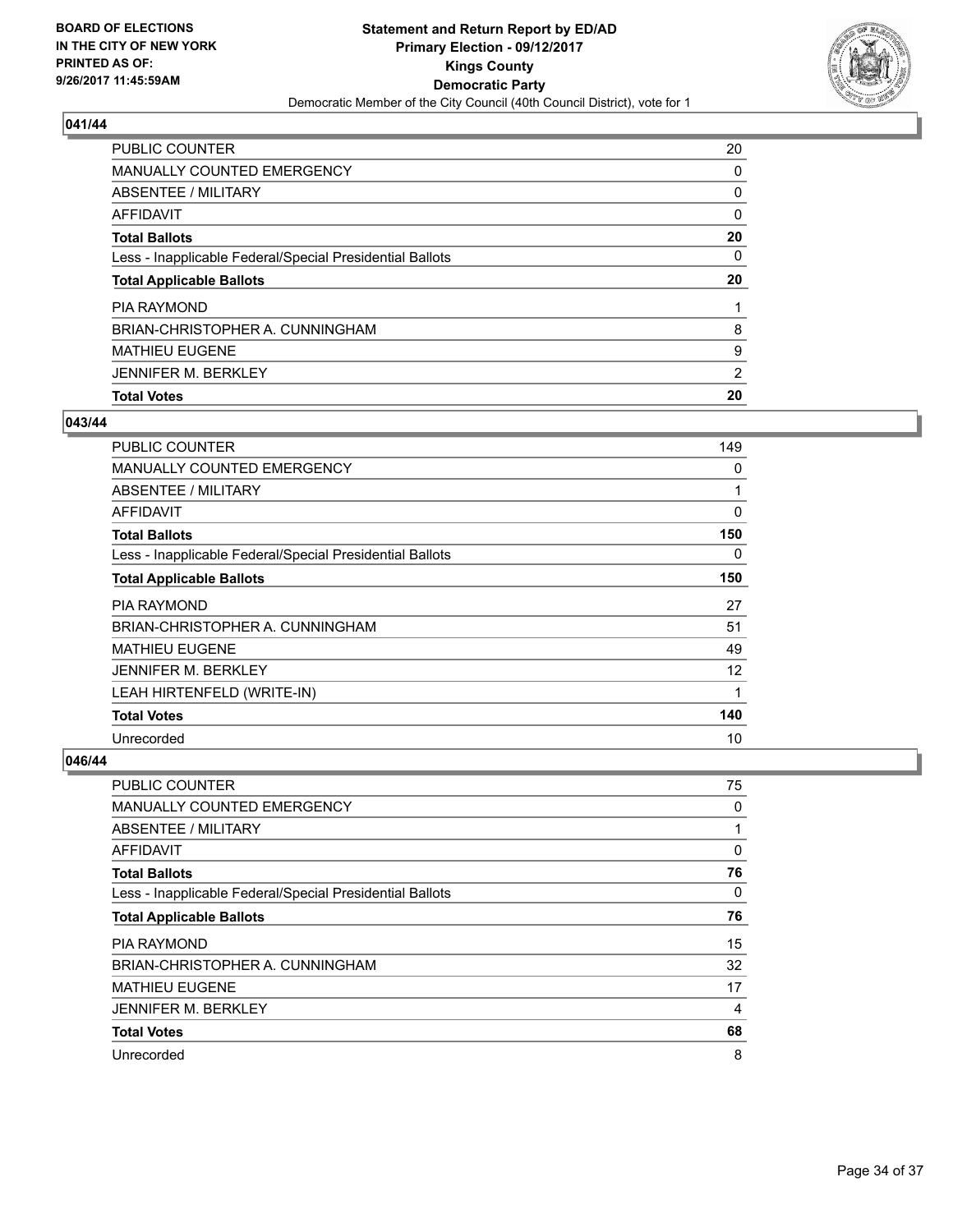

| <b>PUBLIC COUNTER</b>                                    | 26             |
|----------------------------------------------------------|----------------|
| <b>MANUALLY COUNTED EMERGENCY</b>                        | 0              |
| ABSENTEE / MILITARY                                      | 0              |
| AFFIDAVIT                                                | 0              |
| <b>Total Ballots</b>                                     | 26             |
| Less - Inapplicable Federal/Special Presidential Ballots | 0              |
| <b>Total Applicable Ballots</b>                          | 26             |
| <b>PIA RAYMOND</b>                                       | 4              |
| BRIAN-CHRISTOPHER A. CUNNINGHAM                          | 6              |
| <b>MATHIEU EUGENE</b>                                    | 12             |
| <b>JENNIFER M. BERKLEY</b>                               | 2              |
| <b>Total Votes</b>                                       | 24             |
| Unrecorded                                               | $\overline{2}$ |

#### **048/44**

| PUBLIC COUNTER                                           | 112 |
|----------------------------------------------------------|-----|
| <b>MANUALLY COUNTED EMERGENCY</b>                        | 0   |
| ABSENTEE / MILITARY                                      | 7   |
| AFFIDAVIT                                                | 2   |
| <b>Total Ballots</b>                                     | 121 |
| Less - Inapplicable Federal/Special Presidential Ballots | 0   |
| <b>Total Applicable Ballots</b>                          | 121 |
| <b>PIA RAYMOND</b>                                       | 38  |
| BRIAN-CHRISTOPHER A. CUNNINGHAM                          | 46  |
| <b>MATHIEU EUGENE</b>                                    | 30  |
| <b>JENNIFER M. BERKLEY</b>                               | 3   |
| <b>Total Votes</b>                                       | 117 |
| Unrecorded                                               | 4   |

| <b>PUBLIC COUNTER</b>                                    | 109 |
|----------------------------------------------------------|-----|
| MANUALLY COUNTED EMERGENCY                               | 0   |
| ABSENTEE / MILITARY                                      | 3   |
| AFFIDAVIT                                                | 0   |
| <b>Total Ballots</b>                                     | 112 |
| Less - Inapplicable Federal/Special Presidential Ballots | 0   |
| <b>Total Applicable Ballots</b>                          | 112 |
| <b>PIA RAYMOND</b>                                       | 21  |
| BRIAN-CHRISTOPHER A. CUNNINGHAM                          | 30  |
| <b>MATHIEU EUGENE</b>                                    | 36  |
| <b>JENNIFER M. BERKLEY</b>                               | 17  |
| <b>Total Votes</b>                                       | 104 |
| Unrecorded                                               | 8   |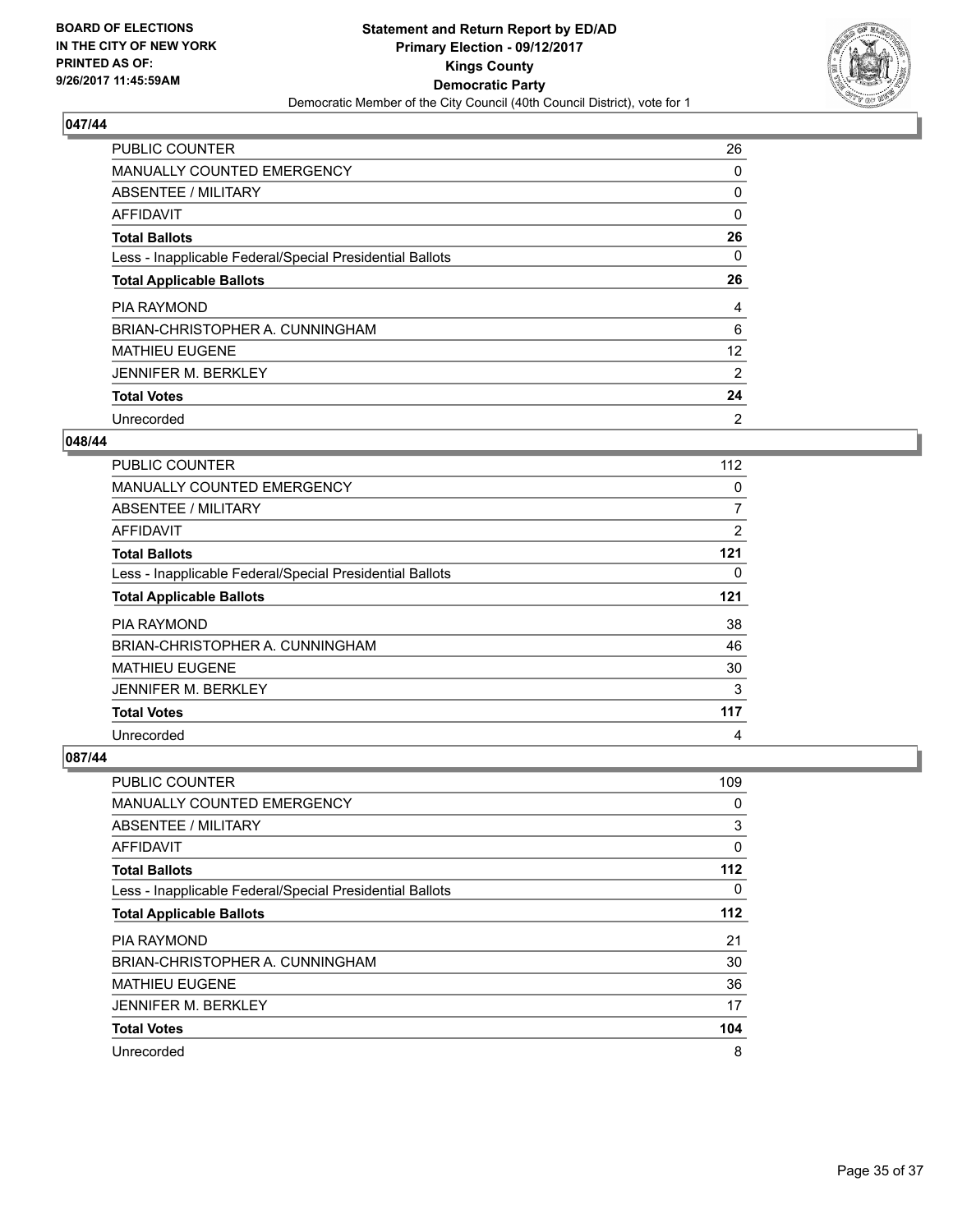

| <b>PUBLIC COUNTER</b>                                    | 97  |
|----------------------------------------------------------|-----|
| <b>MANUALLY COUNTED EMERGENCY</b>                        | 0   |
| ABSENTEE / MILITARY                                      | 2   |
| AFFIDAVIT                                                |     |
| <b>Total Ballots</b>                                     | 100 |
| Less - Inapplicable Federal/Special Presidential Ballots | 0   |
| <b>Total Applicable Ballots</b>                          | 100 |
| <b>PIA RAYMOND</b>                                       | 16  |
| BRIAN-CHRISTOPHER A. CUNNINGHAM                          | 30  |
| <b>MATHIEU EUGENE</b>                                    | 40  |
| <b>JENNIFER M. BERKLEY</b>                               | 11  |
| <b>Total Votes</b>                                       | 97  |
| Unrecorded                                               | 3   |

| PUBLIC COUNTER                                           | 0 |
|----------------------------------------------------------|---|
| <b>MANUALLY COUNTED EMERGENCY</b>                        | 0 |
| ABSENTEE / MILITARY                                      | 0 |
| AFFIDAVIT                                                | 0 |
| <b>Total Ballots</b>                                     | 0 |
| Less - Inapplicable Federal/Special Presidential Ballots | 0 |
| <b>Total Applicable Ballots</b>                          | 0 |
| <b>PIA RAYMOND</b>                                       | 0 |
| BRIAN-CHRISTOPHER A. CUNNINGHAM                          | 0 |
| <b>MATHIEU EUGENE</b>                                    | 0 |
| <b>JENNIFER M. BERKLEY</b>                               | 0 |
| <b>Total Votes</b>                                       | 0 |